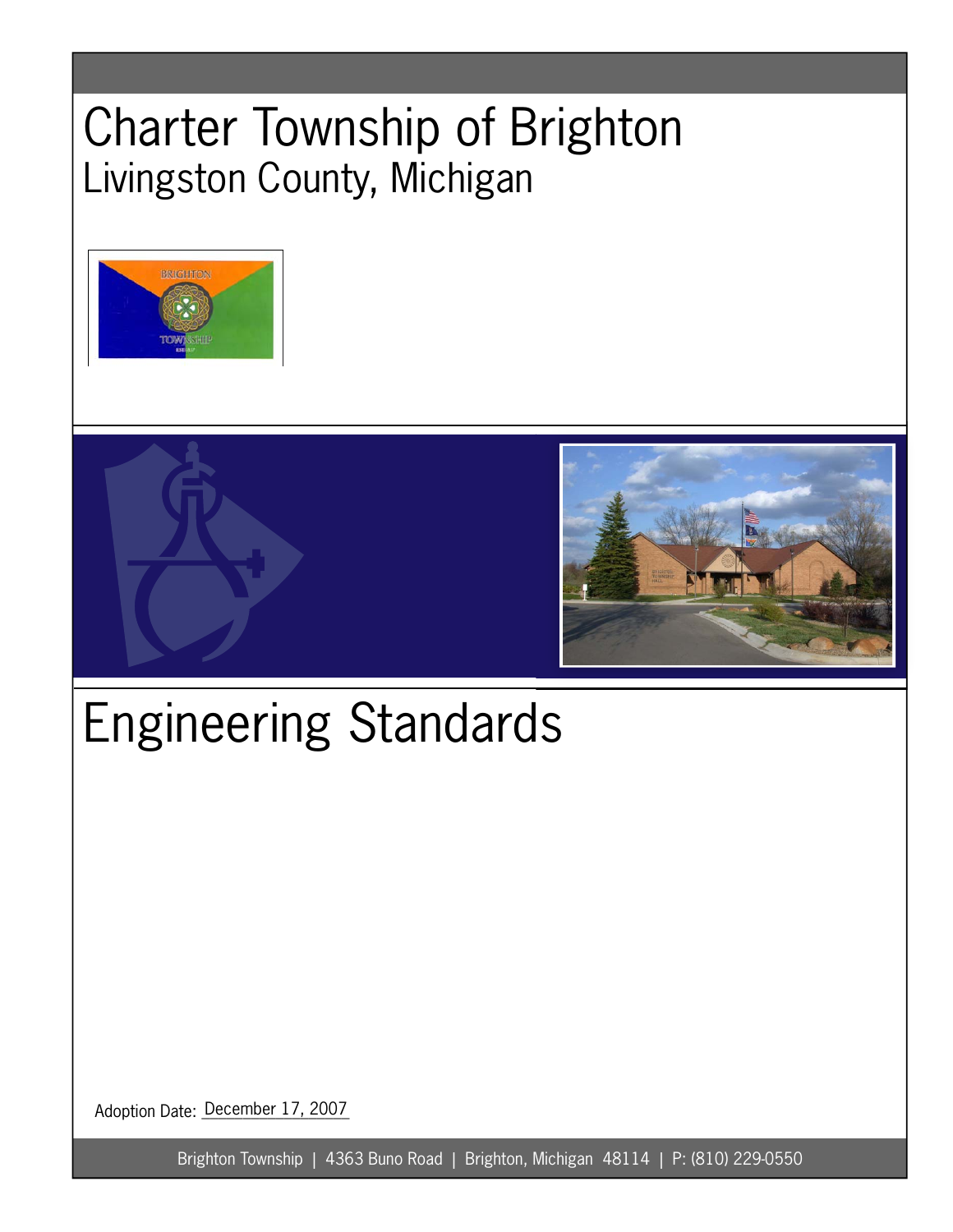## **Table of Contents**

| <b>PURPOSE OF STANDARDS</b>                     |                                                        |                |  |  |
|-------------------------------------------------|--------------------------------------------------------|----------------|--|--|
| <b>GENERAL PLAN PROCEDURES AND REQUIREMENTS</b> |                                                        |                |  |  |
| L.                                              | <b>GENERAL PLAN REVIEW PROCEDURES AND REQUIREMENTS</b> | $\overline{2}$ |  |  |
| Ш.                                              | <b>SITE PLAN PROCEDURES</b>                            | 3              |  |  |
| III.                                            | <b>SITE PLAN REQUIREMENTS</b>                          | 5              |  |  |
| $\mathbf{I} \mathbf{V}$ .                       | <b>CONSTRUCTION PLAN PROCEDURES</b>                    | 9              |  |  |
| V.                                              | <b>CONSTRUCTION PLAN REQUIREMENTS</b>                  | 12             |  |  |
| <b>CONSTRUCTION PROCEDURES AND REQUIREMENTS</b> |                                                        |                |  |  |
|                                                 | <b>VI. PERMIT REQUIREMENTS</b>                         | 51             |  |  |
|                                                 | VII. FEES                                              | 52             |  |  |
|                                                 | <b>VIII. INSURANCE</b>                                 | 53             |  |  |
|                                                 | IX. FINANCIAL SECURITIES                               | 54             |  |  |
| <b>X</b> .                                      | <b>PRE-CONSTRUCTION MEETING</b>                        | 54             |  |  |
| XI.                                             | <b>GENERAL CONSTRUCTION REQUIREMENTS</b>               | 55             |  |  |
|                                                 | <b>XII. INSPECTION</b>                                 | 55             |  |  |
|                                                 | <b>XIII. CONDITIONAL COMPLETION</b>                    | 57             |  |  |
|                                                 | XIV. SUBSTANTIAL COMPLETION                            | 58             |  |  |
|                                                 | <b>XV. FINAL COMPLETION</b>                            | 59             |  |  |
|                                                 | <b>XVI. FINAL ACCEPTANCE</b>                           | 59             |  |  |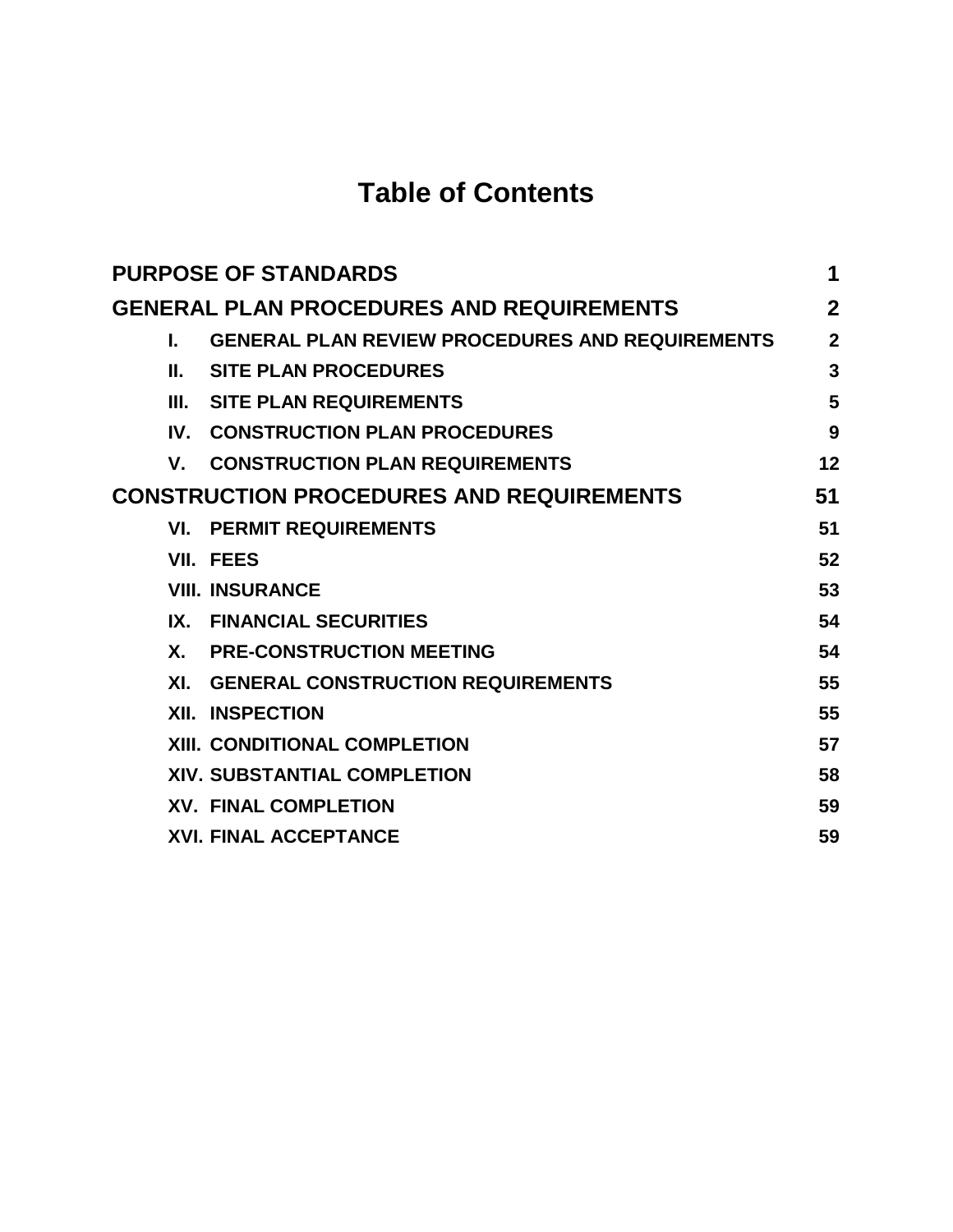### <span id="page-2-0"></span>**PURPOSE OF STANDARDS**

High uniform standards must be maintained in order to protect the current and future citizens and businesses of the Township and ensure that future Boards are not burdened with costly, remedial, and retroactive solutions. Quality planning/engineering and implementation are seen as priority, and are viable goals.

These Engineering Standards are intended to:

- Provide a reasonable and proper basis for the design and construction of land improvements such as sanitary sewer and water facilities, drainage facilities, roads, parking lots, landscaping, and grading.
- Establish uniformity in Township requirements.
- Describe the required information prior to submittal of plans so that the plans will be complete and in proper form when submitted, thereby reducing the Township's and developer's time and expense in the review process.
- Enable designers and developers to properly estimate the costs of construction as early in the development process as possible.
- Provide accurate information for each project that will become permanent public records of the Township.

These standards apply to all land improvement projects including site plans, site condominiums, PUD and parallel plans, etc., as required by the Charter Township of Brighton Zoning Ordinance, and subdivision plats, as required by the Township's subdivision ordinances.

These standards are the requirements necessary to promote the public health, safety, and welfare of the people of the Charter Township of Brighton. These standards are not intended to interfere in any manner with the application or enforcement of the Ordinances of the Charter Township of Brighton, Livingston County, or the State of Michigan.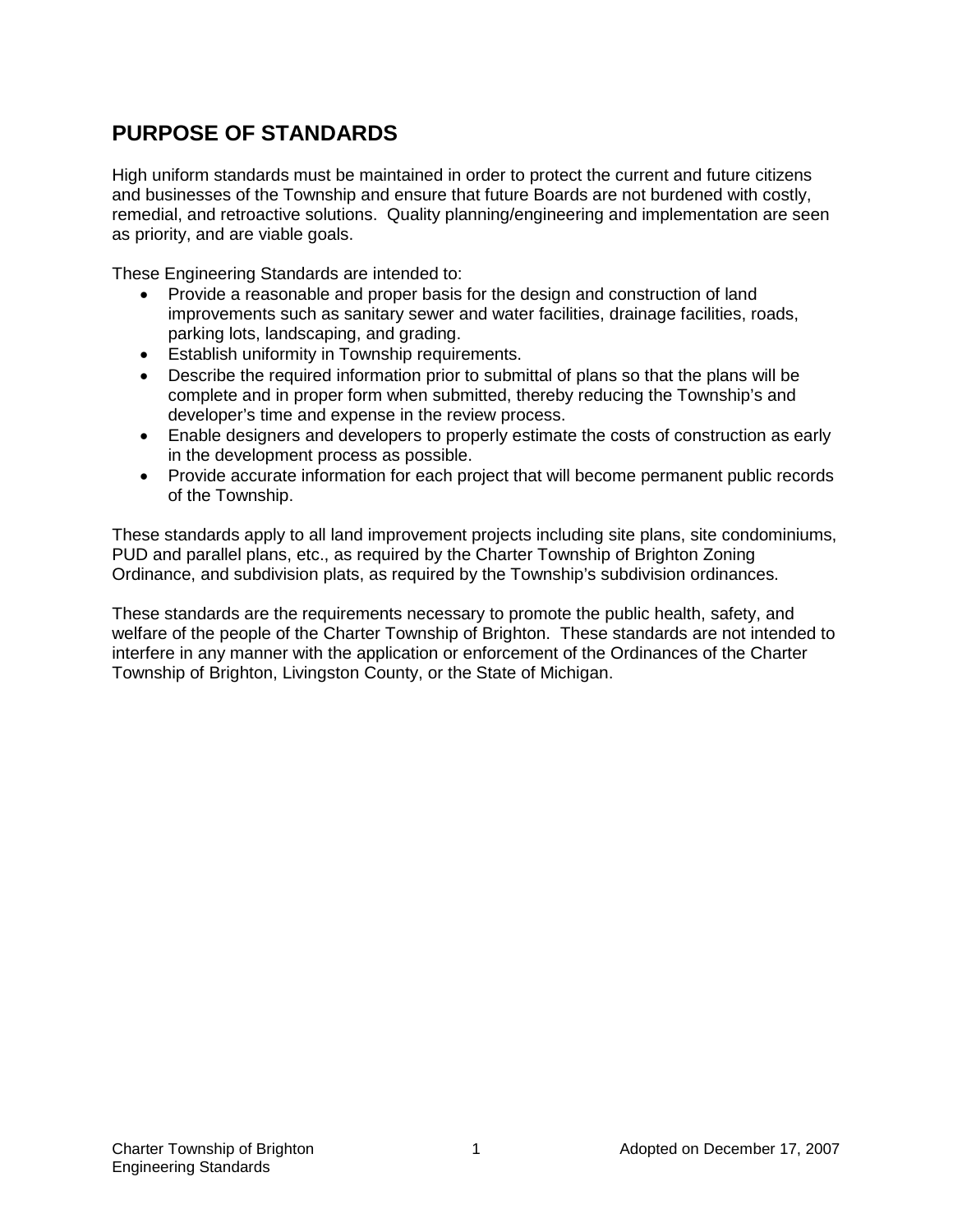### <span id="page-3-0"></span>**GENERAL PLAN PROCEDURES AND REQUIREMENTS**

#### <span id="page-3-1"></span>**I. GENERAL PLAN REVIEW PROCEDURES AND REQUIREMENTS**

The development plan review and approval process generally consists of two phases, as outlined herein. The number of submittals and requirements are further detailed by the Charter Township of Brighton Zoning Ordinance. The site plan and engineering reviews must be completed before construction can begin.

A. Site Plan Review:

The Charter Township of Brighton Zoning Ordinance outlines the first phase of review and approval. Prior to the start of any review, an application must be completed with associated fees paid to the Charter Township of Brighton. Fee amounts associated with various reviews are available from the Township. The Township's Planning Department will distribute plans to the appropriate departments and outside consultants. These agents perform a conceptual plan review of the drawings to verify that they meet zoning requirements, basic Township standards, and are generally feasible. They make recommendations to the Planning Commission, which takes action to approve, deny, or table the plan.

B. Construction Plan Review:

The second phase of review and approval begins when the Township Planning Commission, or in some cases the Township Board, has approved the site plan. The applicant then submits detailed engineering plans, an application, and appropriate fees to the Charter Township of Brighton. The Township distributes the plans to the Township Engineer who performs a detailed review of the plans. The Township Engineer issues engineering approval when all contingent items of site plan approval have been met, the plans meet the engineering standards, and all of the review agents have offered their final approval of the plans. Additionally, the Applicant shall have paid all required fees before engineering approval is granted.

- C. After construction plan approval, the project may move forward to the construction phase. However, before construction may begin, the applicant will be required to submit all bonds, fees, escrows, etc. to the Township, and hold a preconstruction meeting, as described in the Construction Procedures and Requirements section of this document.
- D. A flow chart illustrating the general site plan and engineering plan review process is included in Appendix I. The chart also details the construction phase of the project, after construction plan approval.
- E. Detailed descriptions of site plan, construction plan, and construction procedures and requirements are subsequently described in later sections of this document.
- F. The Owner/Applicant is responsible for posting all necessary fees and escrows. A review fee schedule is available from the Township. The most current edition shall be used.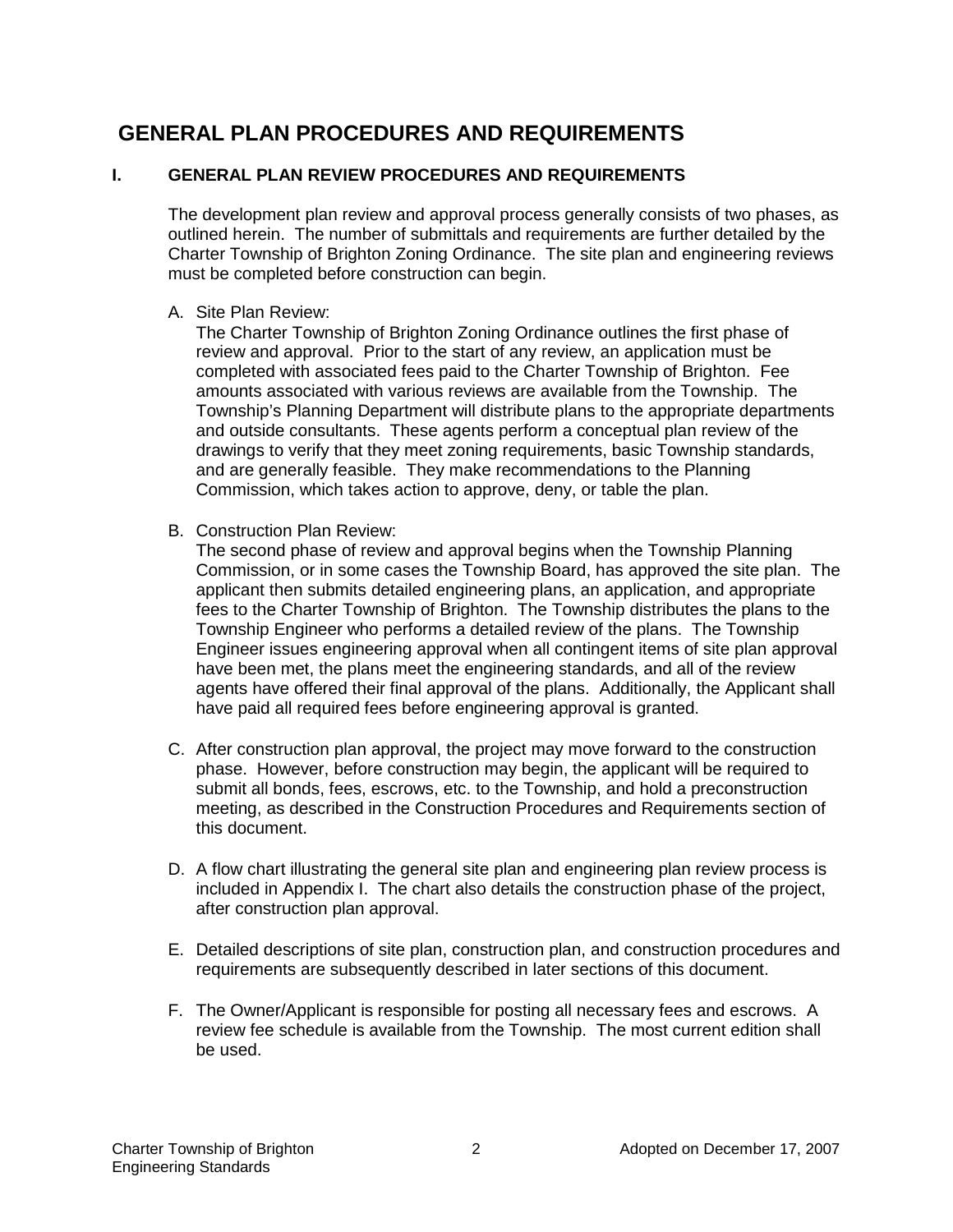#### <span id="page-4-0"></span>**II. SITE PLAN PROCEDURES**

- A. An applicant seeking site plan approval from the Charter Township of Brighton is encouraged to meet with Township staff and consultants prior to plan preparation. It is important that the plan reflect the many requirements needed to assure passage through the Township review and approval process. When the site plan is in accordance with Township ordinances and standards, a formal submittal to the Township is in order. The Township must receive all documents and fees required for Planning Commission review prior to being placed on the Planning Commission agenda, in accordance with the Township ordinances and Planning Commission calendar. A schedule of regular meeting dates is posted for public display at the Township Hall and on the Township's website.
- B. The site plan shall be submitted to the Township Planning Department and will be distributed to staff and consultants for review and comment. Plans are reviewed to determine the practicality of the project, and impact on public services and surrounding properties. Compliance with Township Ordinances and Standards will also be reviewed. Certain engineering design considerations may also be addressed, due to their potential impact on site layout.
- C. Upon completion of the review, the Township Engineer and other review parties will provide a review letter to the Township with any necessary revisions and/or corrections noted. The letter will also be provided to other regulatory agencies, the applicant, and the design engineer.
- D. Reviews will be conducted as often as is necessary to meet Township requirements. Applicants shall pay all costs in excess of review fees for adequate reviews of submittals made to the Township. The application will not be placed on the Planning Commission agenda until Township staff and consultants have determined that the plans are complete per this document and Township Ordinances.
- E. Upon determination of a complete application and plan set, the Township Planner will assemble all comments from plan reviewers and provide them to the Planning Commission for their review. The Planning Commission will approve, table, or deny the plan.
	- 1. Commercial Projects: Upon the approval by the Township Planning Commission, the applicant may begin preparing construction plans.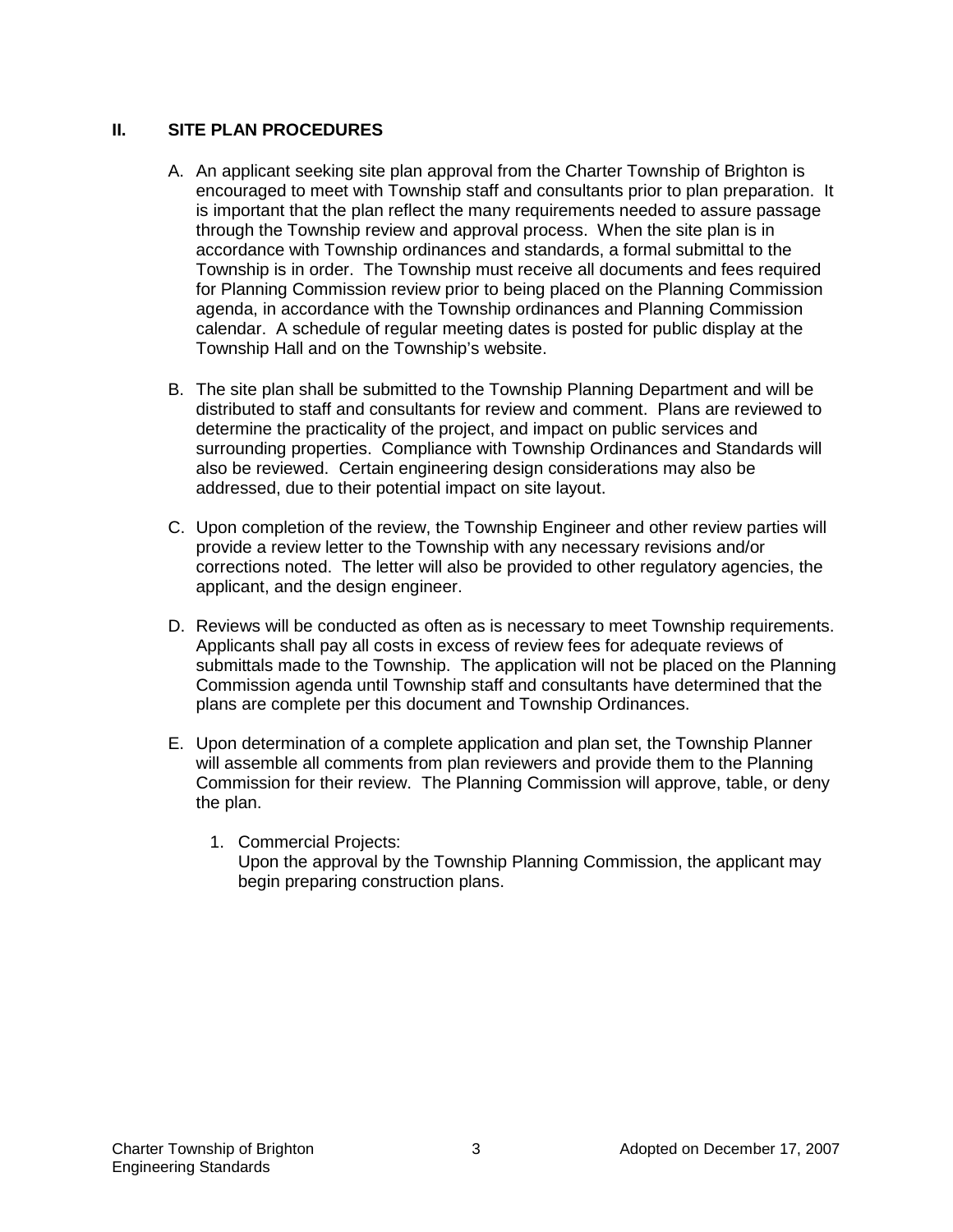2. Residential Projects:

Upon the approval by the Township Planning Commission, the plans and comments will go to the Township Board, which will approve, table, or deny the plan. Upon approval by the Township Board, the applicant may begin preparing construction plans.

No construction work may begin with only site plan approval except as specifically allowed in the zoning ordinance. When the plan is approved, the Township Planning Department will file an approved copy of the site plan and application at the Township.

- F. All documents and fees required for Planning Commission review must be received by the Township no later than 30 days prior to the next regularly scheduled Planning Commission meeting. As mentioned earlier, the schedule of regular meeting dates is posted for public display at the Township Hall and on the Township's website.
- G. As part of the review process, the Township Engineer may contact the Township, Fire Department, or other regulatory agencies for comments and feedback. If other agencies (i.e. Michigan Department of Transportation (MDOT), Michigan Department of Environmental Quality (MDEQ), Livingston County Road Commission (LCRC), Livingston County Drain Commissioner (LCDC), etc.) have not completed their reviews, the Township Engineer may request that their comments be supplied prior to site plan approval to ensure a level of preliminary acceptance of the proposed plan. All agency approvals shall be obtained, or reasonably assured, including, but not limited to Livingston County Road Commission and Livingston County Drain Commission. MDEQ water main and sanitary sewer permit applications will not be submitted until the Township Engineer grants final engineering approval.
- H. 5 complete sets of the plans are required for site plan application. It is recommended that the applicant schedule a time to meet with the Township staff/consultants before submitting any plans. All plans must be signed and sealed by a professional engineer, registered to practice in the State of Michigan. A complete submittal requires an application and fees to be paid to the Township. Upon Township staff and consultant's determination that the submitted site plan is complete, 15 sets of plans are required to be submitted for review by the Planning Commission.
- I. All phasing shall be shown on the plans, and receive site plan approval. Approvals will not be given for partial phases. All revisions on all phases must be made before site plan approval.
- J. Site plans can be approved by the Planning Commission with contingencies. Items eligible for contingent approval are those that are not significant, and do not have potential for revisions to the site layout. The contingent items will be reviewed during the Construction Plan Review, and shall be addressed prior to Construction Plan approval.
- K. The Township will not give approval until all required fees have been paid to the Township.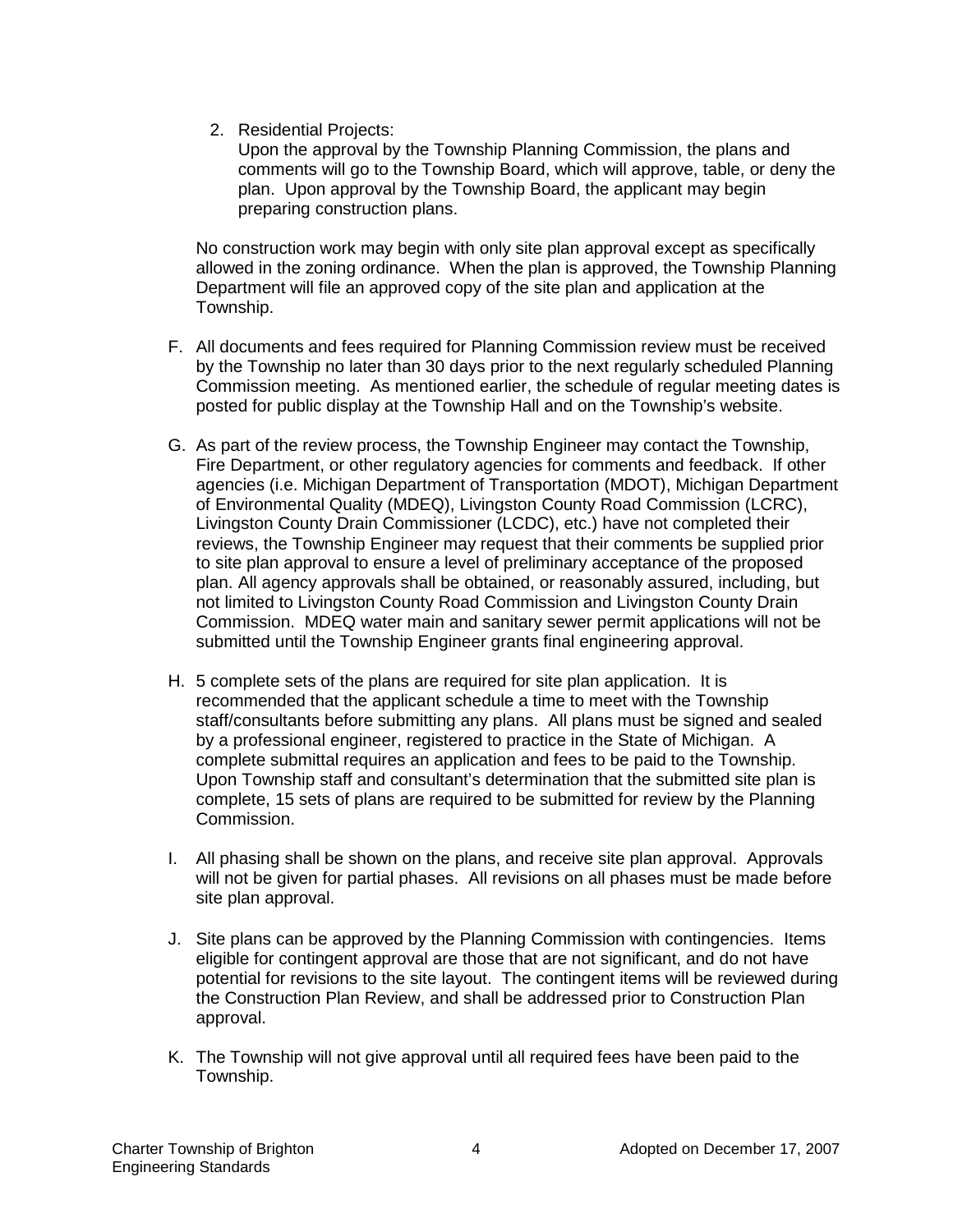#### <span id="page-6-0"></span>**III. SITE PLAN REQUIREMENTS**

- 1. 5 sets of plans, completed application, and review fees shall be submitted to the Township Planning Department. Plans shall be submitted on 24 inch X 36 inch paper. 15 sets of plans will be required when the plan goes to the Planning Commission.
- □ 2. Date of plan (with revision dates), scale, and north arrow shown.
- 3. General plan at a scale not greater than one inch equals 200 feet. All scales must be those customarily found on an engineer's scale (e.g. 10, 20, 40, 50). The information shall be presented on more than one drawing if necessary.
- 4. Property Owner and Applicant's name with address and phone numbers. If the Applicant is legally authorized to apply for site plan review, the Property Owner's signed consent must be provided.
- $\Box$  5. Plans prepared and sealed by a qualified professional (as determined by the Township), licensed or registered in the State of Michigan. A qualified professional may be an architect, engineer, landscape architect, or land surveyor depending on the project.
- 6. Name, company, street address, email address, phone and fax number of designer.
- 7. A vicinity map, tax identification number, legal description of the property, and dimensions/lot area.
- 8. Lot line angles or bearings (based on a boundary survey prepared by a licensed professional surveyor) indicated on the plans where a metes and bounds description is used.
- 9. Existing topography, shown at a 1 or 2 foot contour interval, extended 100 feet beyond the site in all directions, showing existing natural features (on the site and within 100 feet of the site) such as: shrubs, bushes, trees, wooded areas, marshes, streams, ponds, and wetlands with any removals indicated.
- 10. Delineation of the 100-year floodplain. If no floodplain exists, a note shall indicate so.
- □ 11. Watershed for all lakes, ponds, streams, and wetlands.
- $\Box$  12. Delineation of any wetlands or watercourses.
- 13. Description and delineation of Wellhead and Natural Features Protection Areas, as recognized by the Township.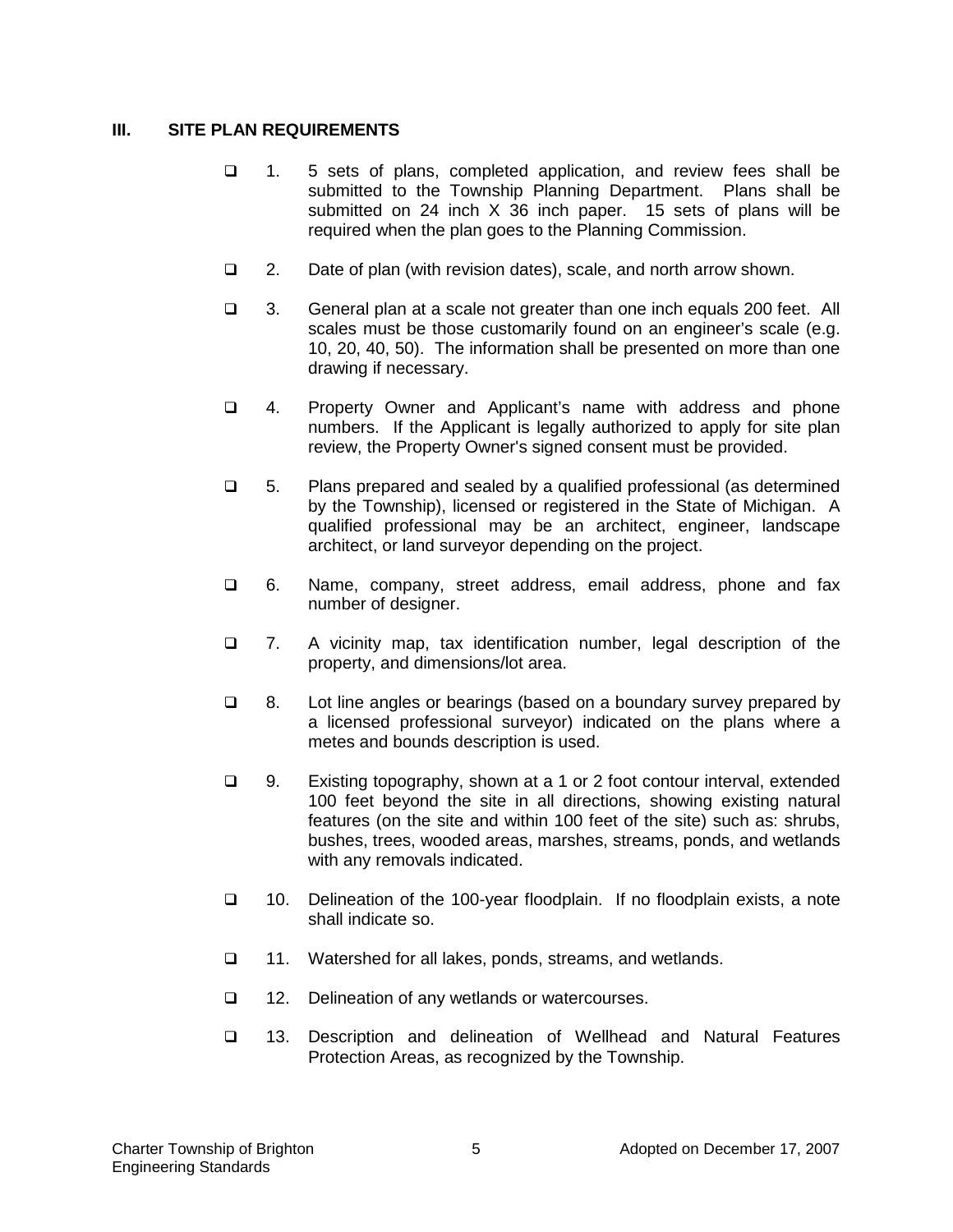- 14. Location, size, and type of existing deciduous trees of six inch diameter or larger (measured 3.5 feet from ground) and evergreen trees ten feet in height or higher. Groups of trees (defined as at least four trees with overlapping canopies) can be shown by an approximate outline of the total canopy. The plans shall identify those materials marked for removal and those marked for preservation.
- 15. Existing buildings and structures, on the site and within 100 feet of the site in all directions, including but not limited to drives, utility poles and towers, pipelines, excavations, ditches, bridges, and culverts, with any removals indicated.
- 16. Information on adjacent properties indicated (use, zoning classification, location and outline of buildings, drives, parking lots, and other improvements).
- 17. Existing public utilities serving the property (location, size, and inverts for sanitary sewer and storm sewer lines; location of manholes and catch basins; location and size of wells, septic tanks, and drain fields and location and size of water lines and hydrants.
- $\Box$  18. Existing drainage patterns shown.
- 19. Identify all existing and proposed easements (location, width and purpose).
- □ 20. Name and rights-of-way of existing streets adjacent to the propertythe following shall be indicated: surface type, width, and spot elevations of street surface.
- 21. Proposed buildings and/or structures (number, location, general dimensions, outline, floor area, number of floors, height and type of unit, and distances between all). For residential projects, a typical concept shall be indicated.
- $\Box$  22. Location, size, and type of electric, telephone, gas, and cable utilities.
- 23. If applicable, the location and size of underground tanks and outdoor incinerators.
- 24. Grading plan, showing finished contours at a minimum interval of one foot.
- 25. All proposed contour lines are to be connected to existing contour lines at or inside the property lines.
- 26. Location and size of proposed recreational areas and open spaces. Maintenance provisions shall be provided for these areas in the Master Deed.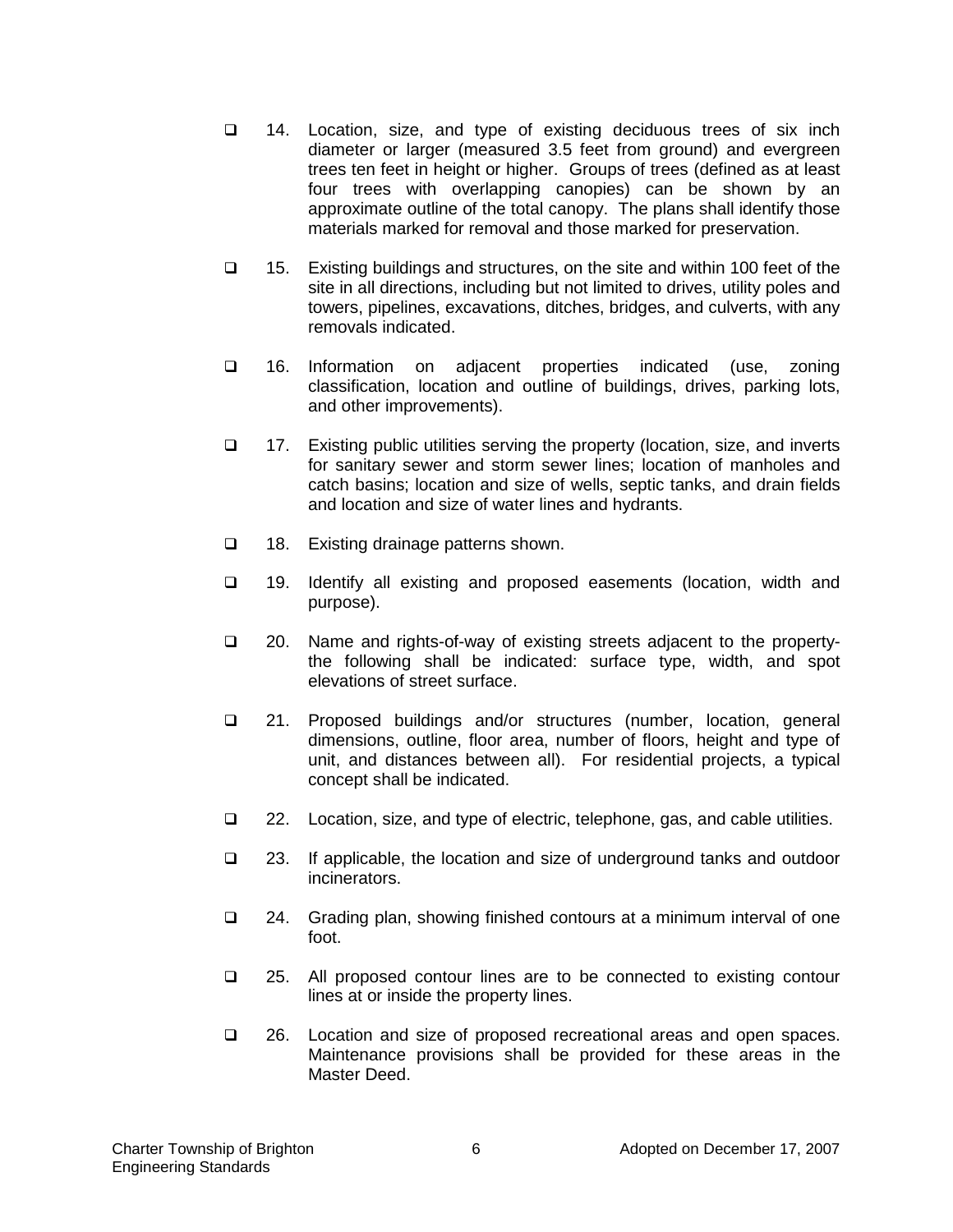- 27. Location, width, and surface of proposed recreational pathways or sidewalks.
- 28. Location and type of proposed screens and fences with height, typical elevation, vertical section of screens, and material type and dimensions shown.
- 29. Outdoor trash container enclosure with size, typical elevation, vertical section of enclosures, and material type and dimensions shown.
- **30.** Type, size, location, area, and height of all proposed signs.
- 31. Landscape plan showing size, location and type of all plant materials.
- 32. All soil erosion and sedimentation control measures must be shown and maintained during grading and construction operations or until a permanent groundcover is established.
- 33. Location of proposed retaining walls with the following information provided: dimensions, materials, fill materials, typical sections, and restoration notes.
- □ 34. Location and area of development phases including projected schedule.
- □ 35. Indication of how the site will be served with sewer and water. Preliminary layout of proposed wastewater and water systems shall be shown, including the basis of design.
- □ 36. Layout of proposed storm management system, including outlet, if applicable.
- 37. Location and size of detention/retention ponds with calculations shown on the plans and side-slopes indicated.
- □ 38. Proposed street and drive information including but not limited to alignment, proposed street name, public/private, right-of-way, pavement cross-sections, curb details, grades and surface elevations of entries/exits, curve-radii, turning lanes.
- 39. If applicable, right-of-way expansion indicated with reservation or dedication clearly noted.
- $\Box$  40. Location and dimensions of proposed parking lots with numbers of spaces in each lot, drainage pattern, dimensions of spaces and aisles, typical cross-section, and angle of spaces indicated.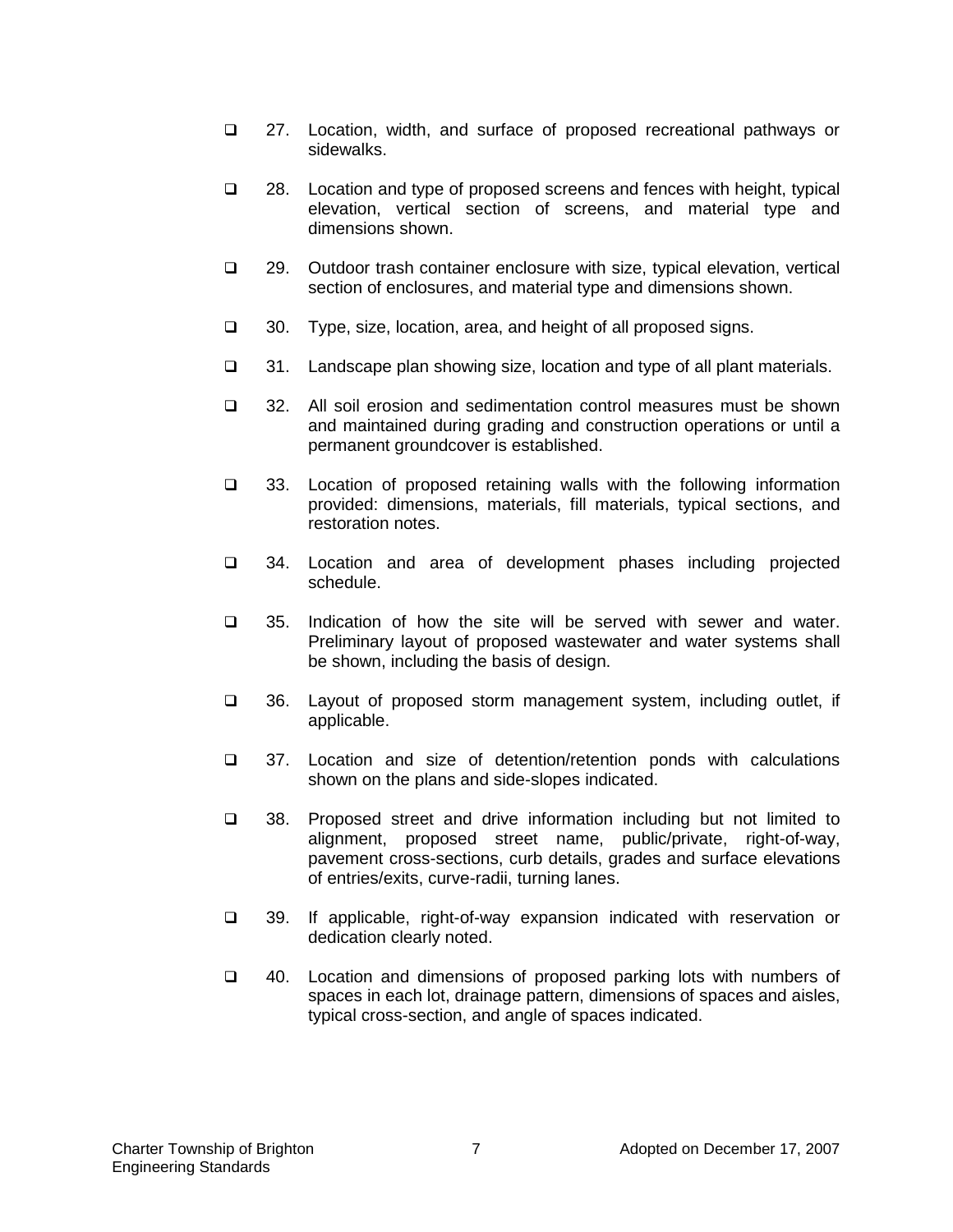- 41. The plan will be reviewed from a traffic perspective for internal circulation. Adequate space must be provided for turning movements of vehicles including trucks and fire engines. Typically, site plans should be designed to accommodate a WB-50 truck, as defined by AASHTO.
- □ 42. If on-site sewer facilities are to be used, a letter from the Livingston County Department of Public Health shall be provided verifying the acceptability of soils on the site.
- 43. A Traffic Impact Study shall be provided for review, as required by the Township Zoning Ordinance.
- 44. A preliminary approval letter from the Brighton Area Fire Department shall be provided indicating acceptance of site layout. The plans shall meet the currently adopted Fire Code.
- 45. A preliminary approval letter from the Livingston County Drain Commission shall be obtained for any project that may affect a county drain or drainage district, or for a project proposing to establish a new drainage district.
- □ 46. A preliminary approval letter from the Livingston County Road Commission shall be obtained for any action within the county right-ofway.
- □ 47. The proposed development conforms to all regulations of the Zoning Ordinance for the district in question.
- $\Box$  48. Any grading will not adversely affect neighboring properties.
- $\Box$  49. The plan meets the standards of other government agencies and the approval of such agencies is obtained or assured.
- 50. Copies of all permits and permit applications, obtained to date, shall be forwarded to outside regulatory agencies. The status of all necessary permits shall be included on the cover sheet.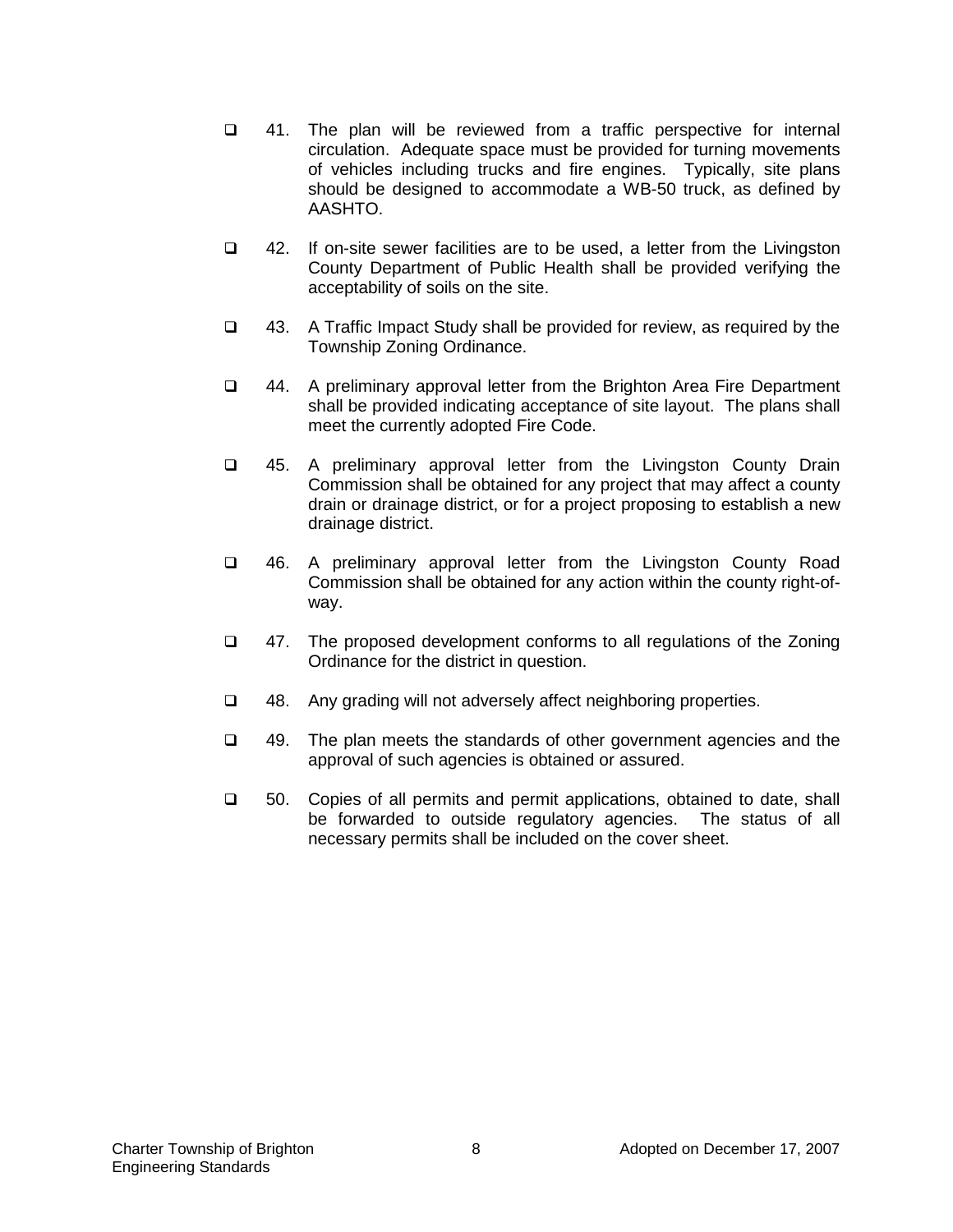#### <span id="page-10-0"></span>**IV. CONSTRUCTION PLAN PROCEDURES**

- A. Following approval of the site plan by the Township, the applicant shall submit the construction plan application form and three copies of a detailed itemized construction cost estimate for all water main, sanitary sewer, paving, grading, soil erosion control and drainage improvements. The estimate must be signed and sealed by a Design Engineer licensed in the State of Michigan. The estimate shall be reviewed and approved by the Township's engineer prior to submittal of the Construction Plans.
- B. Upon approval of the engineer's estimate of costs, the applicant shall submit to the Township Planning Department five (5) copies of construction plans, the review fee, a completed application form (see Appendix II), and any other data and exhibits hereinafter required. Subsequent plan submittals resulting from addressing review comments shall be made to the Township. The Township will then forward plans to the Township Engineer for review.
- C. The construction plans shall address the same concerns as the site plan but shall include much greater detail in accordance with the adopted Charter Township of Brighton Engineering Standards. Approval of the construction plans by the Township Engineer, as well as other agencies, is required prior to beginning construction.
- D. As part of the Construction Plan review process (as in the site plan review process), the Township Engineer may contact the Township, Fire Department, or other regulatory agencies for comments and feedback. If other agencies (i.e. MDOT, MDEQ, LCRC, LCDC, etc.) have not completed their reviews, the Township Engineer may request that their comments be supplied to the Township Engineer prior to final approvals. In general, the following agencies shall have review authority over the types of associated improvements listed below:
	- 1. Charter Township of Brighton
		- a. Public and Private water distribution system and appurtenances
		- b. Public and Private sanitary sewer and appurtenances
		- c. Private storm sewer and appurtenances
		- d. Storm water management (detention, retention, etc)
		- e. Public and Private roads and paved areas
		- f. Pathways and sidewalks
		- g. Grading and restoration
		- h. Any other improvements not regulated by another agency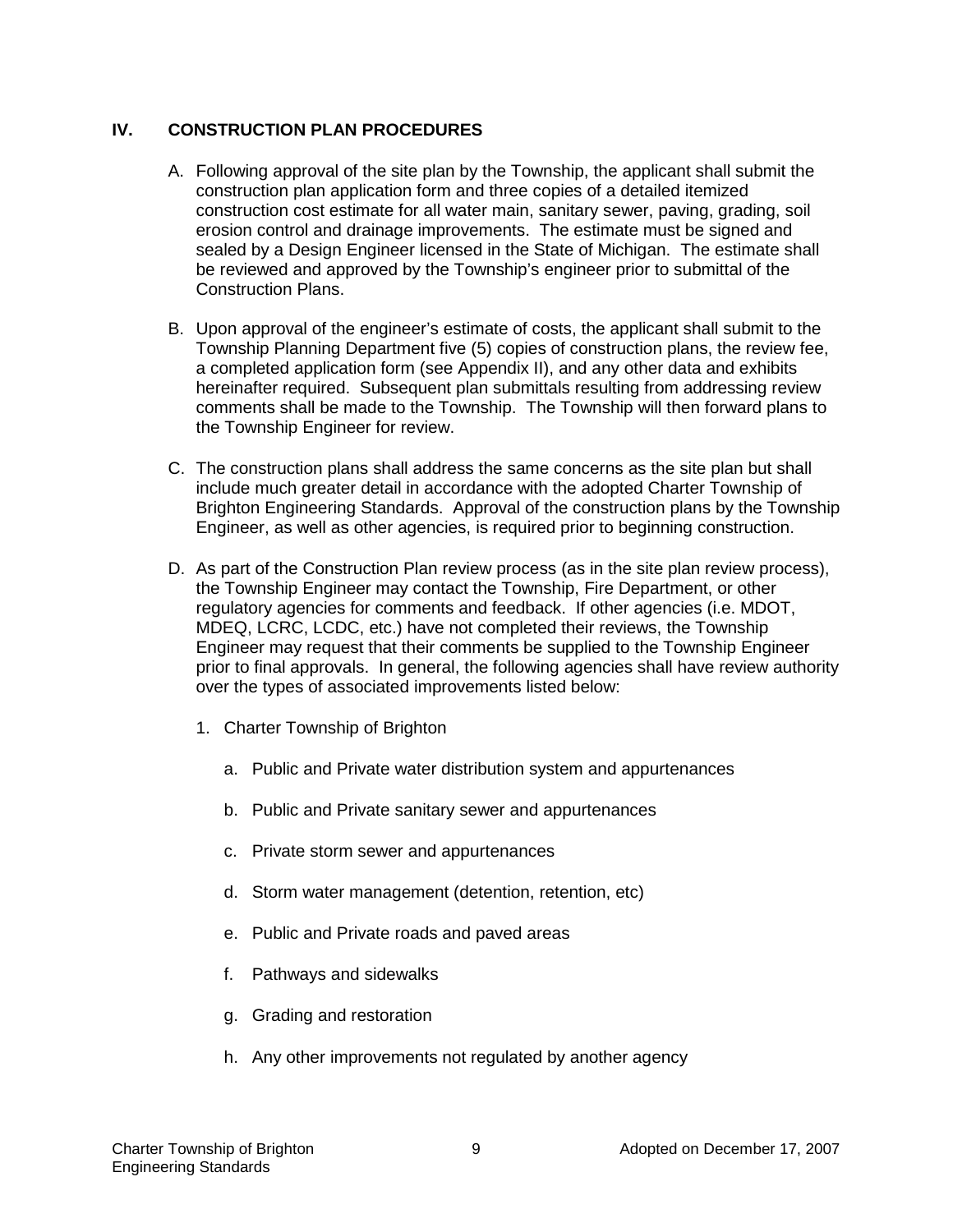- 2. Livingston County Road Commission (LCRC)
	- a. Private and commercial approaches to public roads, residential driveways to public roads, connection to public utilities in the road right-of-way, storm sewer located within the road right-of-way
- 3. Livingston County Drain Commissioner (LCDC)
	- a. Public storm sewer and appurtenances
	- b. Storm water management (detention, retention, etc)
	- c. Soil Erosion Control
	- d. Private on-site wastewater treatment systems
- 4. Livingston County Department of Public Health
	- a. Private sewer fields
	- b. Private water wells
- 5. Livingston Community Water Authority (LCWA) or other water system
	- a. Public water distribution system and appurtenances
- 6. Brighton Area Fire Department (BAFD)
	- a. Overall safety, emergency access, availability of water
- 7. Michigan Department of Environmental Quality (MDEQ)
	- a. Established 100-yr floodplain
	- b. Regulated wetland areas
	- c. Public sanitary sewer
	- d. Public water main
- 8. Michigan Department of Transportation (MDOT)
	- a. State governed public roads, streets and rights-of-way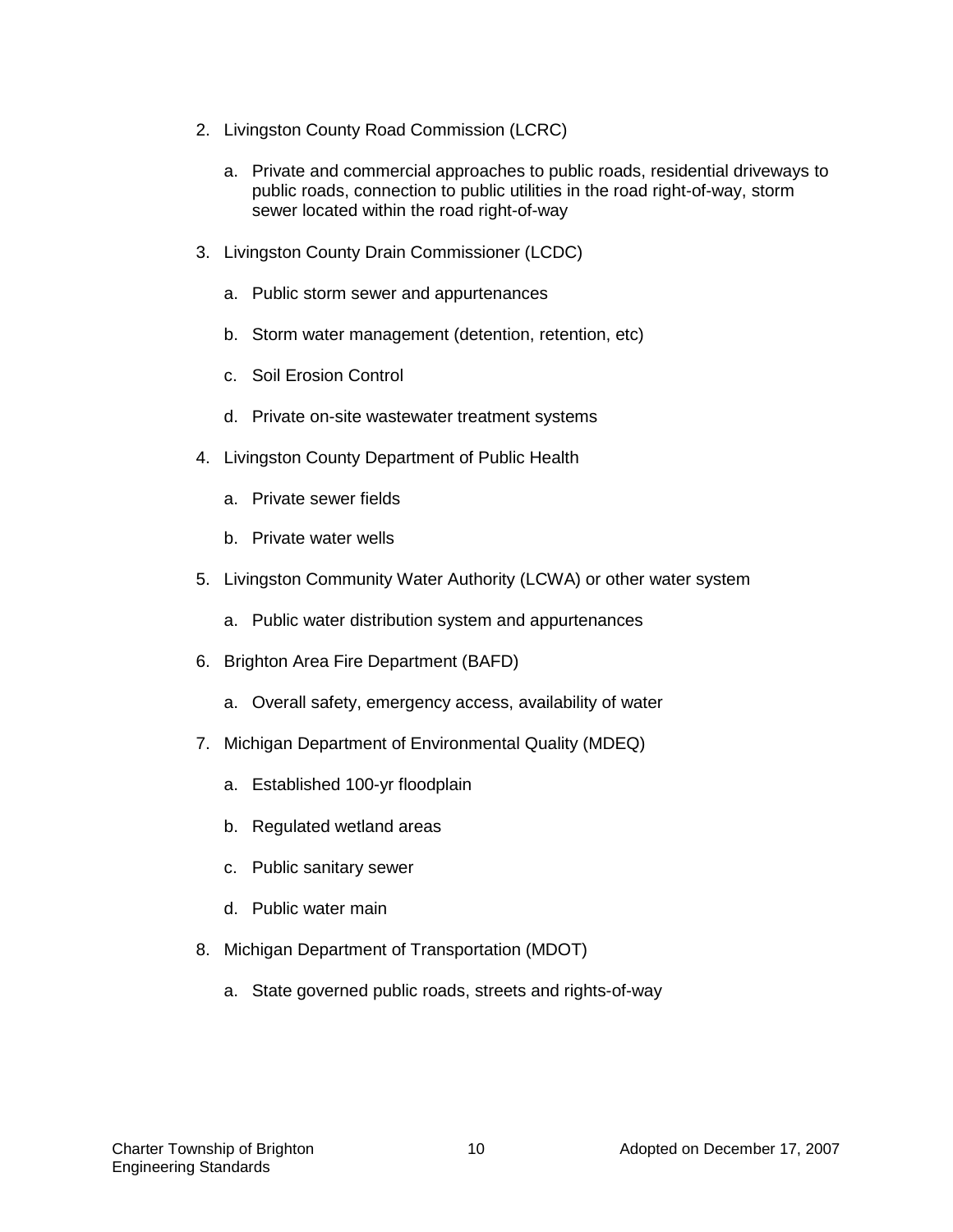- E. All public improvement plans submitted for permits must carry the seal and signature of the Design Engineer. Note that the amount and type of sanitary and/or water main pipe must be summarized on the cover sheet when MDEQ permitting is required.
- F. The applicant shall be responsible for submitting directly to the LCRC, LCDC, and other separate regulatory agencies (MDOT, MDEQ for wetland permitting, etc.). Any such approvals shall be forwarded to the Township Planning Department and the Township Engineer prior to beginning construction.
- G. When plans are complete and ready for approval, the Township Engineer will request that additional sets of plans be submitted for distribution to MDEQ for sanitary sewer and water main permitting.
	- 1. Sanitary sewer plans, along with a completed MDEQ Sanitary Sewer Part 41 Permit Application, shall be provided to the Township Engineer. Pertinent design information will be supplied by the Township Engineer. The Township Engineer will have the Township execute the permit application and then forward the application and plans to the MDEQ for permitting.
	- 2. Water main plans, along with a completed MDEQ Water Main Act 399 Permit Application, shall be provided to the Township Engineer. Pertinent design information will be supplied by the Township Engineer. The Township Engineer will have the Township execute the permit application and then forward the application and plans to the MDEQ for permitting.
- H. Preconstruction meeting requests must be made at least 10 business days prior to the date of the proposed meeting. This meeting will not be scheduled until all permits have been received, all fees and escrows have been paid to the Township, and final engineering approval has been granted.
- I. Before issuing substantial completion (as defined by Section XIII), record drawings will be prepared and certified by a professional engineer or surveyor licensed and registered in the State of Michigan and submitted to the Township for review by the Township Engineer. The record drawings, or as-constructed plans, will show the location of all utilities and final grades for all water main, sanitary sewer, storm sewer, storm water management systems, and appurtenances. The as-constructed plan checklist is provided in Appendix VIII. After approval of the plans by the Township Engineer, as-constructed plans shall then be submitted for acceptance by the Township. An electronic copy of the as-constructed plans, conforming to the Township's GIS standards, will also be required at this time along with a maintenance and guarantee bond (see Section IX of these standards). Guidelines for GIS standards can be found in Appendix IX.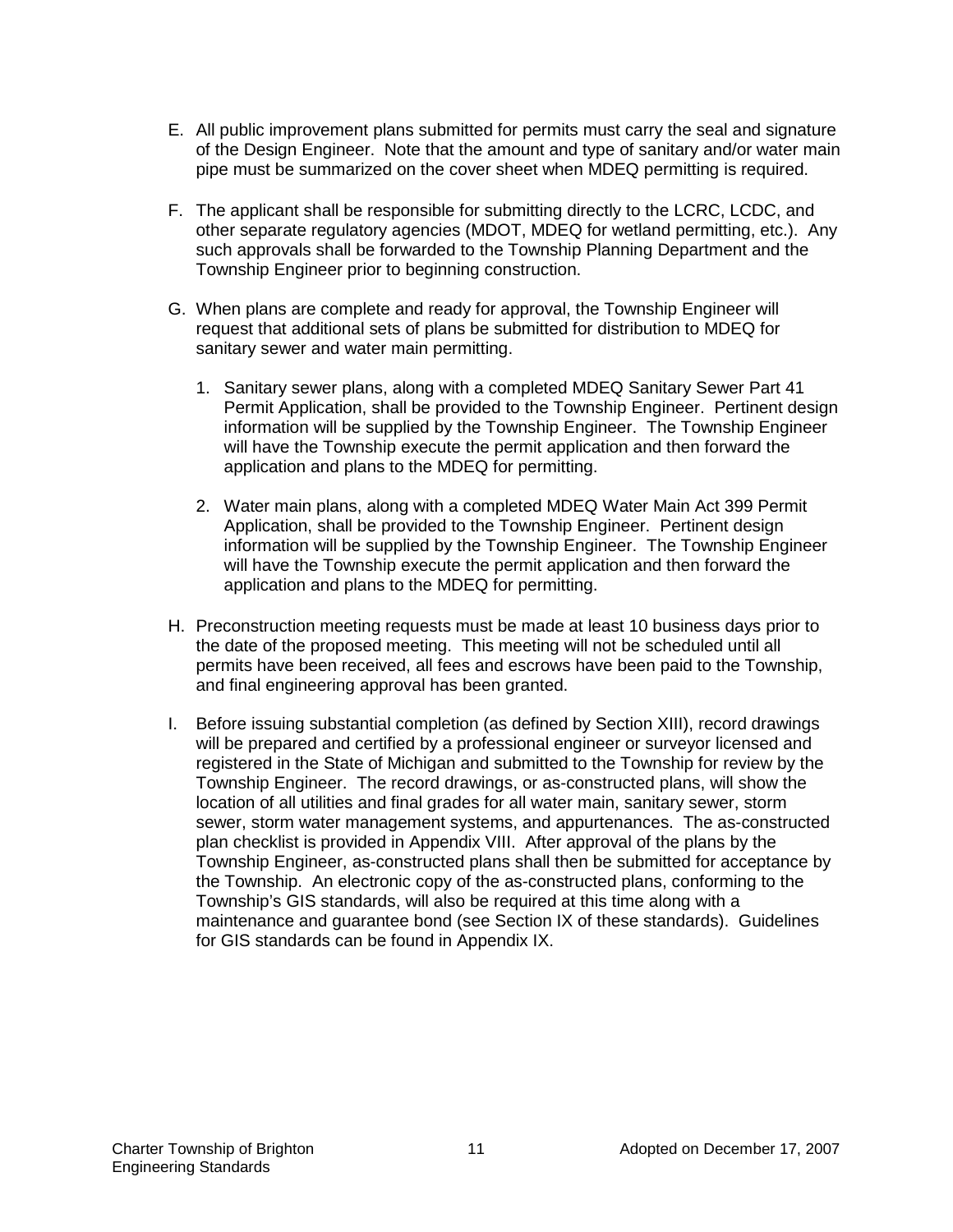#### <span id="page-13-0"></span>**V. CONSTRUCTION PLAN REQUIREMENTS**

The following is a list of requirements that shall be used to assist in Construction Drawing and Record Drawing preparation. Any engineering items not specifically covered under these Engineering Standards or the Charter Township of Brighton Zoning Ordinance shall be submitted to the Township for approval. Approval will be, based on the discretion of the Township, Township staff and consultant's, and other agencies as to appropriate standards, regulations, or local impact.

#### A. PLAN REQUIREMENTS

- 1. GENERAL
	- a. Plan paper shall be 24" x 36".
	- b. Plan scale shall be a minimum horizontal scale of  $1" = 50'$  and vertical scale of  $1"$  $= 5'$ . Other acceptable scales are  $1'' = 20'$ ,  $1'' = 30'$ , and  $1'' = 40'$ .
	- c. Plan cover sheet shall include the following:
		- i. Project name;
		- ii. The words "Charter Township of Brighton, Livingston County, Michigan";
		- iii. Proprietor's, engineer's, architect's and landscape architect's name, address, phone and fax number;
		- iv. Location map showing section number and major thoroughfares
		- v. Date, revision dates, north arrow and scale
		- vi. Property sidwell number(s);
		- vii. Listing of the required approval agencies (i.e. LCRC, MDEQ, etc);
		- viii. Plan sheet index;
		- ix. Professional seal and signature of engineer licensed to practice on the State of Michigan.
		- x. MISS DIG notice
	- d. A title block shall be present on each plan sheet.
	- e. The legal description for the property shall be included. It must also be represented by bearing angles and distances in plan view, and shall have a ratio of closure no greater than 1 part in 5000.
	- f. Zoning information including zoning designation, land use, minimum lot area, frontage, building separation, setbacks, and maximum lot coverage and building height requirements for the site's zoning designation.
	- g. A topographic survey plan sheet shall be included; additional requirements are outlined in Section II, Topographical Survey, of this document.
	- h. A general area plan shall be included at 1"=100' or 1"=200' when size of the site prohibits a single sheet. The general plan shall show existing and proposed roadways and rights-of-way, site location and dimensions, utilities, building structures, landscaping, and topography.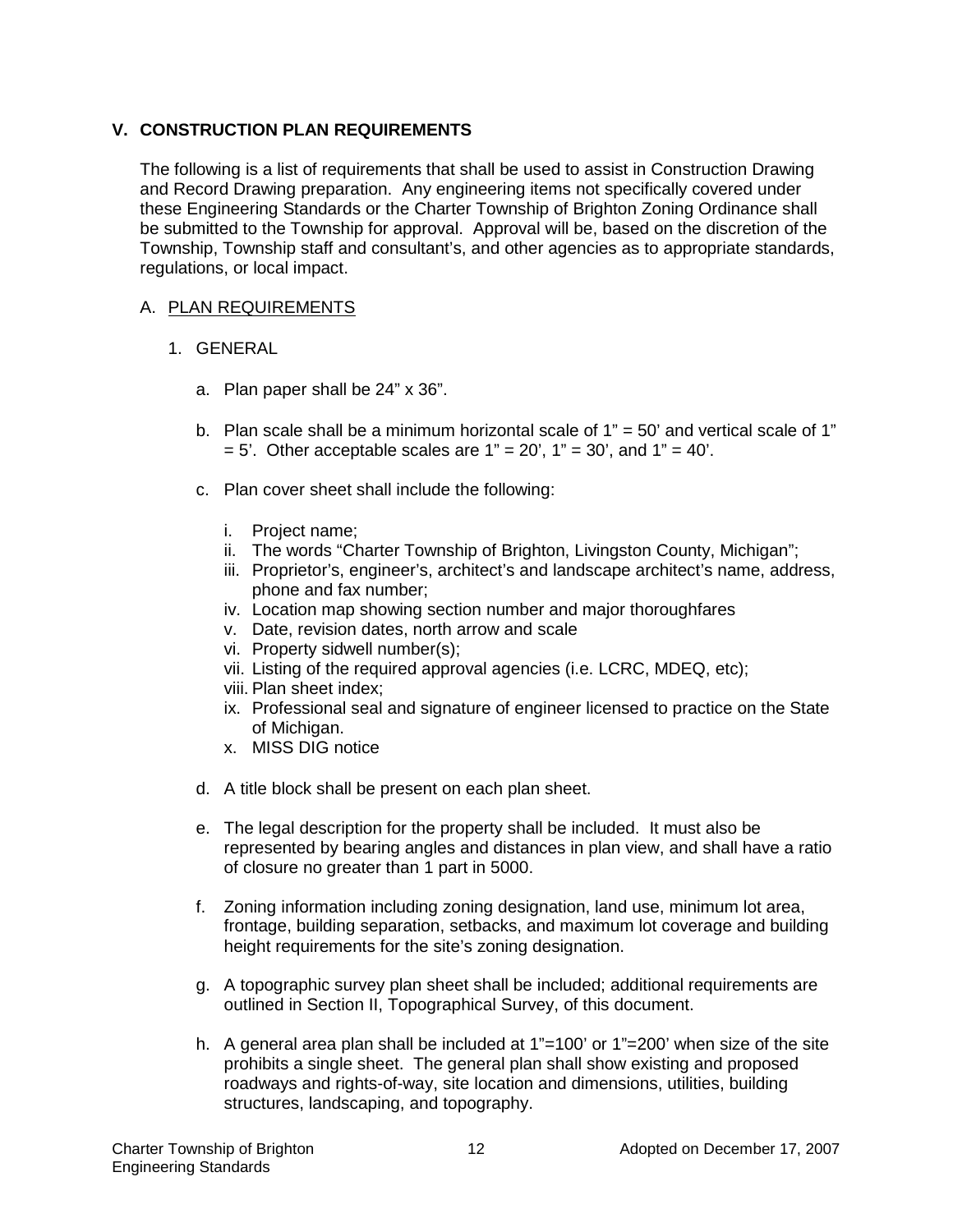- i. A landscaping plan shall be included. Plantings and landscape features must not interfere with utilities or public easements.
- j. Location of wetlands, drainage courses, and floodplain areas shall be shown.
- k. On and offsite permanent and temporary easements shall be shown on the plans.
- l. Storm sewer, sanitary sewer and water main shall be shown on the same plan view.
- m. Drainage and detention calculations must be submitted and incorporated into the plan drawings.
- n. Private and public roadways, existing and future road right-of-way, and road easements shall be shown on the plans.
- o. Dimensions for existing and proposed road right-of-way and/or easements, roadways, parking areas, driveways, sidewalks, and pathways shall be shown on the plans and shall be in accordance with the Charter Township of Brighton Zoning Ordinance, Livingston County Road Commission Standards for Plat Development, and/or and the requirements outlined herein.
- p. Exact drive locations, as approved by LCRC on County Roads and MDOT on State Roads, must be shown on the engineering drawings including the utility plan sheet. Structures (e.g. gate valves, sanitary manholes and storm manholes) will not be allowed in paved surfaces (e.g. sidewalks / driveways) including the road. Exceptions will only be allowed with approval by the Township Engineer.
- q. Walls or berms must be shown in cross-section. Walls in height of 4-feet (measured from top of wall to finished bottom grade) or greater shall be considered retaining walls and require a structural engineering review. Standards for retaining wall design can be found in Section J.3.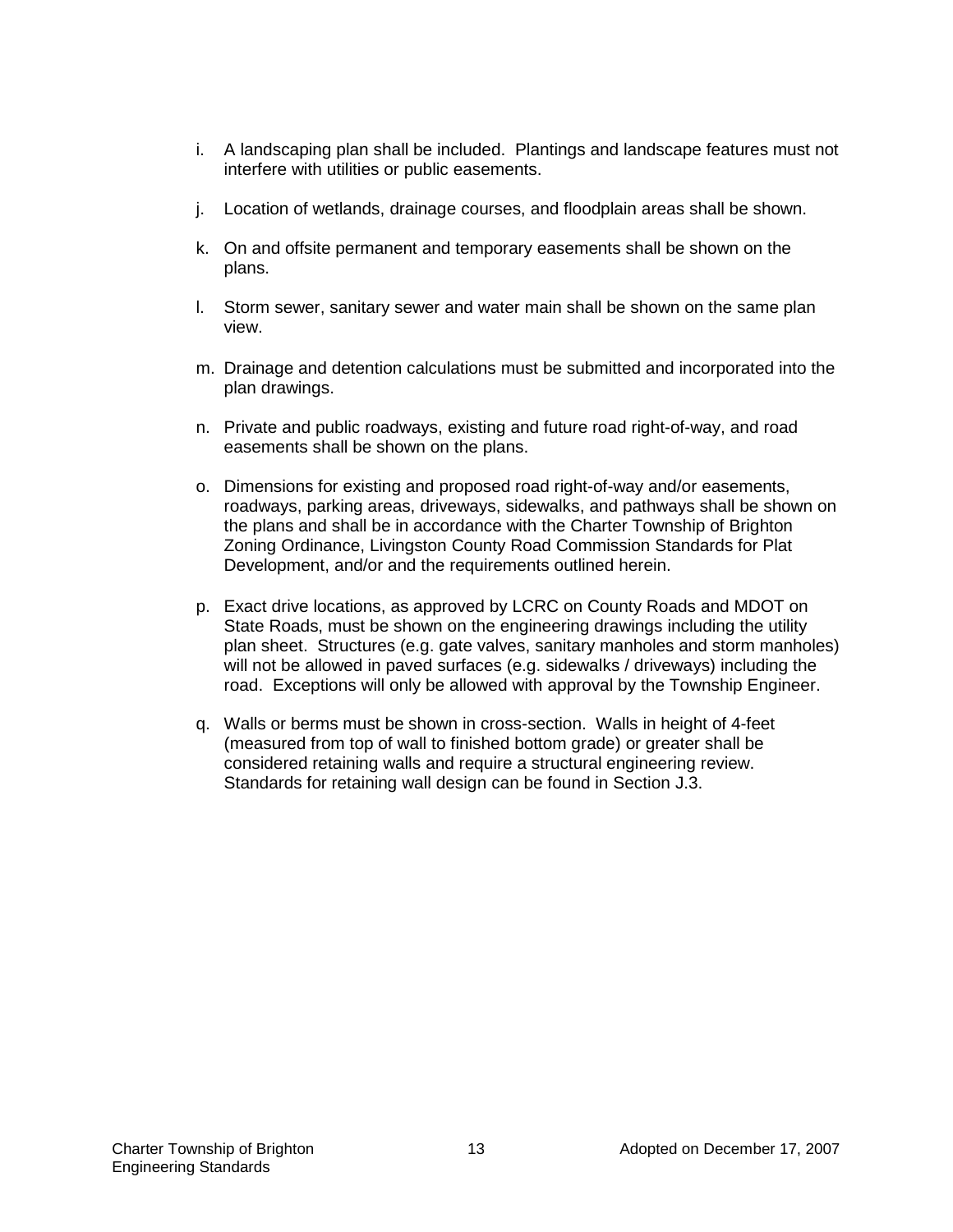#### B. TOPOGRAPHICAL SURVEY

- a. A complete topographical survey is required for all sites. Existing offsite elevations must be given at a minimum of 100 feet abutting the entire perimeter of the site. Onsite contours are required to establish the existing site drainage. Grades shall be indicated at all property corners and along all property lines. Contours shall be at the following spacing:
	- i. 1-foot contours if scale of plan is less than or equal to  $1"=50'$
	- ii. 2-foot contours if scale of plan is greater than 1"=50"
- b. A minimum of two (2) benchmarks, based on NAVD88 datum, must be included. The datum shall be clearly referenced.
- c. Property lines shall be indicated by bearing and distance on the plan view.
- d. All existing conditions shall be shown, including but not limited to the following items (location and elevation):
	- i. All utilities including sanitary, water main, gas, telephone, cable, and electrical (including rim and invert elevations);
	- ii. Along property lines;
	- iii. The building finished floor;
	- iv. Sidewalks and pathways;
	- v. Retaining walls;
	- vi. Finished grades of all adjacent buildings;
	- vii. All easements;
	- viii. 100-year floodplain;
	- ix. Existing drainage courses and wetlands;
	- x. Upstream and downstream culverts;
	- xi. Trees;
	- xii. Adjoining road right-of-way.
- e. For developments greater than 5 acres, the Owner will be required to establish a concrete benchmark at a reasonable location approved by the Township. A detail shall be included on the plan.
- f. Existing and proposed right-of-way of adjacent roads must be indicated.
- g. Road topography shall extend across the entire site with grades shown on both sides of the street for:
	- i. Property line;
	- ii. Ditch centerline and top of bank;
	- iii. Edge of shoulder;
	- iv. Edge of pavement or top of curb;
	- v. Crown or centerline.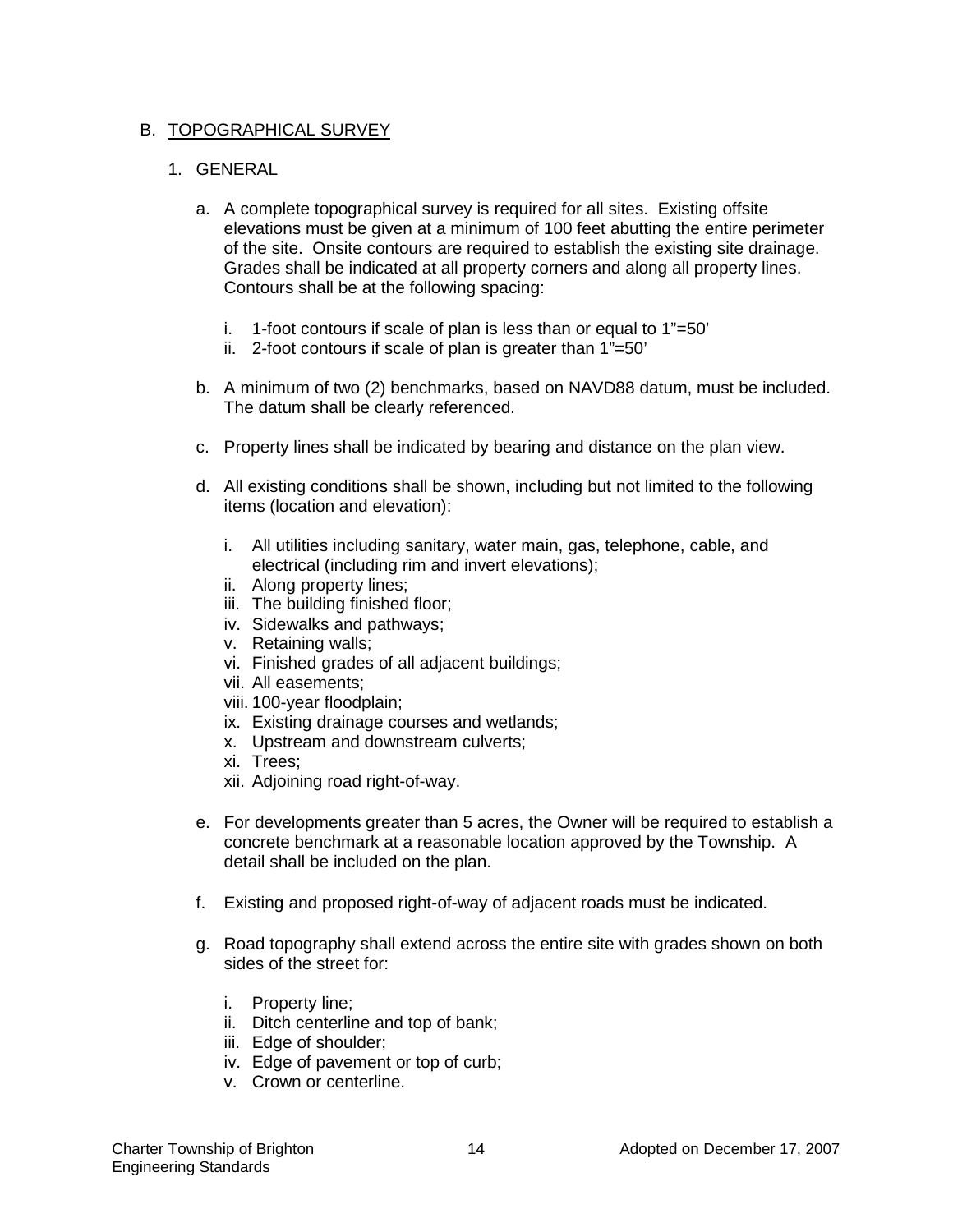#### C. UTILITIES (GENERAL)

- a. The location, size, and type of pipe of all existing and proposed utilities shall be shown in plan view.
- b. Proposed water main, sanitary sewer, and storm sewer shall extend across the property frontage(s) or to a property line.
- c. No new utilities shall be placed below or within a 1:1 influence of a building footprint. The limits of all removals and/or abandonment shall be shown on the plans. The following criteria shall apply for all existing utilities within the influence of a building foundation:
	- i. Utilities within five (5) feet or less below a footing shall be removed.
	- ii. Utilities greater than five (5) feet below a footing shall be grouted full using a standpipe to prevent air voids.
	- iii. Utilities that are to be abandoned and are not within the influence of a footing shall be bulkhead unless the utility is determined to be a hazard, nuisance or potential maintenance problem by the Township.
- d. A minimum ten (10) feet wide horizontal separation shall be required between all public utilities. In addition, utilities must be a minimum of ten (10) feet from buildings.
- e. No water main or sanitary sewer shall be within five (5) feet (measured horizontally) from the high water elevation of a detention, retention, and/or forebay basin.
- f. All utility crossings, including sanitary sewer leads, shall specify top and bottom of pipe elevations. An 18" minimum vertical clearance between water main and storm or sanitary sewer is required.
- g. A casing pipe shall be provided when utilities must cross retaining walls or when a bore is proposed under a roadway. The casing pipe must extend beyond the angle of repose of the retaining wall or roadway. The size, length and invert of the casing pipe shall be indicated. All bores under roadways shall meet the requirements of the Livingston County Road Commission.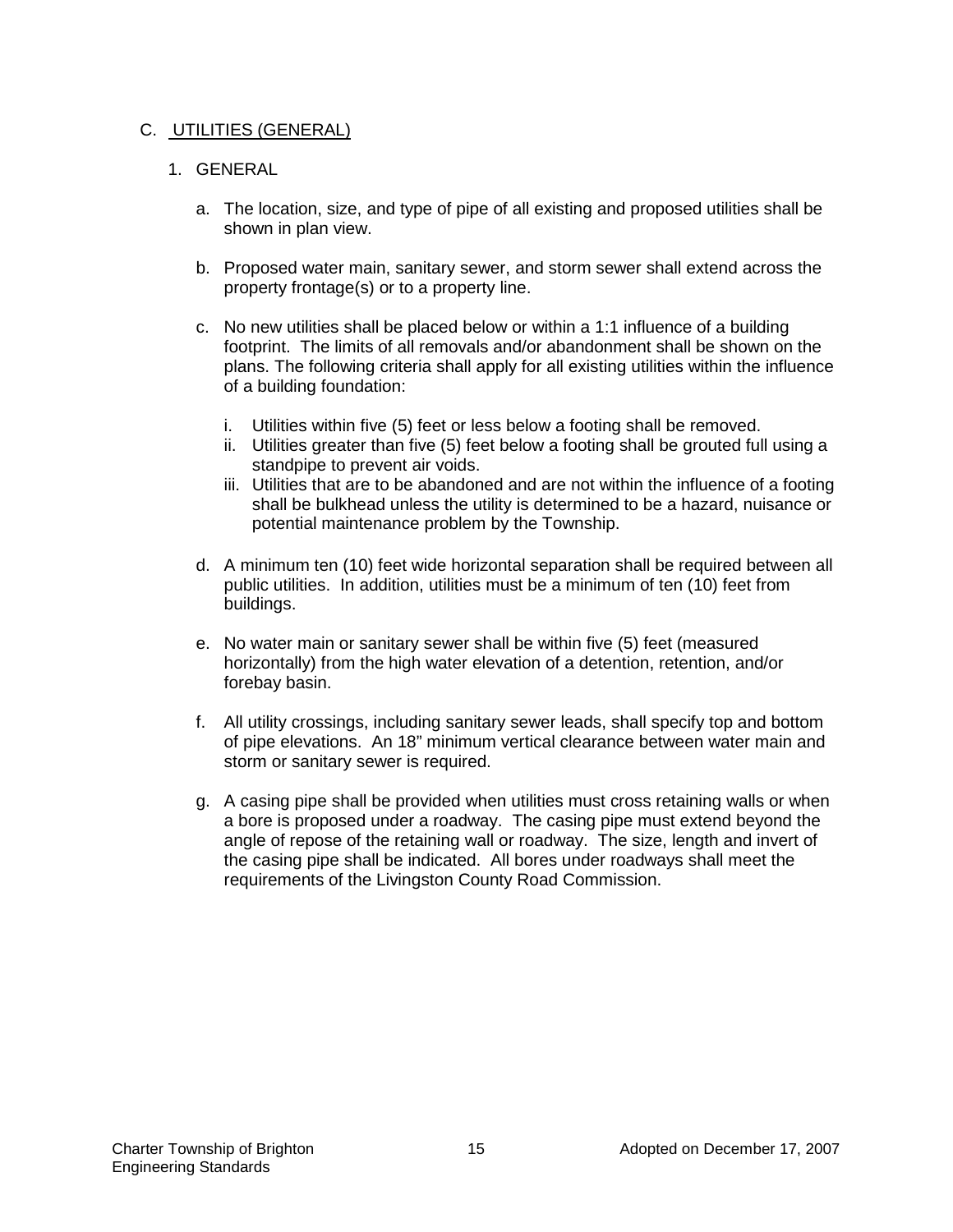#### D. WATER MAIN

- a. All proposed public (more than one user) water systems shall be designed to the meet the current standards of the Livingston Community Water Authority, except when the proposed system will tie-in to the City of Brighton's system, where it shall meet the current standards of the City at that time.
- b. A quantity list itemizing all proposed water main must appear on the first sheet of the plans.
- c. Public water main may be required for any new main servicing a fire hydrant, or where multiple users are serviced. Township approval will be required for private lines serving more than one building.
- d. New or existing sites may be required to connect into existing public water mains based on Township review.
- e. The applicant shall submit basis of design computations for residential development for analysis by the Township Engineer.
- f. The location, size, length and type of existing and proposed water main, water service leads, and water main appurtenances such as, though not limited to; valves, hydrants, vertical and horizontal bends, and tees shall be shown in plan and profile view. All water main, including appurtenances, shall meet the Livingston Community Water Authority standards (or in some cases the City of Brighton standards) and the Brighton Area Fire Department standards.
- g. Finished grade of hydrants and top of casting elevations shall be shown on plans.
- h. Internal Sprinkler Systems shall be in conformance with the Michigan Building and Plumbing Codes, latest edition.
- i. Water main shall be looped if practical/viable or if required by the Livingston Community Water Authority.
- j. If water main is not available, the location of existing and proposed well systems shall be shown on the plans. Documentation including the proper permits must be filed with the Livingston County Health Department (LCHD). Copies of all paperwork must be submitted prior to construction plan approval.
- k. No building permits will be issued above the foundation for any development prior to the required mains and hydrants being put into service. Adequate access for fire fighting equipment must also be provided. No occupancy will be allowed without the required mains, hydrants and sprinklers in active service.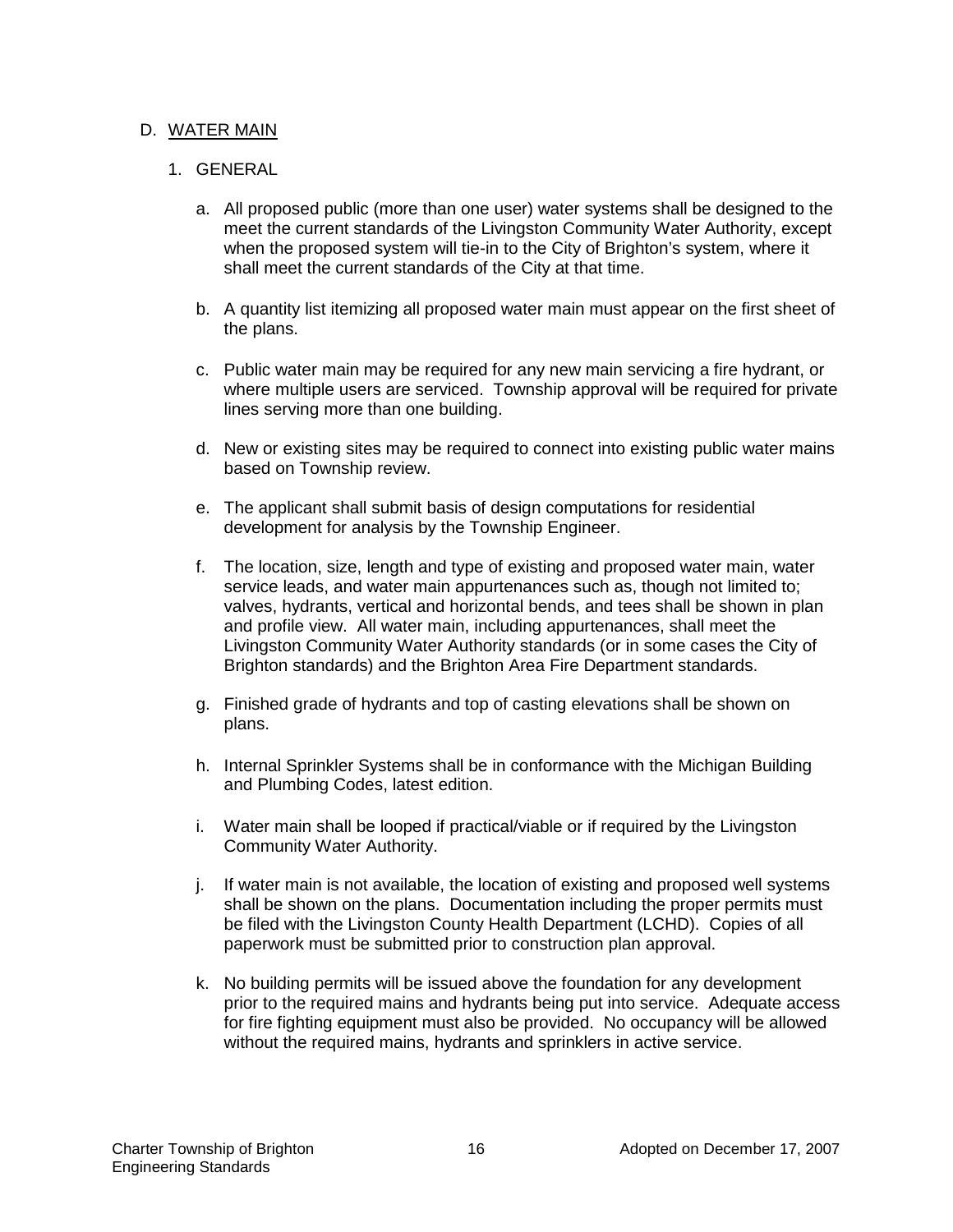#### 2. METERS AND SERVICE LINES

- a. The provisions of Act 230 of the Public Acts of 1972 requires that the materials and methods indicated in the currently adopted Michigan Plumbing and Michigan Residential codes shall apply without local modification. The plumbing codes provisions apply to building sewers, storms and water services up to their connection with the public system.
- b. Domestic and fire protection services shall be allowed on 8" to 16" water main only. All water services must be connected directly to the water main.
- c. Taps for domestic water services from fire service leads and hydrant leads are not permitted.
- d. Service lines are to be sized in accordance with the latest version of the Michigan State Plumbing Code.
- e. Curb stops and boxes and valves and boxes shall not be placed within pavement areas, unless there is no alternative, or if otherwise required by the Township. Boxes located within pavement areas shall be centered within concrete.
- f. The Township Building Department must inspect all water service connections.
- g. All water services up to 2" diameter shall be Type K soft copper. All water services greater than 2" diameter shall be Class 54 ductile iron
- h. 1½-inch (or larger) meters shall be installed by a licensed plumber and inspected by a Township and/or LCWA representative, where applicable.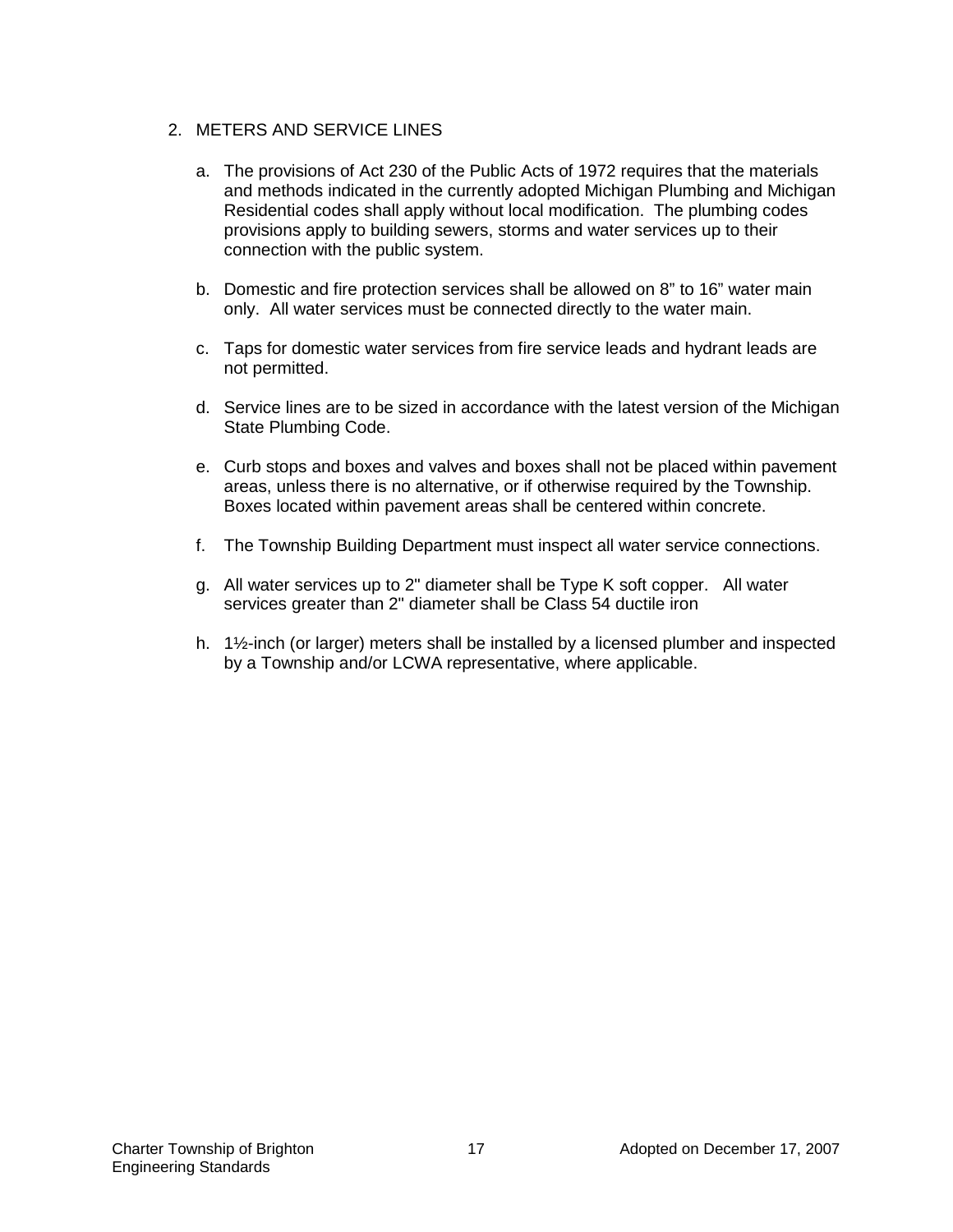#### E. SEWERS (SANITARY/STORM)

#### 1. GENERAL

- a. The following must be shown in plan view for sanitary and storm sewer.
	- i. Length, size, type, class, and slope of pipe between structures.
	- ii. Top of casting elevation at structures.
	- iii. Easement width (20' minimum for sanitary sewer, 12' minimum for storm sewer).
	- iv. Progressive numbering system for all structures.
- b. The following must be shown in profile view for sanitary and storm sewer:
	- i. Length, size, type, class, and slope of pipe between structures.
	- ii. Size and type of structure.
	- iii. Top of casting and sewer invert elevations at structures.
	- iv. Existing and proposed ground elevations.
	- v. Hydraulic grade line (storm sewer only).
	- vi. Utility crossings, including top and bottom of pipe elevations.
	- vii. Special backfill areas under or within pavement areas.
	- viii. Progressive numbering system for all structures.
	- ix. All existing sewer inverts must be field measured and so noted on the plans
	- x. Adjacent existing or proposed utilities plotted where parallel and may conflict with sewer leads.
	- xi. Provisions for infiltration testing (sanitary sewer only)
- c. Storm and sanitary sewer size, grade, and structure spacing table

|               | Std  | Min              | Max                   | Std         | Max         |
|---------------|------|------------------|-----------------------|-------------|-------------|
|               |      |                  | Grade Grade Grade Run |             | Run         |
| <b>Size</b>   | (% ) | $\frac{(96)}{6}$ | (% )                  | <u>(ft)</u> | <u>(ft)</u> |
| . ୱ"          | 0.50 | 0.40             | 8.0                   | 300         | 300         |
| 10"           | 0.60 | 0.30             | 6.2                   | 300         | 350         |
| $12"$ **      | 0.40 | 0.22             | 6.0                   | 300         | 350         |
| 15"           | 0.24 | 0.16             | 3.6                   | 300         | 350         |
| 18"           | 0.18 | 0.12             | 2.8                   | 300         | 400         |
| 21" & greater | 0.14 | 0.10             | 2.2                   | 300         | 400         |

\*\* minimum allowable storm sewer size is 12"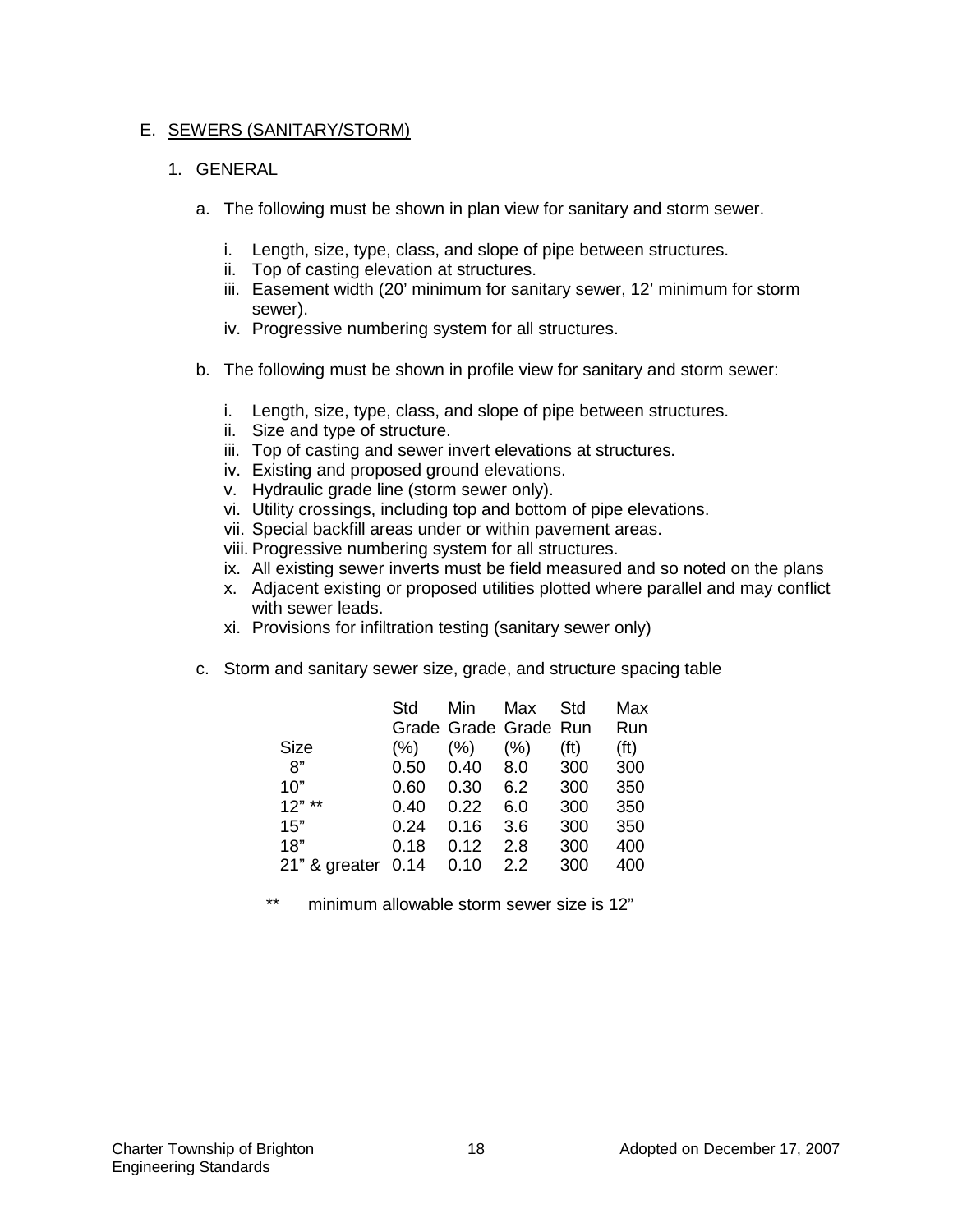d. All pipe connections at structures shall be separated by a minimum of one (1) foot between pipe walls and 40% of the structure circumference must remain intact. The design engineer shall provide details for all structures with multiple pipe connections not meeting the requirements below:

| <b>Structure</b> | Max. Pipe Size for | Max. Pipe Size For |
|------------------|--------------------|--------------------|
| Inside           | Straight - Through | <b>Right Angle</b> |
| <b>Diameter</b>  | Installation       | Installation       |
| 48"              | 24"                | 18"                |
| 60"              | 36"                | 24"                |
| 72"              | 42"                | 36"                |
| 96"              | ഭറ"                | "כ4                |

- e. Where Manning's equation is used to compute flow, a minimum value for "n", roughness coefficient shall be as follows:
	- i. Concrete Pipe =  $0.013$
	- ii. HDPE pipe  $= 0.011$
	- iii.  $CMP = 0.025$
	- iv. Open Channel =  $0.035$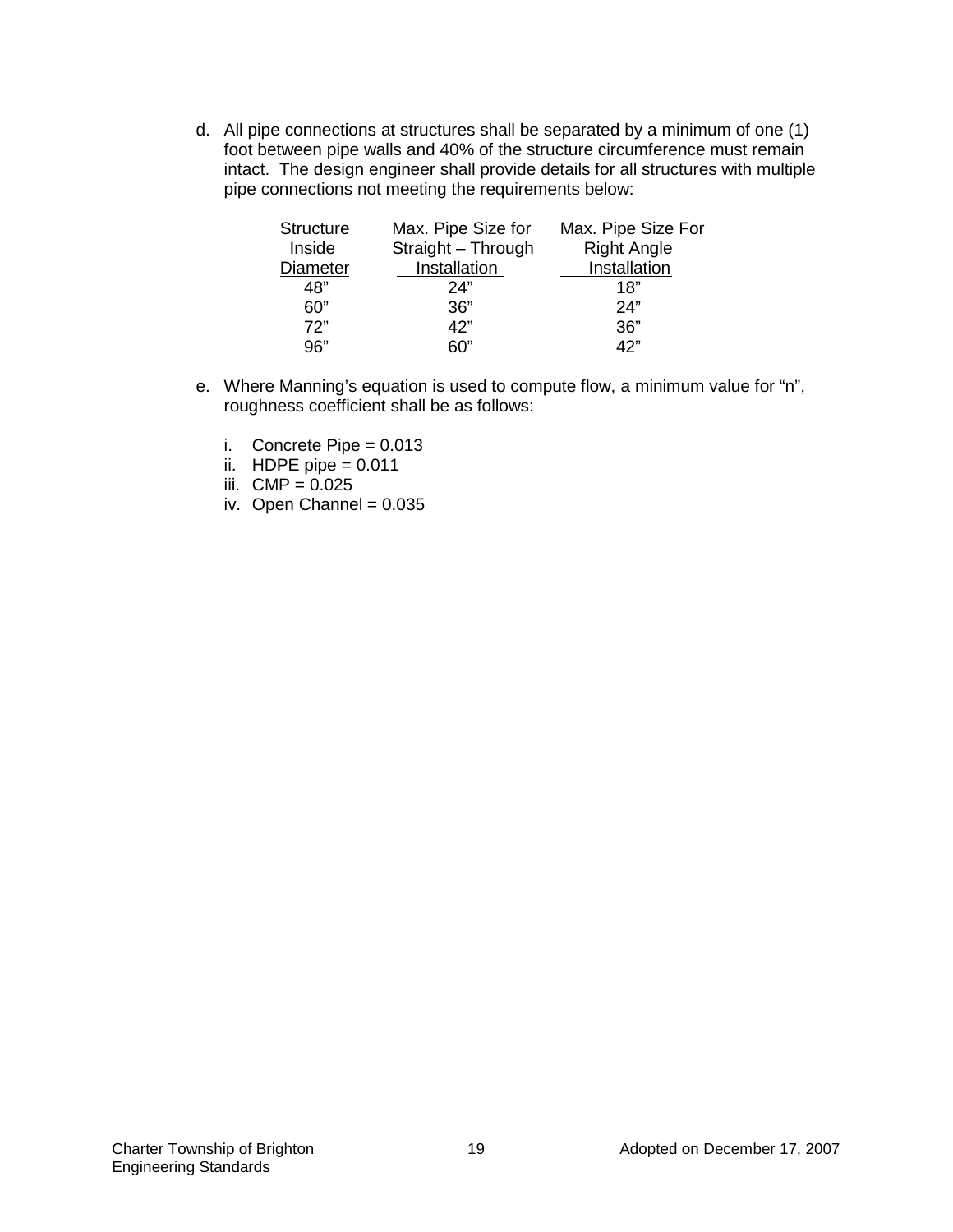#### F. SANITARY SEWER

- a. When construction of sanitary sewer is proposed, the Township Sanitary Sewer Details must accompany the plans.
- b. Sanitary sewer shall be designed to serve the proposed development with gravity sewer. It is recognized that sanitary sewers and appurtenances to be constructed as part of a project may often need to be oversized in order to be properly integrated into the Township system. The Township shall not bear the costs of such oversizing. The proprietor shall bear all necessary costs and provide associated easements.
- c. Public sanitary sewers may be required when two or more new connections are made to, or are possible on, the same sewer. In most instances, including multiple unit developments, the sewer may have to be public even though the project has one Owner. Township approval will be required for private lines serving more than one building.
- d. A minimum 20' wide easement is required for all public sanitary sewers. Wider easements will be required for deeper sewer to maintain a 1:1 excavated side slope within the easement. The sanitary sewer shall be centered within the public easement.
- e. All pressure sewers shall be installed with tracer wire.
- f. Prior to acceptance of the sewer, the developer or contractor shall provide a videotape or approved digital image file of the sewer (with flows) to the Township. The video shall be taken no less than 30 days after installation. A satisfactory review of the videotape by the Township Engineer and Owner shall be a condition of sewer acceptance.
- g. The Township Engineer will inspect all sanitary taps into existing Township structures.
- h. Downspouts, weep tile, footing drains, or any conduit that carries storm or groundwater shall not be allowed to discharge in the sanitary sewer system.
- i. If sanitary sewer is not available, a copy of LCDPH permit must be submitted prior to final approval of the construction plan drawings.
- j. Lift stations will not be permitted unless there is no other alternative for sewer service. If a lift station is required, the Design Engineer shall provide the Township with all design details and calculations, which shall be in accordance to all current local, County and State requirements. General design standards for lift stations in the Charter Township of Brighton are provided below. However, each lift station shall be evaluated for its long term purpose, and may require different specifications than those included in this document.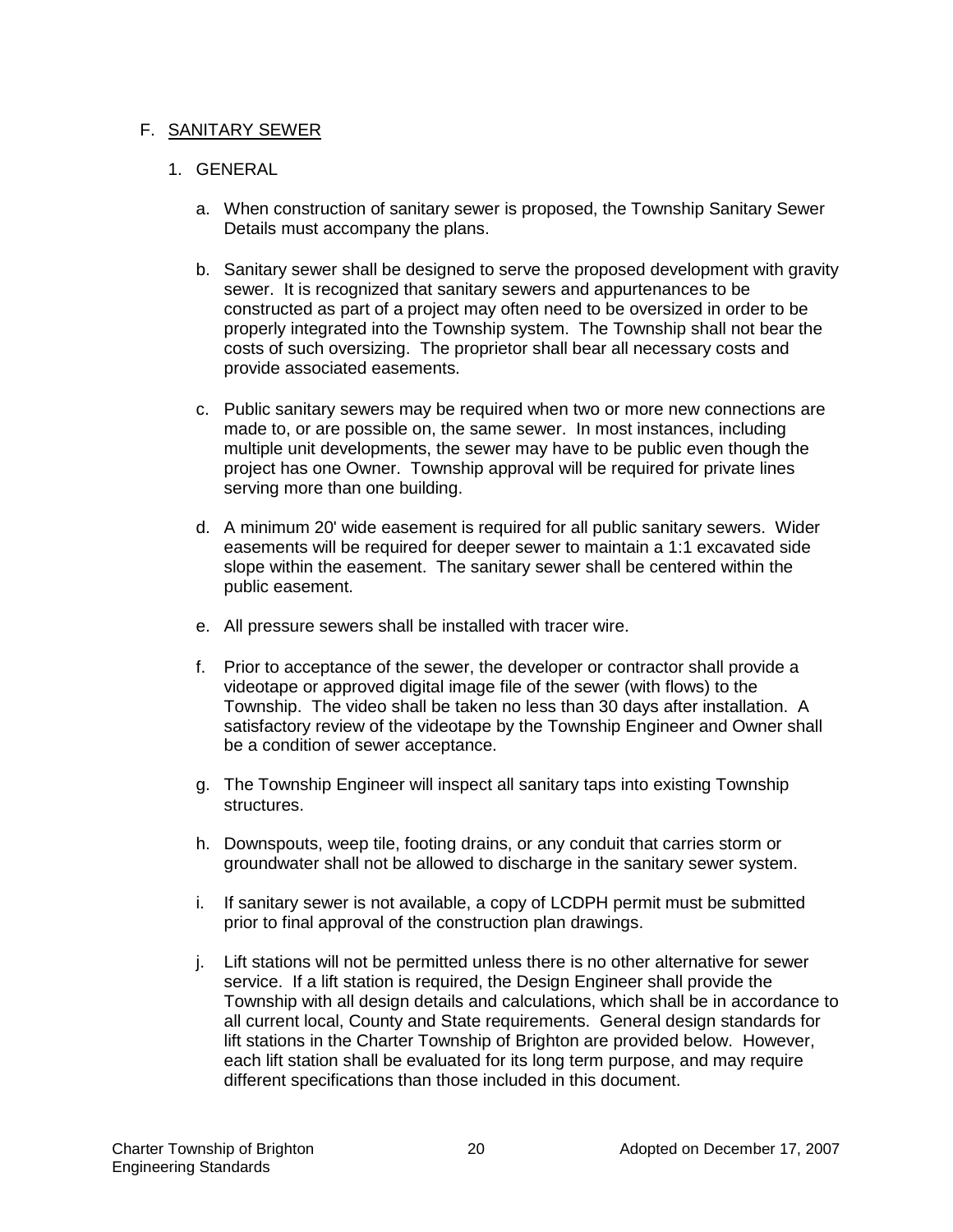- k. No building permits will be issued above the foundation for any development prior to the required sanitary sewer being put into service. No occupancy will be allowed without the required sewer in active service.
- l. The testing requirements are as follows:
	- i. The contractor shall conduct a sanitary air test with the Township Engineer witnessing. Infiltration rates for all sanitary sewer shall not exceed 200 gallons per inch diameter per mile of pipe per 24 hours. Air tests shall comply with current testing standards and requirements. Air testing should not be used if the groundwater level is 2 feet or more above the top-of-pipe at the upstream end (reference ASTM F1417) or if the air pressure required for testing is greater than 11 psi.
	- ii. Mandrel testing shall take place to ensure flexible pipe has been properly bedded and back-filled. The deflection test must be conducted no less than 30 days after installation of the final backfill. The maximum allowable deflection is 5 percent. Installation shall conform to ASTM 2321-89. A ninearm (point) mandrel shall be used. Cherne Fixed Steel Deflection or approved equal. Mandrel testing is not required for rigid pipe.
	- iii. A sanitary infiltration test complying with current standards is required when the water table is 2' or higher than the top-of-pipe.
	- iv. Additional testing requirements are outlined on the Sanitary Sewer Standard Details sheets.

#### 2. DESIGN CRITERIA

- a. A quantity list and design data (on the cover sheet or first sheet of the plans) shall be provided and be in accordance with the current 10 States Standards.
- b. Sewer design flow computations shall be submitted to the Township Engineer for approval with a map of the area to be serviced. Developmental phases, present and future, with acreages and off-site areas contributing, shall be shown with the number of lots included. A permit application for a sanitary sewer construction permit as required by Part 41 of Act 451, Public Acts of 1994 (formerly Act 98) must be completed by the Design Engineer and submitted for review and approval by the Township Engineer. All design calculations and diagrams of service area shall be provided on the plan set.
- c. Sewer capacities shall be based upon the Recommended Standards for Wastewater Facilities (Ten States Standards, latest edition). The peak sanitary flows shall be designed using 240 gallons per capita per day, multiplied by the appropriate peaking factor.
- d. For residential developments of single homes, design population factor shall be at least 2.4 persons per prospective dwelling unit. In developments for housing of other types, and institutions, commercial, and industrial developments, refer to the Sanitary Sewer Unit Assignment Table provided in the Township's Sewer Ordinance.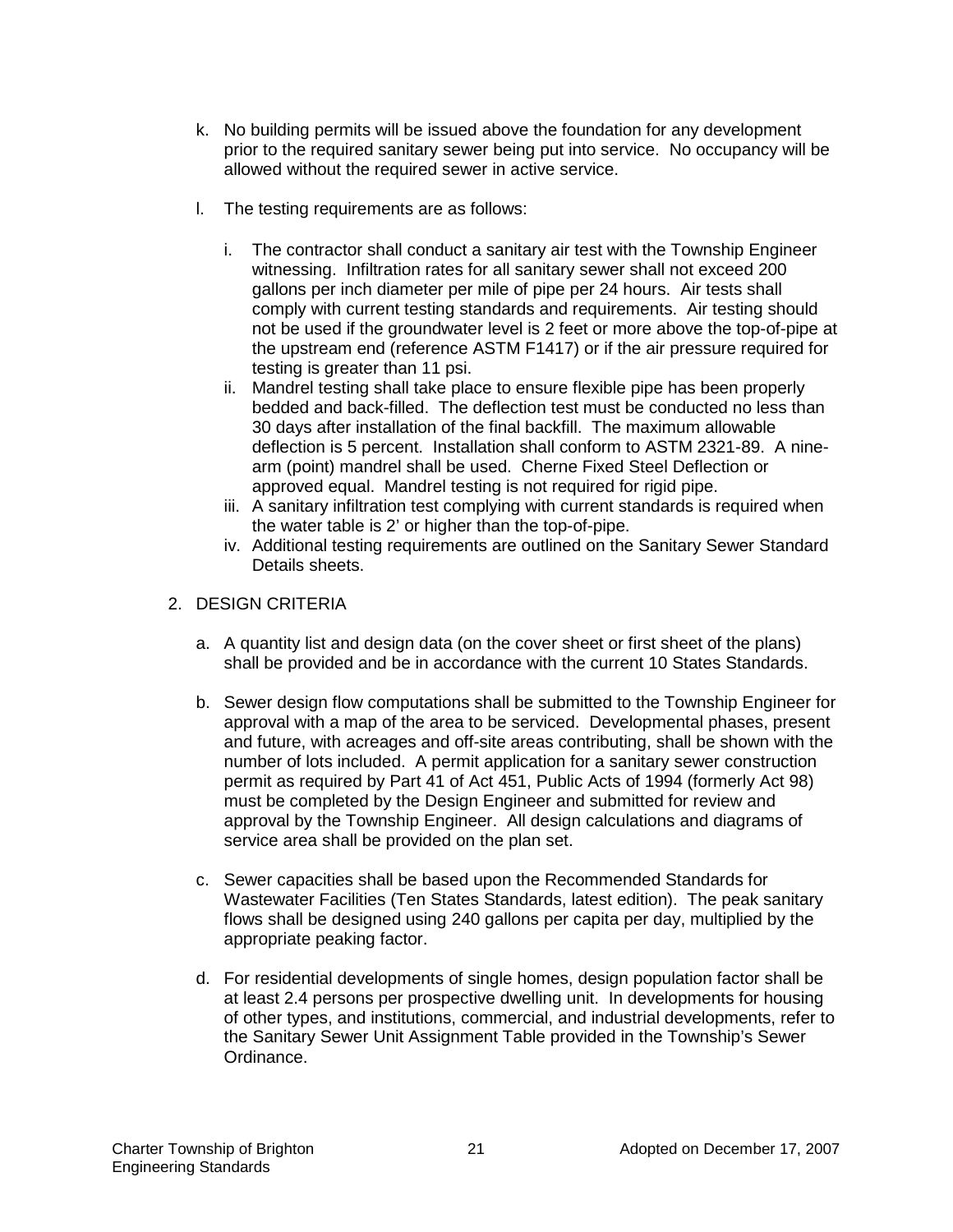- e. Minimum design velocity for sanitary sewers shall be 2 feet per second with pipe flowing full. The 0.8 depth flow line of sewers shall be matched at manholes when changing sizes of sewers.
- f. Compare flows with existing downstream sewer capacity to assure available capacity present for proposed development.
- g. Maximum design velocity for sanitary sewers shall be 10 feet per second with pipe flowing full.
- h. A 0.10 drop through manholes shall be required at all proposed structures.
- i. A 2-feet sump and temporary bulkhead shall be placed in the first manhole upstream of the connection to the existing sewer. A note to this effect shall be added to the profile. The sump shall be filled and bulkhead removed after successful testing.
- j. The provisions of Act 230 of the Public Acts of 1972, as amended, requires that the materials and methods indicated in the currently adopted Michigan Plumbing and Michigan Residential codes shall apply without local modification. The plumbing codes provisions apply to building sewers, storms and water services up to their connection with the public system.
- k. New or existing sites may be required to connect into existing public sanitary based on Township review and State of Michigan requirements.
- l. Hydrogen sulfide protection shall be provided where applicable. The Township and Township Engineer will determine the extent of the protection on a case-bycase basis.
- m. A minimum 10 feet separation must be maintained between the sanitary sewer and any permanent structures, such as a building.
- n. When there is a change in direction in a sewer at a manhole, an allowance of 0.10 feet in grade shall be made for a loss of head through the manhole.
- o. Whenever there is a change in pipe size, the inverts of both sewers shall be set at a grade so that both sewers maintain the same energy gradient.
- p. Sanitary sewers shall be located so they provide unrestricted access for maintenance and inspection.
- q. Siphons shall only be allowed when specifically approved by the Township and Township Engineer.
- 3. DEPTH
	- a. A minimum cover of 4' is required over all sanitary sewers, including leads.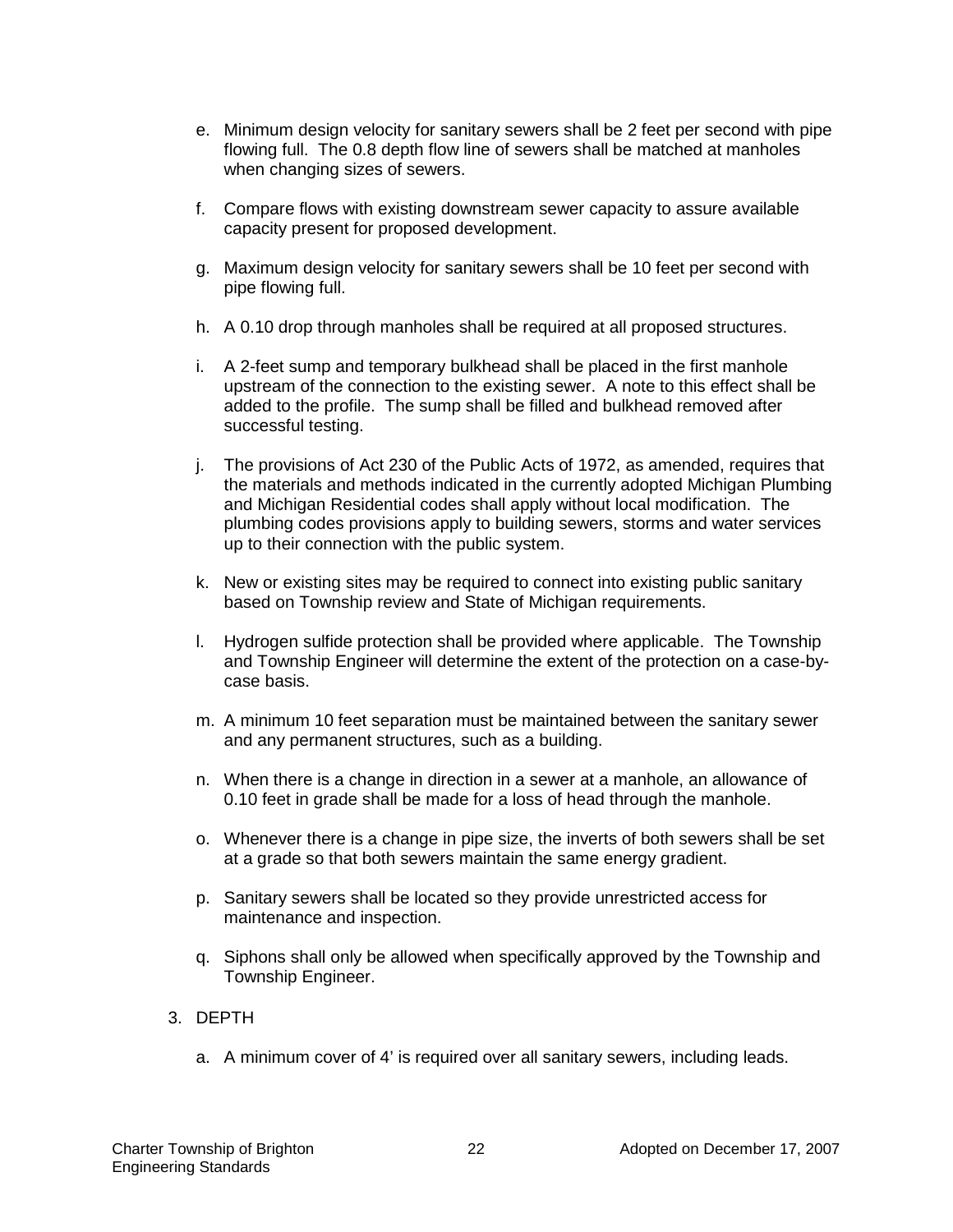- b. Maximum depth to invert of any sanitary sewer shall not exceed the depth recommended by the manufacturer for each size and class of pipe.
- c. Minimum depth of invert below finish grade of building to be served shall be deep enough to serve a standard depth basement by gravity. Deep setbacks or unusual conditions may require additional depth.
- d. Sanitary sewers that reach a depth greater than 20 feet shall be Ductile Iron Class 52.
- 4. LEADS
	- a. The building lead location, size, type, and slope (minimum 6" diameter, SDR 23.5, and 1%) shall be provided. In order to verify the slope of the lead, invert elevations shall be provided at the finished grade of the building and at the connection to the mainline sanitary sewer.
	- b. Private sanitary sewer leads of excessive length may require inspection and testing. Each site will be considered individually by the Township.
	- c. In sanitary sewers where construction of building leads to the property line is not required, a wye branch (tees not allowed) shall be installed for each lot or potential building site.
	- d. Clean-outs will be required for lead lengths in excess of 100 feet.
	- e. Sanitary service leads shall be located five feet away from the water service lead.
	- f. Leads shall not be connected to manholes unless specifically approved by the Township for connection to the last manhole or connection to deep sewer. A drop connection will be required at connections to manholes.
- 5. MANHOLES
	- a. Minimum manhole size is 4 foot in diameter.
	- b. All upstream dead-end sewers shall have a minimum last run grade of 1.0 percent.
	- c. Manholes shall generally be placed at intervals of 400 feet, at every change of grade, direction, pipe size and at each junction of sewers. Manholes must be placed in locations accessible by sewer cleaning equipment.
	- d. Sanitary manholes shall not be located in the influence of sidewalks or drive approaches.
	- e. Flexible watertight joints are required for pipe connections to all manholes
	- f. A manhole bench shall be provided on each side of the flow channel, per township details.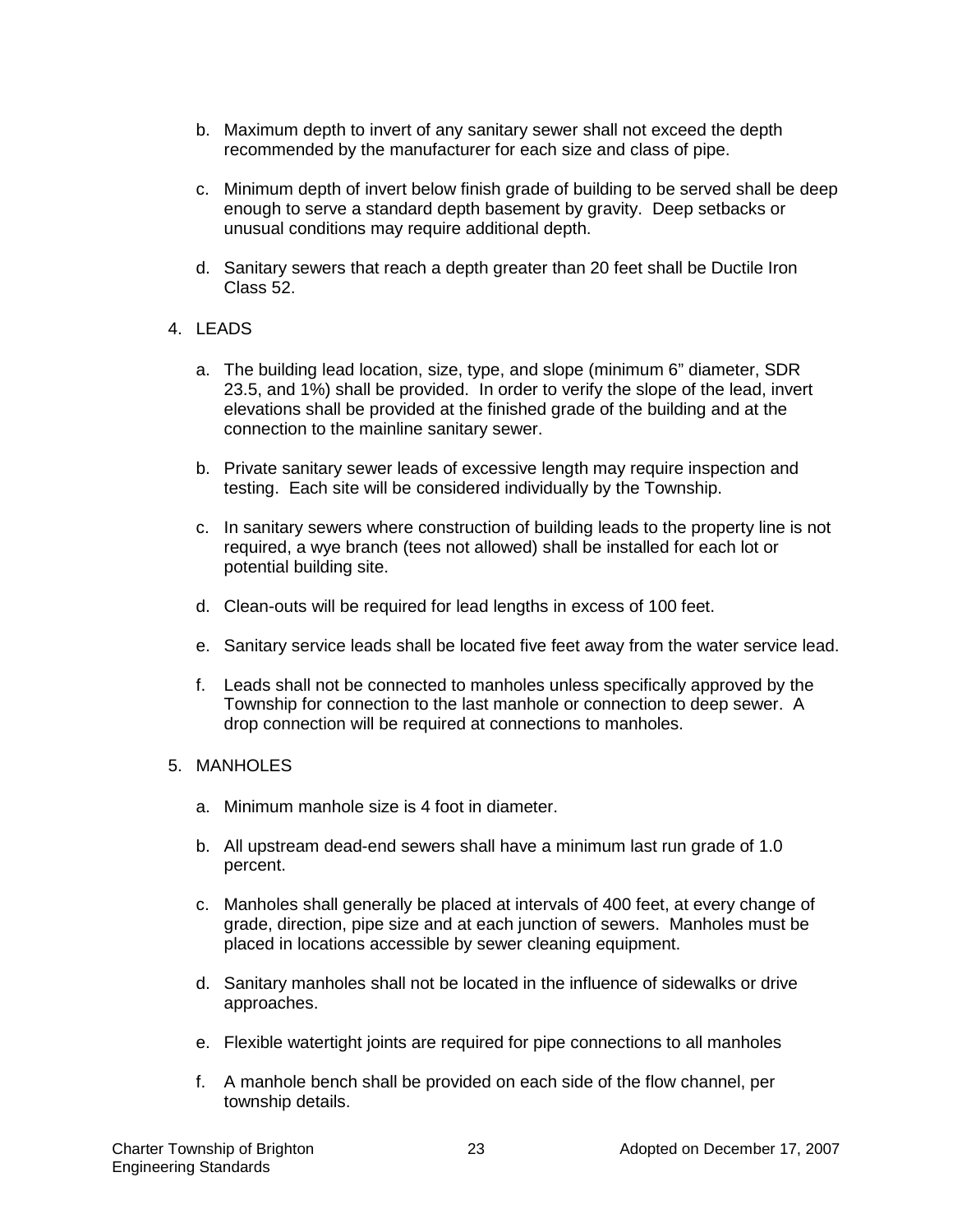- g. The flow channel straight through a manhole should be made to conform as closely as possible in shape, and slope to that of the connecting sewers. The channel walls should be formed or shaped to the full height of the crown of the outlet sewer in such a manner to not obstruct maintenance, inspection or flow in the sewers.
- h. A bench shall be provided on each side of any manhole channel when the pipe diameter (s) is less than the manhole diameter. The bench should be sloped no less than ½ inch per foot (4 percent). No lateral sewer, service connection, or drop manhole pipe shall discharge onto the surface of the bench.
- i. Structures deeper then 20-feet shall be six foot in diameter and wrapped with Infi-shield rubber, Elastomeric seal, or approved equal at every joint.
- 6. DROP CONNECTIONS
	- a. External drop connections are required when there is an 24" vertical difference between inverts on the outlet and inlet pipes and shall be constructed according to the Standard Details.
	- b. The Township must approve internal drop connections. The connection shall be based on field conditions and in accordance with standard details.
- 7. LIFT STATIONS:
	- a. Shall be designed in accordance with "10-State Standards Recommended Standards for Wastewater Facilities."
	- b. In general, the use of pump stations shall be avoided and will only be accepted where no other feasible alternative exists. Where allowed, the pump stations shall be Gorman-Rupp pump stations, designed per the recommendations of the Township Engineer.
	- c. There will be a minimum of 2 pumps in a pumping station and minimum size of discharge lines shall provide adequate cleaning velocities and shall conform to Michigan Department of Environmental Quality requirements.
	- d. Where only two units are provided, they shall be of the same size. Units shall have capacity such that, with any unit out of service, the remaining units will have capacity to handle the design peak hourly flow.
	- e. All pumping station plans will be considered separately.
	- f. Pipe for force mains shall be designed to withstand both internal pressures and external trench and live loads. Design computations shall be submitted by the Design Engineer for review and approval.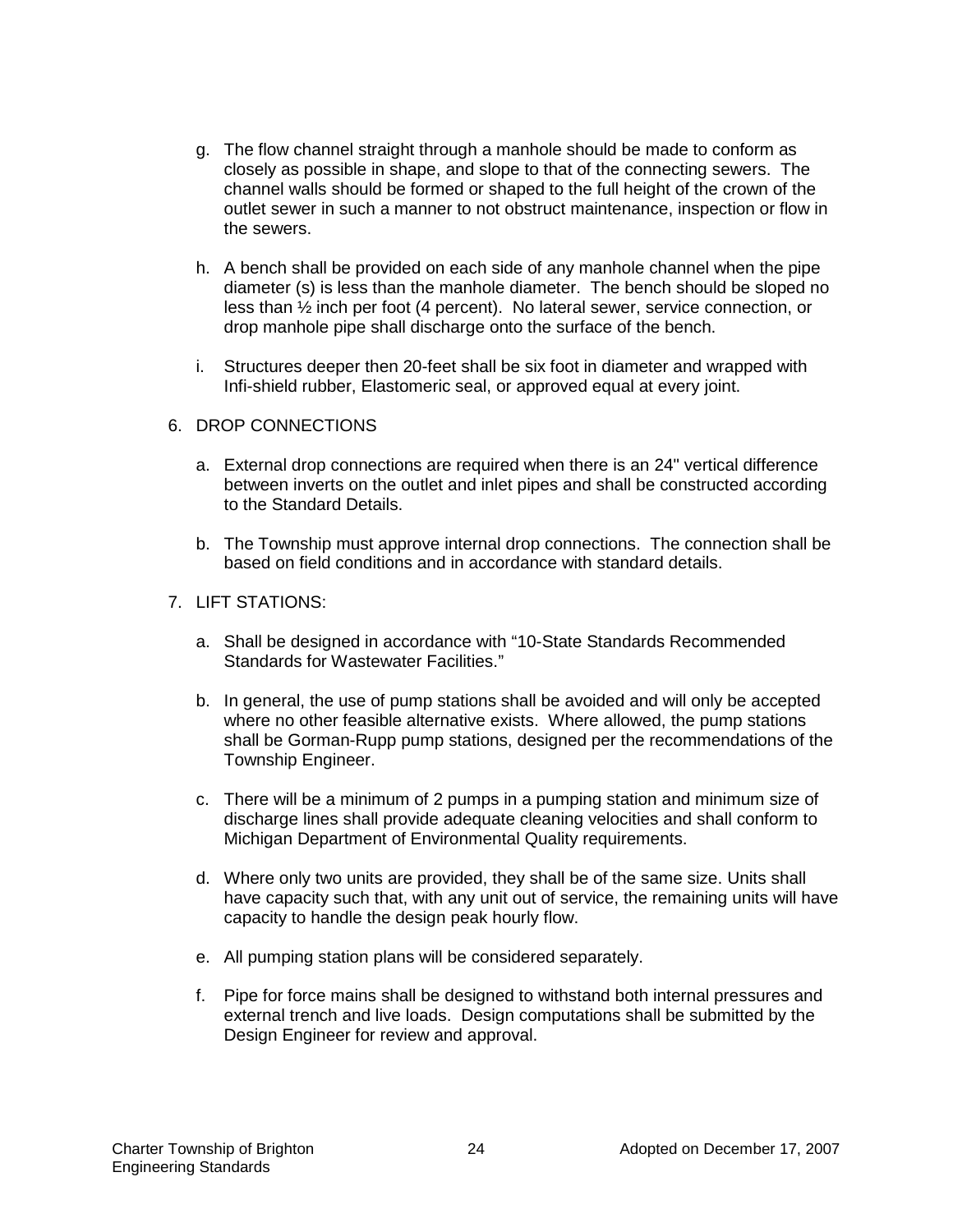- g. Pumps handling raw wastewater shall be capable of passing spheres of at least three (3) inches (76 mm) in diameter. Pump suction and discharge openings shall be at least four (4) inches (102 mm) in diameter.
- h. Each pump shall have an individual intake. Wet well and intake design should be such as to avoid turbulence near the intake and to prevent vortex formation.
- i. Provisions shall be included for above-ground bypass pumping.
- j. Use submersible pumps in pump stations, installed on a non-sparking stainless steel guide rail system for easy retrieval during maintenance and repair. Lifting chains shall be stainless steel.
- k. All nuts, bolts, screws, etc. shall be stainless steel.
- l. Suitable shutoff and check valves shall be placed on the discharge line of each pump. The check valve shall be located between the shutoff valve and the pump. Check valves shall be suitable for the material being handled and shall be placed on the horizontal portion of discharge piping except for ball checks, which may be placed in the vertical run. Valves shall be capable of withstanding normal pressure and water hammer.
- m. Design wet well volume for a minimum of 10 minutes between pump starts at the average daily flow rate. Size wet well storage so that sewage is pumped out at least once every four (4) hours at the average daily flow rate.
- n. Pipe materials shall be ductile iron. Ductile iron Class 54 pipe shall be cement lined. Joints and fittings shall be equal to the requirements for pressure pipe used in the domestic water distribution system.
- o. Directional bores shall not be used without the written permission of the Brighton Township Utility Department.
- p. Hydrogen sulfide protection shall be provided on proposed wet wells as well as the first down stream discharge manhole. The extent of the protection will be determined by the Township Engineer on a case-by-case basis.
- q. Wastewater pumping station structures and electrical and mechanical equipment shall be protected from physical damage by the 100-year flood. Wastewater pumping stations should remain fully operational and accessible during the 25 year flood. Regulations of state and federal agencies regarding flood plain obstructions shall be considered.
- r. The pumping station shall be readily accessible by maintenance vehicles during all weather conditions. The facility should be located off the traffic way of streets and alleys. It is recommended that security fencing and access hatches with locks be provided.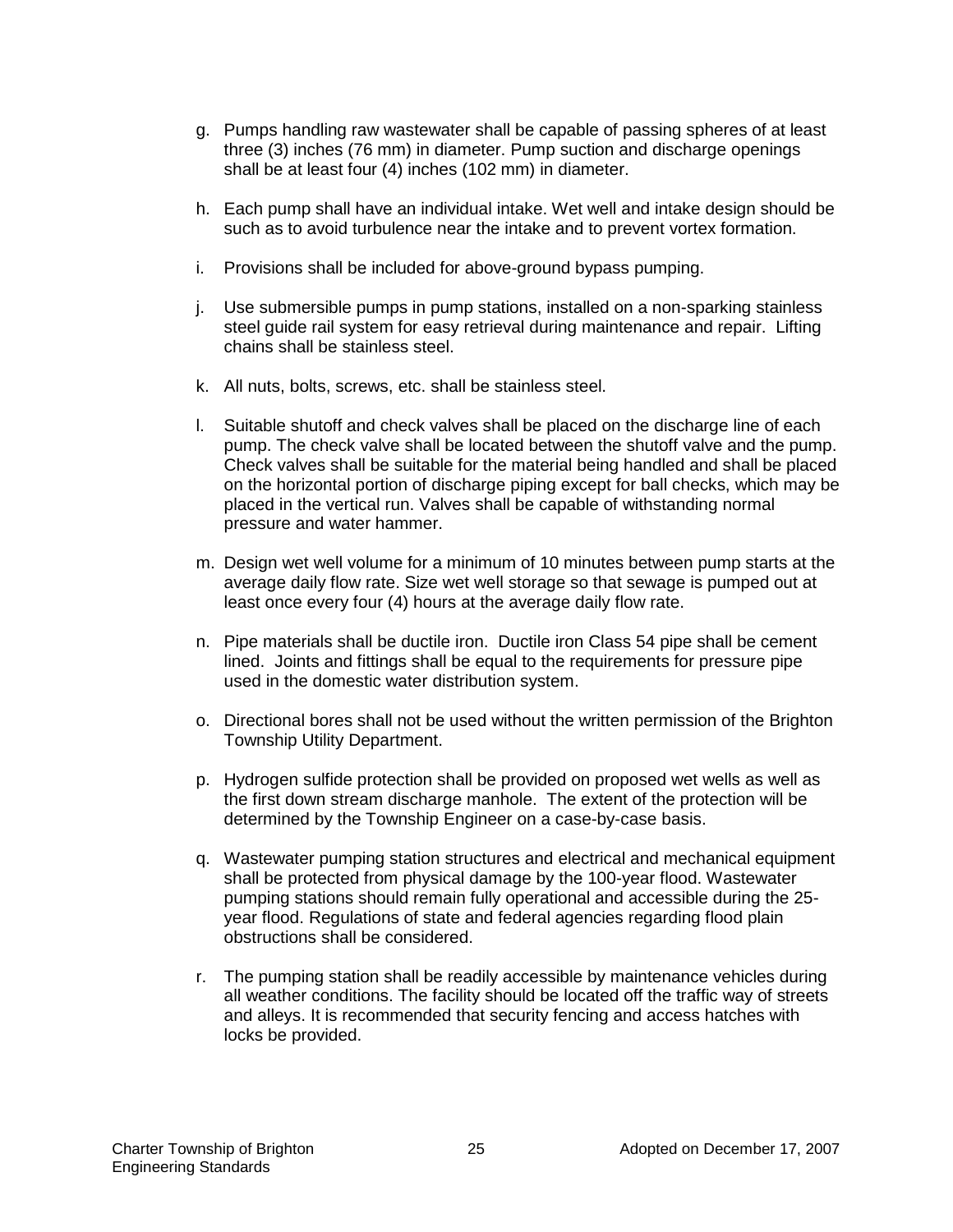- s. Where high groundwater conditions are anticipated, buoyancy of the wastewater pumping station structures shall be considered and, if necessary, adequate provisions shall be made for protection.
- t. Electrical systems and components shall be designed per section 42.35 of "Ten States, Recommended Standards for Wastewater Facilities."
- u. Provisions must be included for a permanent auxiliary power source and a telemetered alarm system compatible with the Township's system.
- v. Pump control panels shall include the following items:
	- i. UL listing;
	- ii. Type 304 stainless steel cabinet, NEMA 4X enclosure with dead front;
	- iii. Fully hinged inner door;
	- iv. HOA switch for manual and automatic operation;
	- v. Disconnect fuse;
	- vi. Circuit breaker;
	- vii. Motor contactors;
	- viii. Properly sized heaters;
	- ix. Automatic pump alternator switch;
	- x. Power company access and meter mounting location;<br>xi. Elapsed time meter, one per pump;
	- Elapsed time meter, one per pump;
	- xii. Counter, one per pump;
	- xiii. Programmable timer;
	- xiv. Intrinsically safe relays, one per float switch;
	- xv. Low water/redundant off alarm;
	- xvi. Visual high water alarm shall be on a circuit independent of the pump. The visual alarm shall require internal shutoff.
	- xvii. Battery back-up for alarm system;
	- xviii. Four function emergency autodialer;
	- xix. Emergency generator connection meeting specifications of the Township Utility Department and Township Engineer;
	- xx. Load rated transfer switch;
	- xxi. Low voltage burnout protection for all motors and starters;
	- xxii. Motor Saver by SymCom, Inc.;
	- xxiii. Convenience outlet meeting specifications of the Township Utility Department and Township Engineer;
	- xxiv. Latch, padlock and two keys.
- w. Lift Station Installation:

Excavate and place pre-cast concrete structure on sand subbase. Pour concrete around base of structure to counteract buoyant forces, if necessary. Backfill with sand compacted to a minimum of 95% of maximum unit weight.

- i. Make watertight connections for building sewer lead, pump discharge, electric power and controls.
- ii. Mount guide rails plumb and straight with half-inch (1/2") stainless steel expansion bolts.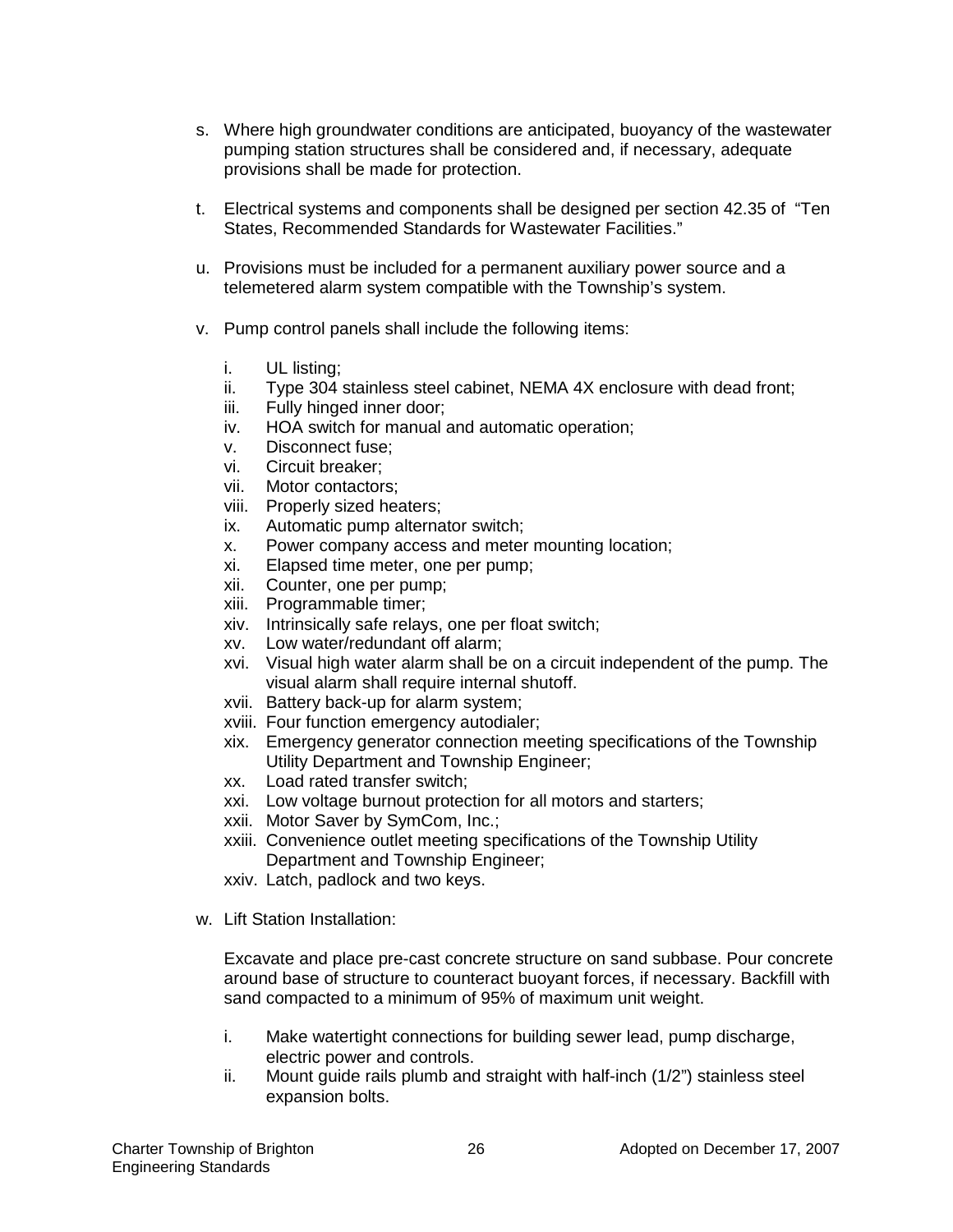- iii. Provide concrete grout fillets at the base of wetwells, sloped at 1:1.
- iv. Install pumps on guide rails. Demonstrate free sliding action and proper seating of pumps against base flanges.
- v. Install float switches and make electrical connections.
- vi. Adjust float switches and demonstrate proper operation of the pumps with clean water.
- vii. Place topsoil, seed and mulch so that cover of pump station is flush with surrounding grades. Slope grade away from hatch.
- x. Wastewater pumping stations and portable equipment shall be supplied with a complete set of operational instructions, including emergency procedures, maintenance schedules, tools, and such spare parts as may be necessary. The Township will determine the required detail of these items.
- y. Copies of all equipment warranties, O&M Manuals, shop drawings and test reports shall be provided to the Township.
- z. No construction or installation may take place between November 1 and April 15 without written consent of the Township.
- 8. BUILDING SEWERS:
	- a. Building Sewers included with Sewer Construction:

Unless otherwise approved due to exceptional circumstances, construction of the building sewer, from public sewer to property line for each fronting parcel which the sewer is designed to serve, shall be included with construction of each sanitary sewer. Building sewer shall extend a minimum of 10 feet beyond the property line.

b. Wyes, Tees and Risers:

Where cover over sanitary sewer to finished grade is more than 10 feet, risers shall be installed from wyes or tees to an elevation ten 10 feet below finished grade. Location of the wye or tee shall be marked from the downstream manhole on the record sewer plans prepared. Where the water table is high, the riser shall end at a depth of 1 foot above the water table.

When house leads are to be cut into an existing sanitary sewer, tap shall be made with the use of a saddle or other connections approved by the Township.

c. Size and Material of Building Sewers:

Ordinary house connections shall be 6 inch diameter up to the property line and shall be constructed of ABS plastic solid wall pipe ASTM D-2751, latest revisions, or PVC SDR 23.5 solid wall. Larger building sewers may be constructed of materials permitted for sanitary sewers under the same conditions.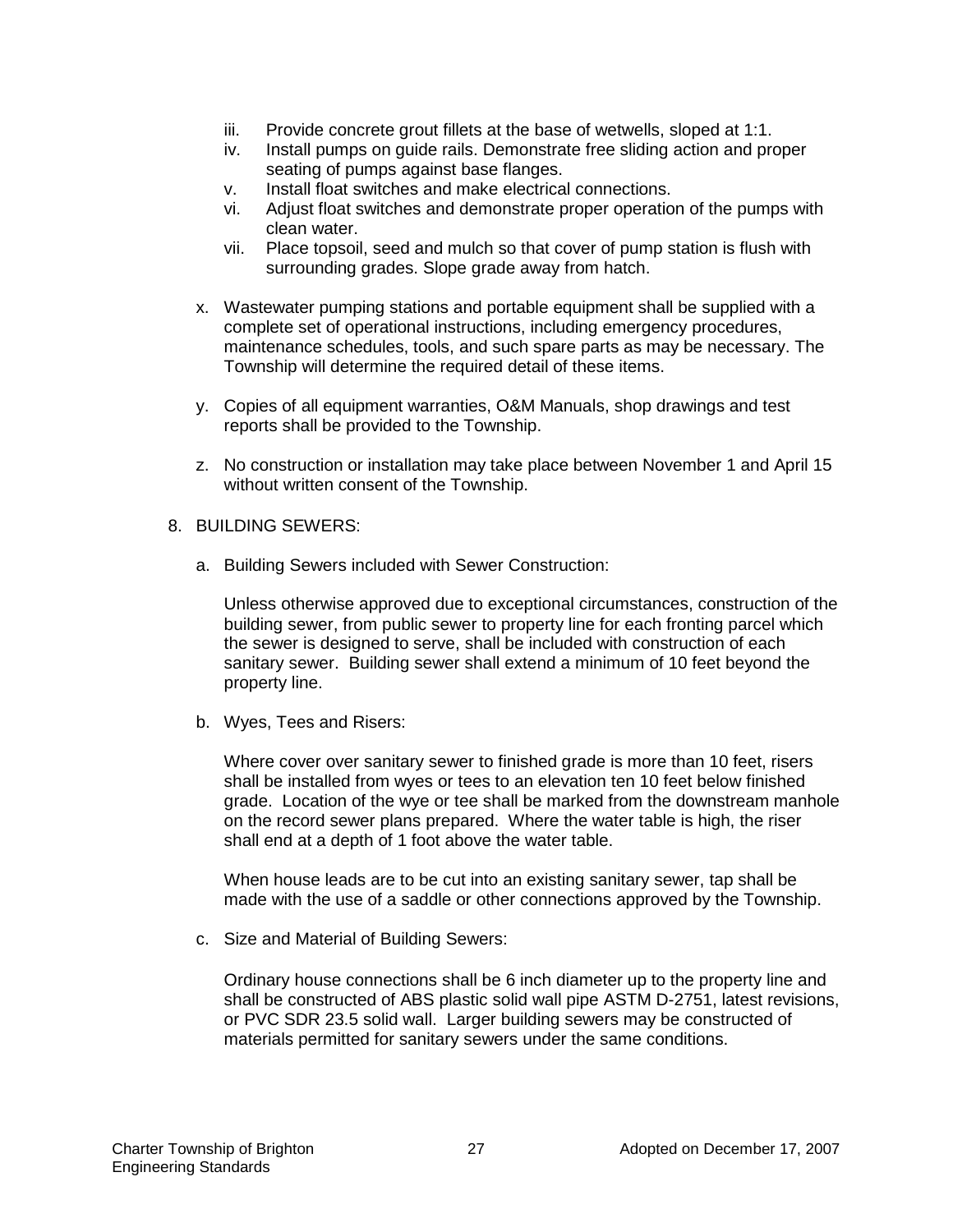Joints in building sewers, including fittings, and stoppers for wyes and tees, risers and building sewer leads, shall conform to the requirements of these specifications.

d. Minimum grade of building sewers shall be 1 percent for 6-inch sewers.

#### 9. FORCE MAINS:

- a. At design pumping rates, a cleansing velocity of at least 2 feet per second should be maintained. The minimum force main diameter for raw wastewater shall not be less than 4 inches.
- b. An air relief valve shall be placed at high points in the force main to prevent air locking. Vacuum relief valves may be necessary to relieve negative pressures on force mains. The force main configuration and head conditions should be evaluated as to the need for and placement of vacuum relief valves.
- c. Force mains should enter the gravity sewer systems at a point not more than 2 feet above the flow line of the receiving manhole and discharge in the direction of flow.
- d. Pipe and joints shall be equal to water main strength materials suitable for design conditions. The force main, reaction blocking, and station piping shall be designed to withstand water hammer pressures and associated cyclic reversal of stresses that are expected with the cycling of wastewater lift stations. Surge protection chambers should be evaluated.

#### 10. MATERIALS:

a. Sewer Pipe and Fittings:

Sanitary sewer pipe shall conform to the current ASTM standards for the following materials:

- i. ASTM D2680- Truss Cement rubber gaskets (8"-15") (ABS or PVC truss pipe).
- ii. ASTM D3034 -SDR 26 (4"-15") pipe (heavy wall sewer)
- iii. ASTM F1803-97- (closed profile) gravity pipe and fittings based on controlled inside diameter D2321 (8"-60" pipe) or ASTM F949 PVC (A-2000) corrugated sewer pipe with a smooth interior and fittings (4"-36") pipe (A-2000). (18"- 102")

PVC pipe and fittings shall conform to requirements of latest applicable ASTM standard. Deflection of pipe shall be limited to a maximum of 5 percent.

b. Pipe Joints:

Pipe joints shall conform to the following requirements depending on the allowable type of pipe used: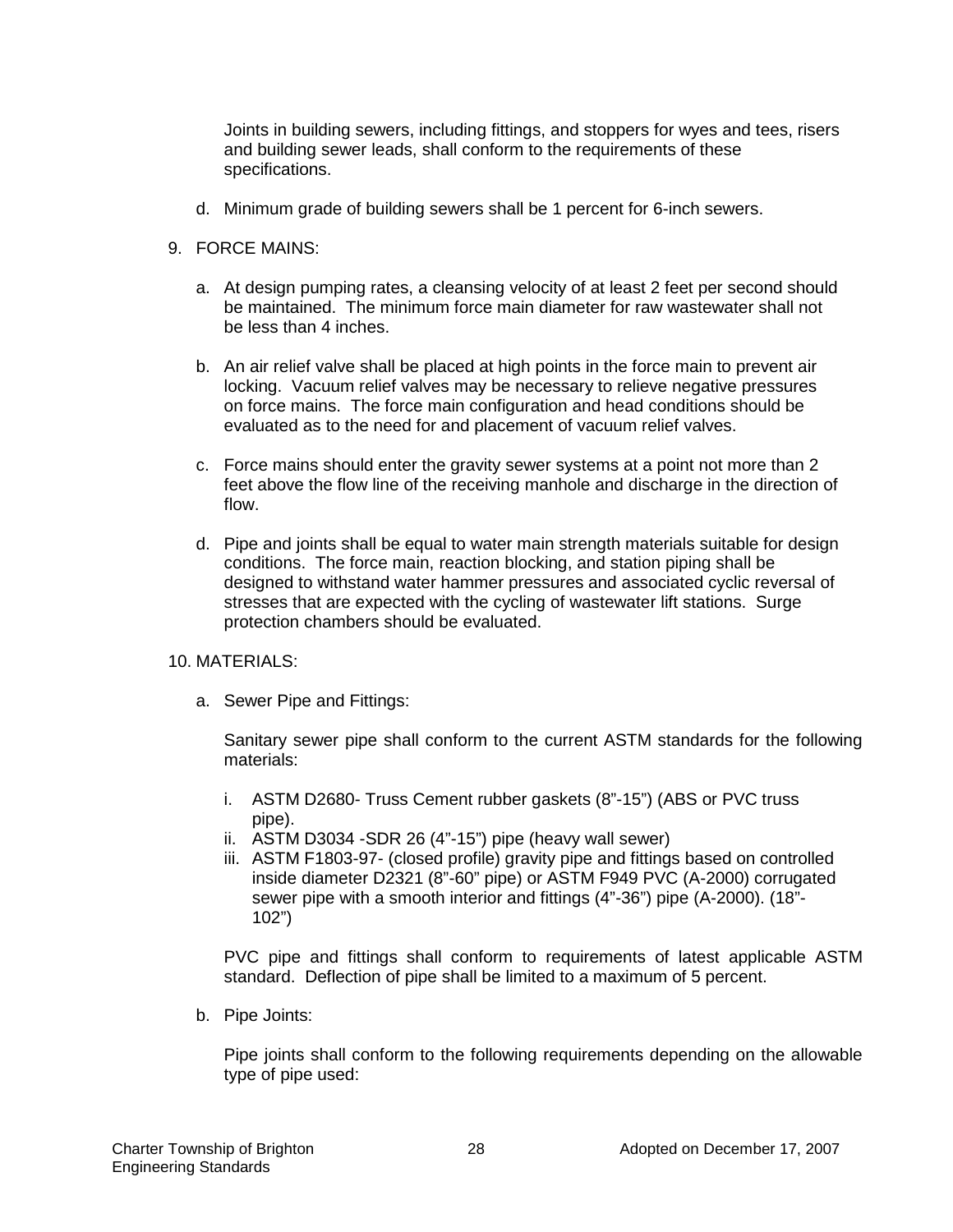- i. Joints for plastic pipe shall be push-on type or in special applications, solventcemented. Push-on type joints shall conform to ASTM Specifications D-3212 and F-477 latest revision. Solvent-cemented joints, where specified, shall conform to ASTM Specification D-2855, latest revision.
- ii. Joints on truss pipe shall consist of ABS plastic couplings chemically cemented to the ends of the pipe being connected. Solvents and methods used in making the chemical bond shall be in accordance with manufacturer's printed instructions, and the installation technique shall conform to ASTM Specification: D-2321, or latest revision thereof.
- iii. Joints for HDPE shall be fusible-type joints conforming to the latest ASTM specifications.
- c. Manholes:

Manholes shall be constructed of precast reinforced concrete sections in accordance with the Township's standard details.

- i. Precast reinforced concrete manhole sections shall conform to requirements of the American Society for Testing and Materials "Tentative Specifications for Precast Reinforced Concrete Manhole Risers and Tops" - ASTM Designation: C-478, latest revision.
- ii. Precast manhole joints shall be MGT with rubber gaskets.
- iii. Manhole steps shall be ASTM Specifications D 2146 reinforced polypropylene plastic or approved equal.
- iv. Where manholes are located outside of pavements and sidewalks, final grade adjustments shall be made with pre-manufactured adjustment plastic rings; for manholes in paved areas, final grade adjustments shall be made with precast concrete rings. Brick adjustments will not be accepted. Grade rings shall be a minimum of 3 inches thick and reinforced with 2 full circles of 3/16 inches diameter steel reinforcing wire. Manhole casting frame and concrete adjustments rings shall be secured to precast cone section with a minimum of 4, 5/8 inches diameter cadmium coated threaded studs or bolts. All joints in the assembly shall be sealed with rubber "O" ring gaskets.
- v. Elastomeric seal or rubber wrap shall be placed around each manhole frame and cone section for water tightness.
- vi. Manhole covers and frame shall be East Jordan Iron Works #1040 with type "A" cover or approved equal. Covers shall be cast with the words, "BRIGHTON TOWNSHIP-SANITARY" in raised letters spaced in from the periphery of the cover.
- vii. Special approved wet area manholes with precast rubber gasket type pipe fittings and lockdown rubber gasket type manhole covers such as EJIW #1040 ZPT, or approved equal, shall be required in areas of high ground water table and where manholes are to be located in or adjacent to drainage ditches, low areas and floodplains.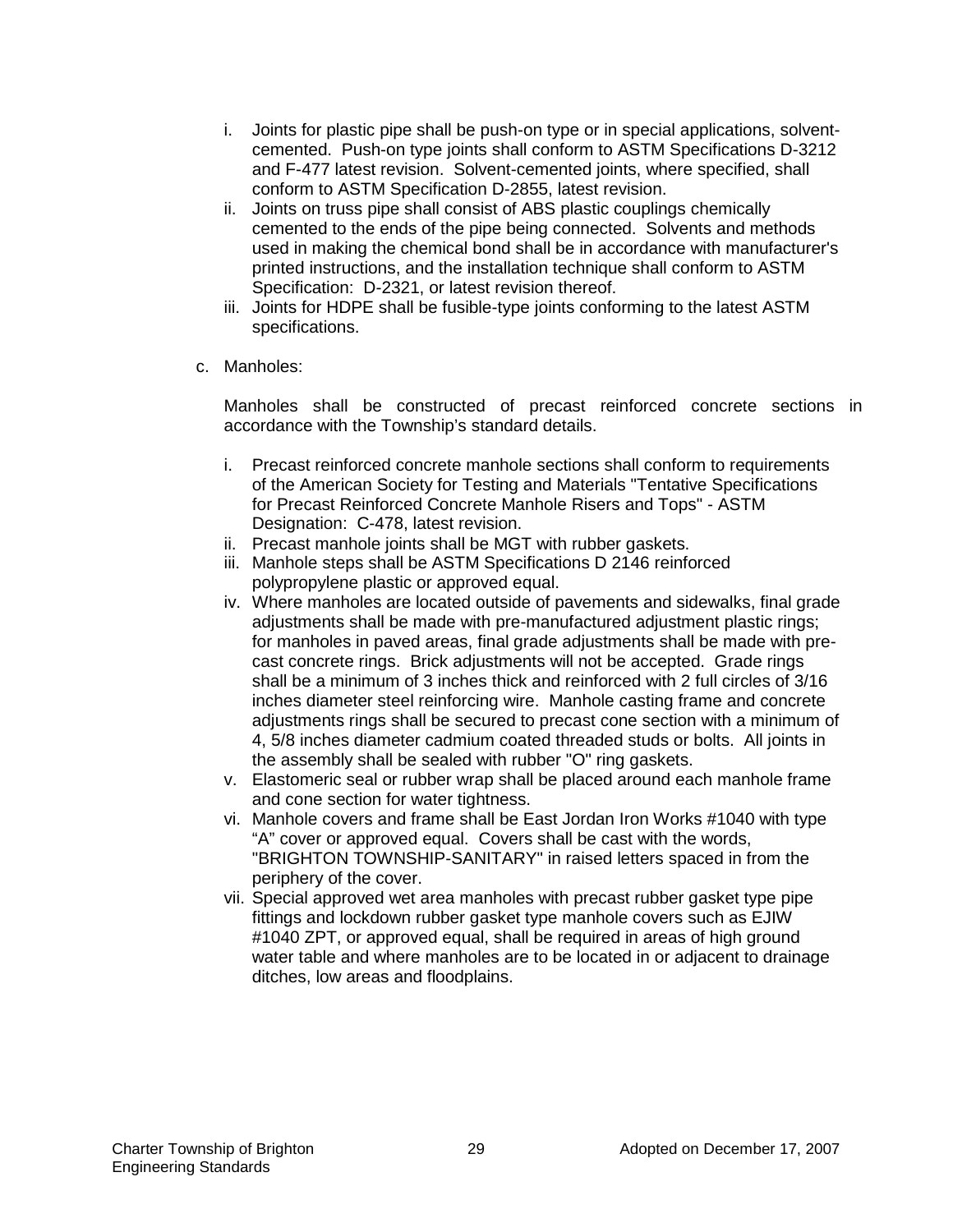#### G. STORM SEWER

- a. A drainage area map shall be provided. The drainage area map shall show the storm sewer system, sub-area boundaries and acreage contributing to each storm structure, and runoff coefficient for each sub area.
- b. When construction of storm sewer is proposed, the Charter Township of Brighton Standard Storm Detail sheets must accompany the plans.
- c. Storm water shall not be diverted onto adjoining properties nor shall storm water flow be impeded from its existing drainage path due to a proposed development. Detention may be required to meet County discharge rate requirements. See the Detention/Retention section of this document for requirements.
- d. Storm water discharge shall be per the Livingston County Drain Commissioner's requirements or the Livingston County Road Commission's requirements if discharging into the road right-of-way. If a conflict exists between the other agencies and Township standards, the stricter requirements shall govern.
- e. At no time shall storm water discharge exceed a rate of 0.2 cfs/acre.
- f. The location, size, type of pipe, slope, length, and invert elevations of all storm sewer, including culverts, shall be shown on the plans. Plan and profile drawings shall be provided for all storm sewer and culverts. Sewer and culvert requirements are further outlined in the design criteria of this section.
- g. The location, length and cross-section of all ditches shall be shown on the plans. The cross-sectional ditch requirements are further outlined in the design criteria of this section.
- h. Roof drainage and sump pump leads may be directed overland or connected to a storm sewer system. If connecting to a storm sewer system, the connection shall be made at a storm structure. The location, size, type and slope of the leads shall be included on the plans. Minimum size of these applications is 4 inches.
- i. Concrete headwalls and/or rip-rap may be required where storm sewers or culverts enter open ditches or county drains.
- j. Sufficient capacity shall be provided in the storm sewer system to handle upstream drainage areas. All upstream drainage must be accommodated onsite. Allowances for upstream area must be based on ultimate improvements and runoff.
- k. Composite runoff coefficient may be determined for each individual drainage area and calculations for each drainage area must be submitted as part of the design computations. Composite coefficient design is based on the sum of products of drainage areas and their respective runoff coefficients divided by the total tributary area.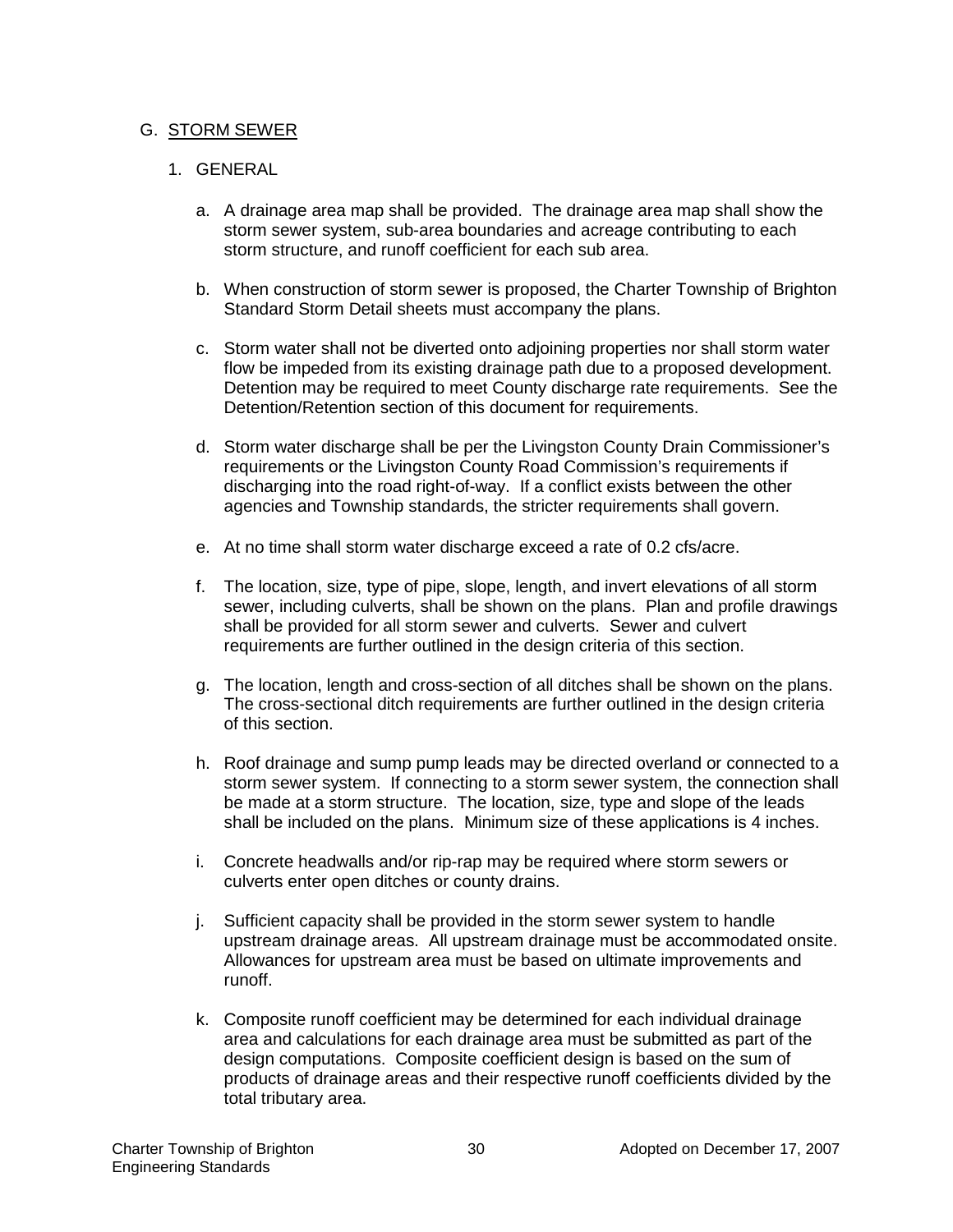l. The owner/developer shall be responsible for cleaning and maintaining all storm sewer, storm structures, sediment forebays, filter berms, detention basins, and detention basin outlets. These storm water management systems shall be cleaned at the time of final completion. A note indicating this as well as the a description of the mechanism for which the owner/developer plans to establish in order to provide for long term maintenance should be included on the plans.

#### 2. DESIGN CRITERIA

- a. Enclosed storm sewer design calculations shall be submitted with the plans using the Rational Method,  $Q = CIA$ . The following shall be considered:
	- i. 10-year storm,  $I = 175/(T+25)$  with initial T=15 minutes. Time (T) shall be based on the actual time of flow from the most distant point of flow measurement.
	- ii. Typical surface runoff coefficients shall be:

| Surface                             | <u>C</u> |
|-------------------------------------|----------|
| Pavement (Asphalt, Concrete, Brick) | 0.90     |
| Roofs                               | 0.90     |
| Open Water                          | 1.00     |
| Aggregate                           | 0.65     |
| Greenbelt (Lawns, Vegetation)       | 0.20     |

Note: Surface area of detention, retention, and forebay areas shall be considered open water unless a naturally vegetative basin is provided.

- b. Velocity: Minimum =  $2.5$  ft/s; Maximum =  $10.0$  ft/s. Velocities exceeding  $5.0$  ft/s will require erosion protection as directed by the Township Engineer.
- c. Manning's formula shall be used to calculate pipes flowing full to verify the capacity of the storm sewer system:

 $Q = (1.49/n) AR^{2/3}S^{1/2}$ 

- d. The storm sewer system shall be designed, if possible, so that the hydraulic grade line (HGL) is within the pipe. When discharging storm sewer into an existing or proposed detention basin, the 10-year storm elevation or bankfull elevation shall be considered when calculating the HGL of the proposed system. When discharging into an existing storm sewer system, the 8/10 point of the nearest existing downstream pipe or existing HDL, whichever is greater, shall be considered when calculating the HGL of the proposed system.
- e. Typically, the hydraulic gradient shall be maintained within the pipe. However, the gradient must always be maintained a minimum 1-foot below the top of all structures.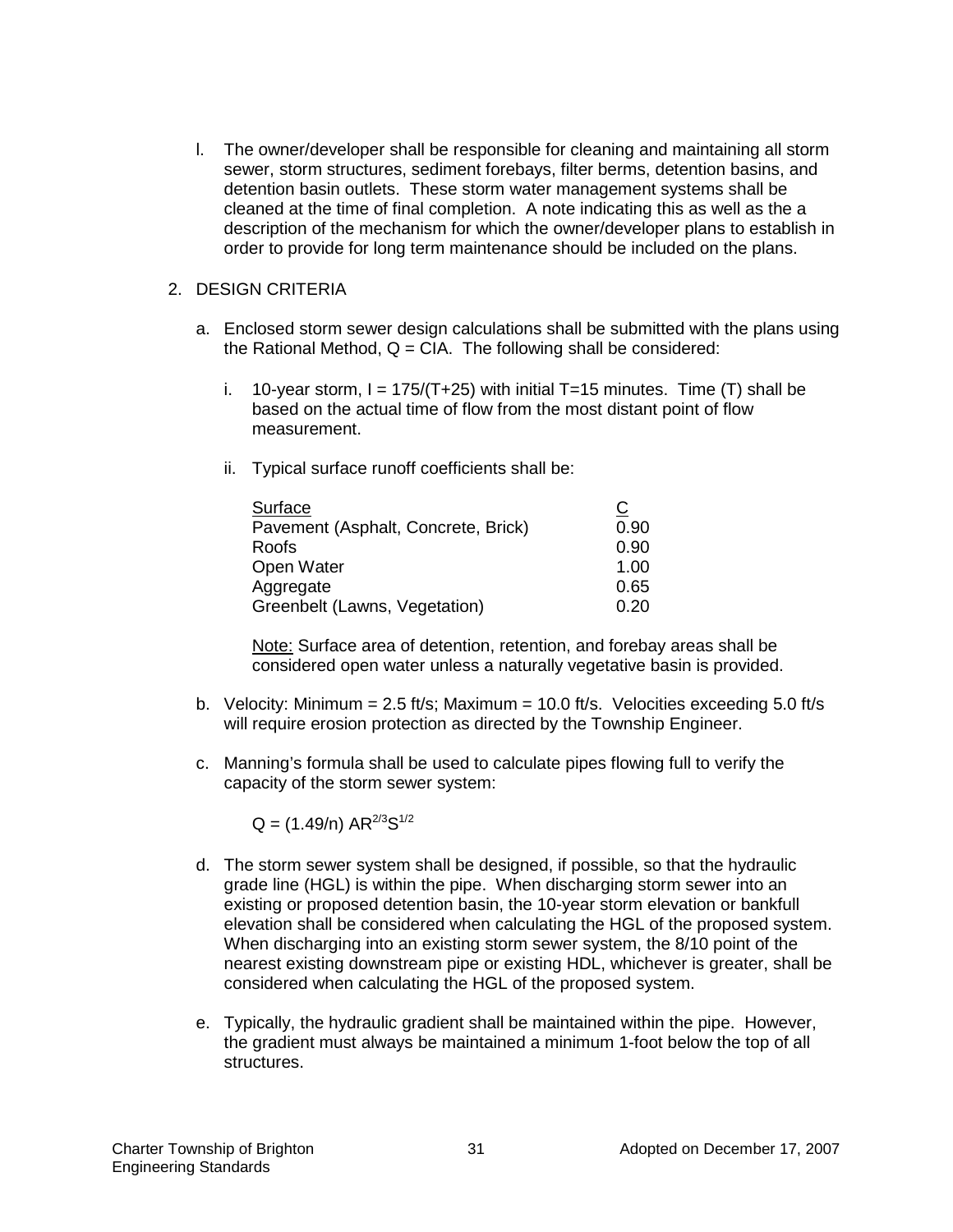- f. Pipes shall be free flowing and no portion of a storm drainage system shall be permanently submerged.
- g. The provisions of Act 230 of the Public Acts of 1972, as amended, requires that the materials and methods indicating in the currently adopted Michigan Plumbing and Michigan Residential codes shall apply without local modification. The plumbing codes provisions apply to building sewers, storms and water services up to their connection with the public system.
- h. Sewer and structure requirements
	- i. All storm sewer shall be in accordance with Section V., Sewers (Sanitary/Storm).
	- ii. The minimum size storm sewer shall be 12" diameter.
	- iii. The Township Engineer must approve direct taps for storm sewer. Direct taps shall only be permitted if the storm sewer that is to be tapped is significantly larger than the tapping pipe. A KOR-N-TEE and boot connection shall be required for allowable taps. A detail shall be included on the plans.
	- iv. The sump leads and roof drain leads connecting to a storm sewer system shall be a minimum of 4" diameter and shall be SDR 35, non-perforated, solid wall, PVC pipe.
	- v. Storm sewer, unless otherwise approved by the Township Engineer, shall be reinforced concrete pipe (RCP) and shall meet the following requirements:
		- (i) Class IV for a depth up to 14 feet
		- (ii) Class V for depth 14 feet to 24 feet
		- (iii) Class III may be allowed in greenbelt areas for a depth up to 14 feet. At no time shall Class III be allowed under or within the influence of pavement areas
		- (iv) All RCP shall be meet ASTM C76 requirements
	- vi. RCP elliptical storm sewer may be allowed and must be approved by the Township Engineer. Elliptical storm sewer shall meet ASTM C507 requirements.
	- vii. Plastic storm sewer pipe may be allowed in greenbelt areas, where approved the Township Engineer, per the following requirements:
		- (i) Maximum 18" diameter
		- (ii) Smooth interior
		- (iii) PVC pipe shall meet ASTM F949 requirements
		- (iv) HDPE pipe shall meet ASTM M294 requirements
	- viii. Plastic storm sewer pipe may be allowed within the influence of paved areas, where approved the Township Engineer, per the standards of the MDOT Standard Specifications for Construction, latest revision. Additionally, plastic pipe will be allowed per the specifications outlined in the Qualification for Class B Plastic Pipe, as outlined by the MDOT.
	- ix. End sections shall be RCP, with a bar grate and 8" to 15" rip rap at the outlet.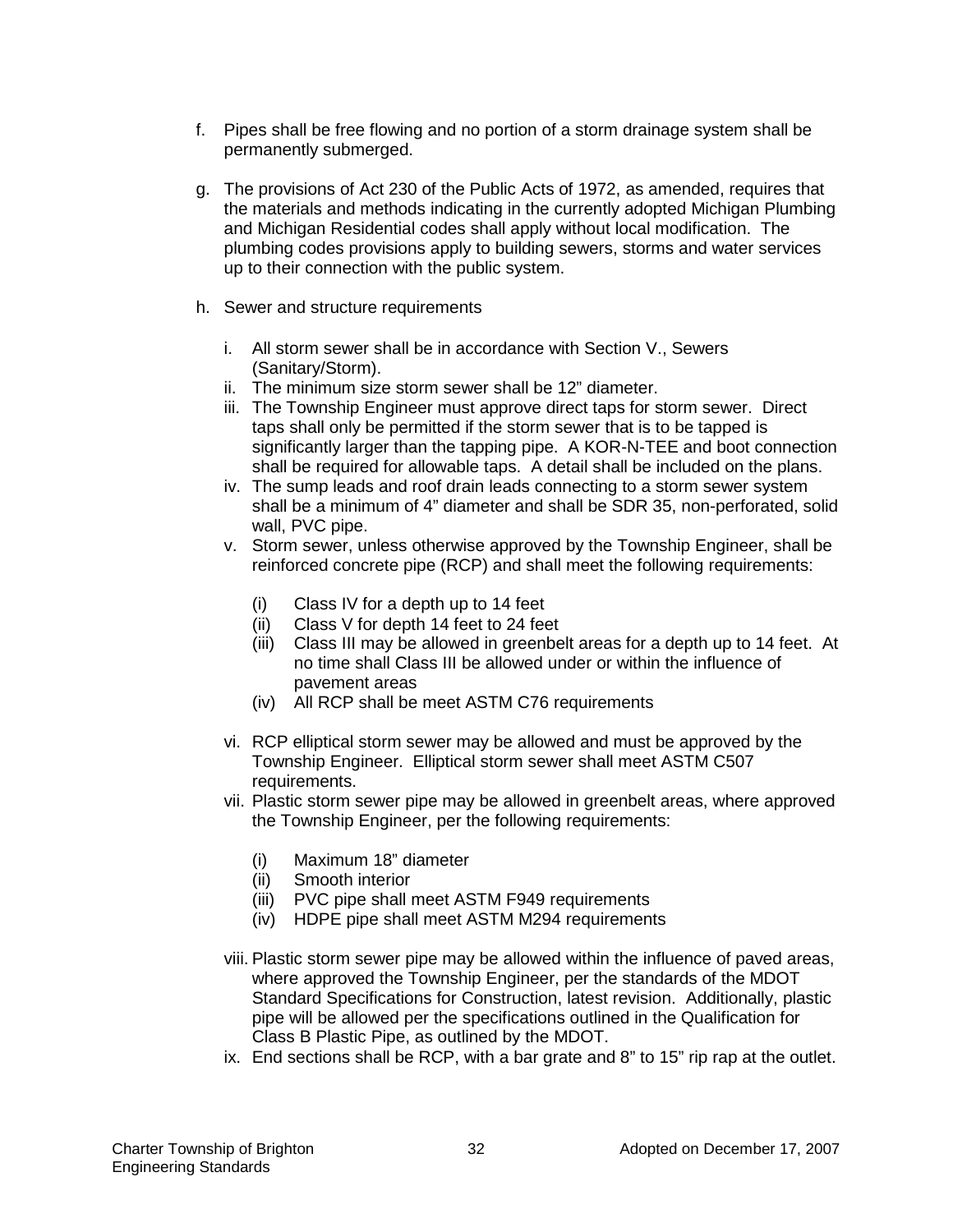- x. Manholes and catch basins shall be a minimum of 48" diameter. A detail of a typical manhole and catch basin shall be included on the plans. The type of casting for each structure shall be indicated in either plan or profile view and on the detail.
- xi. Inlets shall be a minimum of 24" diameter. Inlets shall only be permitted at a structure that is the first (upstream) structure in a series and 12" diameter pipe serves as the discharge.
- xii. A minimum cover of 3'-0" is required. MDOT "lowhead" or "flat top" structures are required instead of a cone/corbel section if there is less than 4' of cover over the pipe. Both plan and profile shall specify "low head" where necessary. A detail of the "lowhead" structure should be included on the plans.
- xiii. A maximum depth to invert of any storm sewer shall not exceed the depth recommended by the manufacturer for each size and class of pipe.
- xiv.A two (2) foot sump is required for any structure receiving surface runoff, with the exception of inlet structures.
- xv. Structures (manholes and catch basins) shall generally be placed at intervals of 400 feet, at every change in grade, alignment, direction, pipe size, and at all junctions. A 0.10-foot drop should also be placed at all changes in horizontal alignment. Maximum distance between manholes shall be 325 feet for sewers 36 inches in diameter and smaller. Sewer larger than 36 inches in diameter will be considered individually.
- xvi. Catch basins shall be placed at all low points in the gutter lines and not over 500 feet from a high point. Multiple catch basins may be required at a low point based upon the drainage area (catch basins at low points shall not receive drainage from an area larger than one acre for a paved surface). Catch basins shall be placed at rear lot lines as directed by the Township Engineer to provide proper site drainage.
- xvii. All storm sewer shall be premium joint (rubber gasket). A note indicating this shall be included on the plans.
- xviii. Trench drains shall only be permitted within truck wells. A trench drain detail shall be included in the plans.
- xix. All storm water runoff within a truck well or discharging into a wetland shall be pre-treated with an oil and gas separator. A detail of the treatment structure, including the type and model number, shall be included on the plans.
- i. Where an underground storm sewer system is present, sump pump discharge (footing drains, roof drains, etc.) must be directed into the storm sewer via an enclosed system. The minimum size for these applications is 3 inches and taps must occur at a structure.
- j. Where underground storm sewer is not present on a project, sump pump discharge shall be directed overland to a natural drainage course, such as a swale or wetlands.
- k. All connections to storm sewer must be made at a structure. Blind taps are not allowed.
- l. Storm structures shall not be located in sidewalks or drive approaches.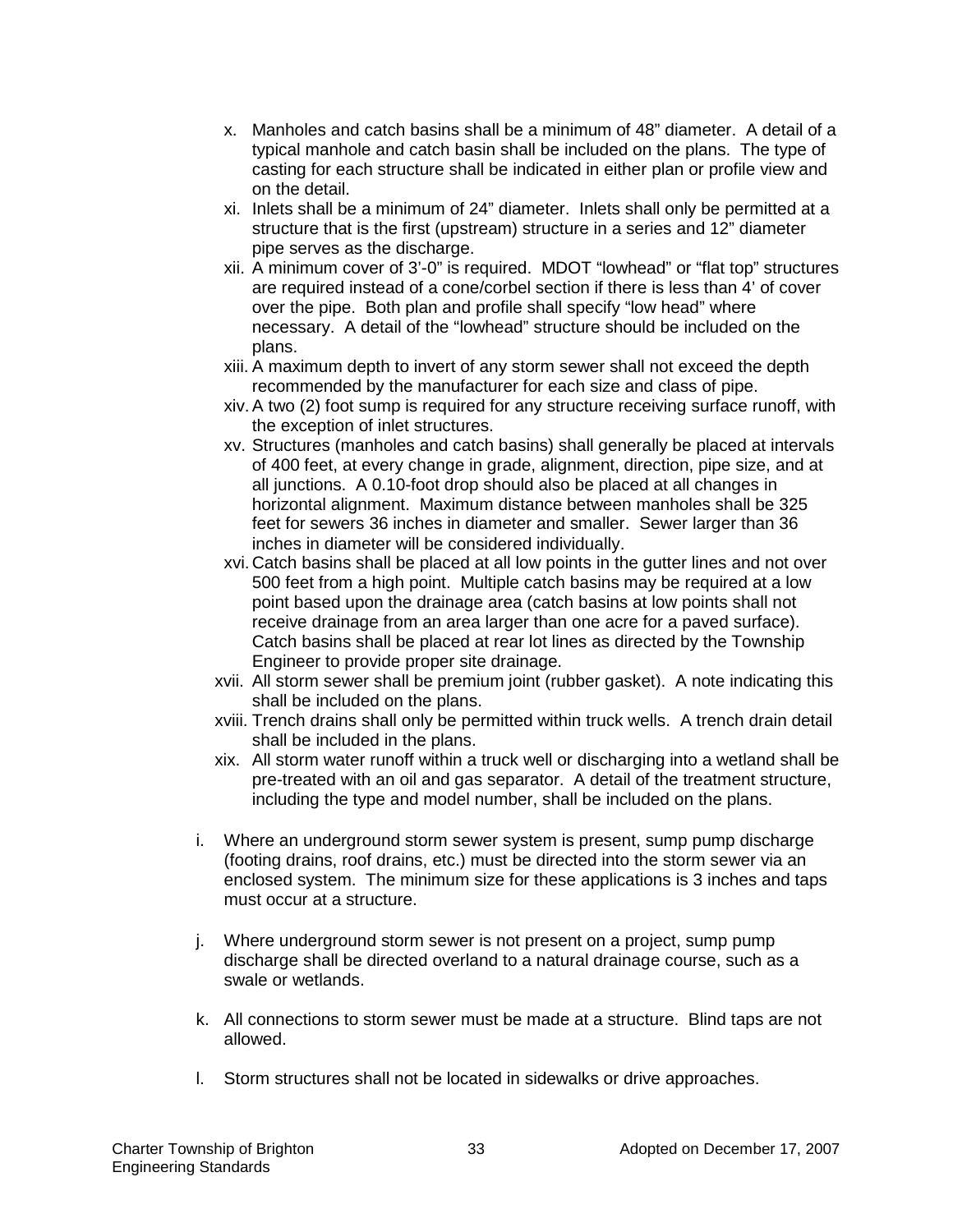- m. Culvert calculations shall be submitted for inlet headwater control or outlet tailwater control with proper "K" factors used to determine culvert sizes. All culverts shall be sized for a 10-year storm event.
- n. Culvert requirements
	- i. The minimum size culvert shall be 12" diameter
	- ii. Culverts 48" diameter and greater shall require sloped paving at the inlet.
	- iii. Culverts shall be either corrugated metal pipe (CMP) or reinforced concrete pipe (RCP) and shall meet the following requirements:
		- (i)  $12" 24"$  CMP shall be 16 gauge
		- $(ii)$  30" 36" CMP shall be 14 gauge
		- (iii) 42" 54" CMP shall be 12 gauge
		- (iv)  $60" 72"$  CMP shall be 10 gauge
		- (v) All RCP shall be a minimum of Class IV
- o. Open ditch calculations shall be submitted and shall be sized for a 10- year storm event using Manning's formula:  $Q = (1.49/n)(A)(R<sup>A</sup>(2/3))(S<sup>A</sup>(1/2))$ . A one (1) foot freeboard shall be required.
- p. Open ditch requirements:
	- i. Minimum flat bottom width: 2'
	- ii. Minimum flat bottom depth: 2' (measured from shoulder hinge point).
	- iii. Transverse slopes: 1.0% 5.0%; ditch slopes exceeding 3% shall be sodded to a point one (1) foot above the ditch flow line.
	- iv. Maximum side slopes 3:1
	- v. Culverts sized for a 10-year storm elevation
	- vi. Flow through an open ditch system shall not exceed eight (8) cfs with a minimum flow velocity of 1.5 f/s and maximum velocity of 4.0 f/s
	- vii. No more than six (6) acres of tributary area may be conveyed through an open ditch system. An enclosed storm sewer system is required for all tributary areas exceeding six (6) acres.
	- viii. A ditch cross-section, which clearly indicates the dimensions outlined above shall be included on the plans.
- 3. EASEMENTS
	- a. All public storm sewers must be located in a public right-of-way or an easement. The easement size will vary individually as required for maintenance and access based upon sewer depth.
	- b. All private storm sewers must be located in a private easement. The easement size will vary individually as required for maintenance and access based upon sewer depth.
	- c. Public storm sewer easements shall be dedicated to the LCDC office, and shall conform to the easement requirements of LCDC which are based on sewer depth.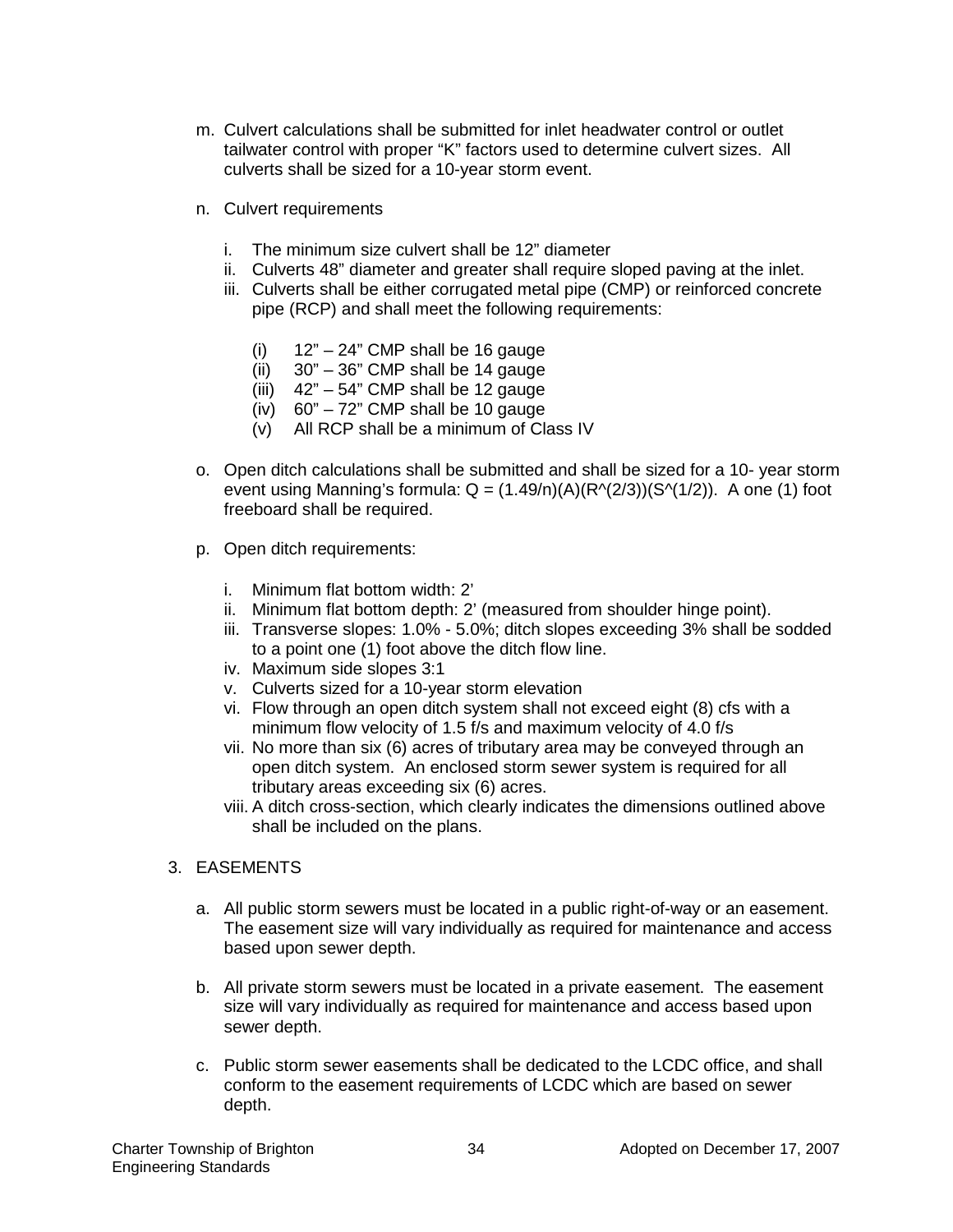- d. Private storm sewer easements shall be dedicated to the organization or association responsible for maintenance of the storm sewer system.
- e. Dedication of the easement will be required prior to the acceptance of the development.
- 4. MATERIALS
	- a. Storm sewer pipe will conform to the ASTM "Tentative Specifications for Reinforced Concrete Culvert, Storm Drain and Sewer Pipe," ASTM C-76 for circular pipe, latest revision or C-507 for horizontal elliptical pipe, latest revision. If other materials are proposed for use, the Owner will furnish the load carrying design analysis for the pipe for the proposed depth conditions. Plastic storm sewer pipe may be allowed in green belt areas only depending on the depth of the pipe. Type of plastic pipe will be reviewed by the Township on a case-bycase basis.
	- b. Pipe joints will conform to one of the following requirements:
		- i. Modified Grooved Tongue (MGT) pipe will have a rubber gasket snapped into a groove cast into the tongue. The modified groove or bell end of the pipe will be made smooth and will have not over a 3.5 degree slope for sizes 10 to 24 inches, or a 2 degree slope for sizes 27 inches to 108 inches, tapered to fit the rubber gasket to tolerances as determined by the gasket manufacturer. MGT joints will be lubricated and coupled according to the pipe manufacturer's printed instructions.
		- ii. Rubber gasket joints will follow the Tentative Specification for "Joints for Circular Concrete Sewer and Culvert Pipe, Using Flexible, Watertight, Rubber Type Gaskets," ASTM Designation: C-443, latest revision. Rubber gasket joints will be lubricated and coupled according to the pipe manufacturer's printed instructions.
		- iii. Flexible, watertight, rubber gasket joints will be required for plastic storm sewer pipe. Rubber gasket joints will be lubricated and coupled according to the pipe manufacturer's printed instructions
	- c. Manholes:
		- i. Manholes will be constructed of concrete block or precast reinforced concrete sections according to the Charter Township of Brighton standard details.
		- ii. Precast reinforced concrete manhole sections will follow the requirements of the ASTM "Tentative Specifications for Precast Reinforced Concrete Manhole Risers and Tops," ASTM Designation C-478, latest revision. Wall thicknesses will depend on depth and will be subject to the approval of the Township Engineer.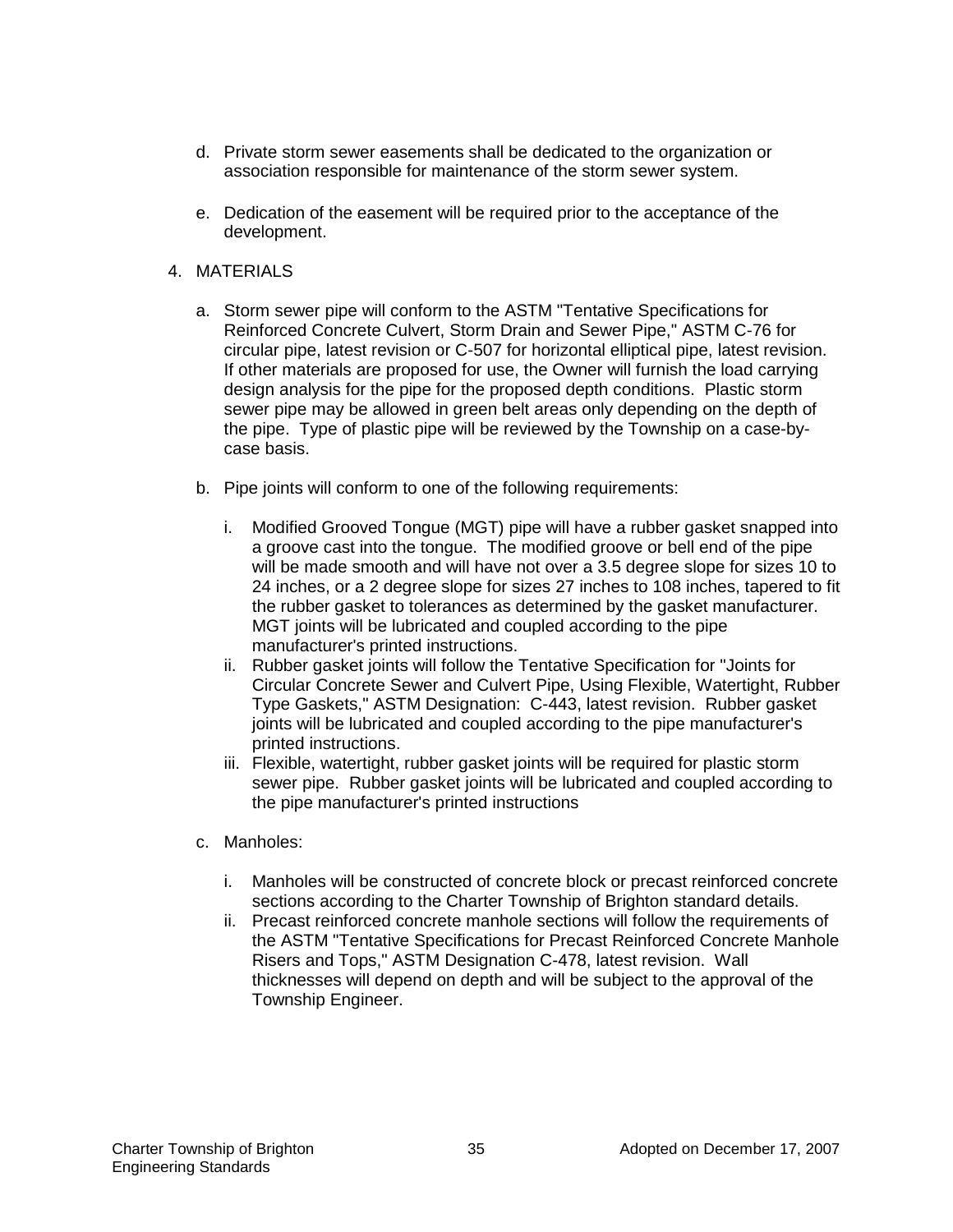- iii. Final grade adjustments for structures shall be made with pre-cast concrete rings. Brick adjustments shall not be accepted. Grade rings shall be a minimum of 3 inches thick and reinforced with 2 full circles of 3/16 inches diameter steel reinforcing wire. Manhole casting frame and concrete adjustments rings shall be secured to precast cone section with a minimum of 4, 5/8 inches diameter cadmium coated threaded studs or bolts. All joints in the assembly shall be sealed with rubber "O" ring gaskets.
- iv. Precast manhole joints will be as described in Section J, Item 3 of this chapter.
- v. Manhole covers and frames shall be EJIW #1040 with Type "C" cover or approved equal.
- d. Catch basins:
	- i. Catch basins shall be precast reinforced concrete manhole sections, according to the Charter Township of Brighton standard details.
	- ii. Catch basin and inlet frame and covers will be EJIW No. 5080 Type M1 cover or approved equal when in pavement edge or gutter line.
	- iii. If accepted by the Township, catch basin and inlet frame and covers can be EJIW No. 1010 Type M cover, or approved equal when in paved areas other than edge gutter line.
	- iv. Catch basin and inlet frame and covers will be EJIW M.D.O.T. beehive with Type "N" cover or equivalent when in yard areas.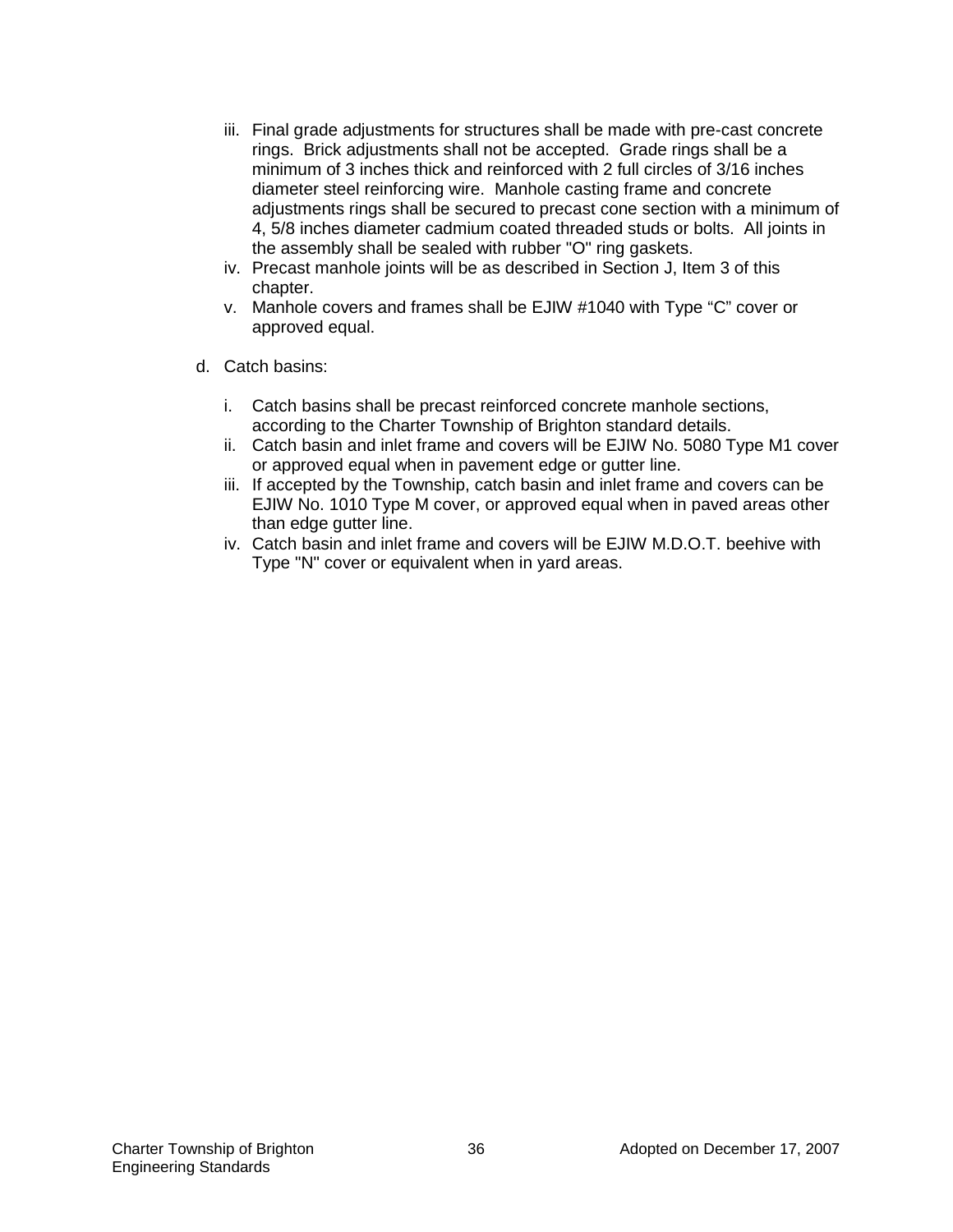#### H. DETENTION/RETENTION

#### 1. GENERAL

- a. The location of the detention, standpipe riser structure, retention, forebay, forebay filter berms, and rain garden areas shall be shown in plan view.
- b. Storm water management systems, proposed as private systems or under the jurisdiction of the Drain Commissioner, shall be located on common-owned property, not on privately owned lots.
- c. Storm water management systems proposed as private shall meet the requirements of the Livingston County Drain Commissioner and the standards outlined below. If a conflict exists between the Drain Commission and Township standards, the stricter requirements shall govern.
- d. Detention must accommodate all onsite drainage and any runoff entering the site from neighboring properties.
- e. In some cases, a project will be establishing a Drainage District through the Livingston County Drain Commissioner's office, or discharging to an already established Drainage District. In these cases, the Drainage District to which the site discharges shall be indicated on the plans.
- f. Discharge rates shall not exceed 0.2 cfs/acre. More restrictive discharge rates may be required based on site conditions, the conditions downstream of the discharge, and if applicable, the drainage district to which the site discharges. The Township Engineer and/or the Livingston County Drain Commissioner shall determine if a more restrictive discharge rate is required. It is in the Applicant's best interest to involve both the Township Engineer and LCDC when such an issue needs to be resolved.
- g. Detention basins may be dry basins, wet basins, or storm water marsh systems.
- h. Storm water management system incorporating pumps shall not be permitted in developments with multiple owners. Variances from this requirement will only be considered if it is demonstrated that no other alternative is feasible, and it is demonstrated that a power failure will not adversely affect onsite drainage.
- i. The use of underground detention/retention is prohibited. Variance from this requirement will only be considered if it is demonstrated that no other alternative is feasible. These systems shall meet the requirements below.

#### 2. DETENTION/RETENTION/FOREBAY DESIGN

a. Calculations for sizing the detention basin, retention basin, and forebay shall be submitted and included on the plans.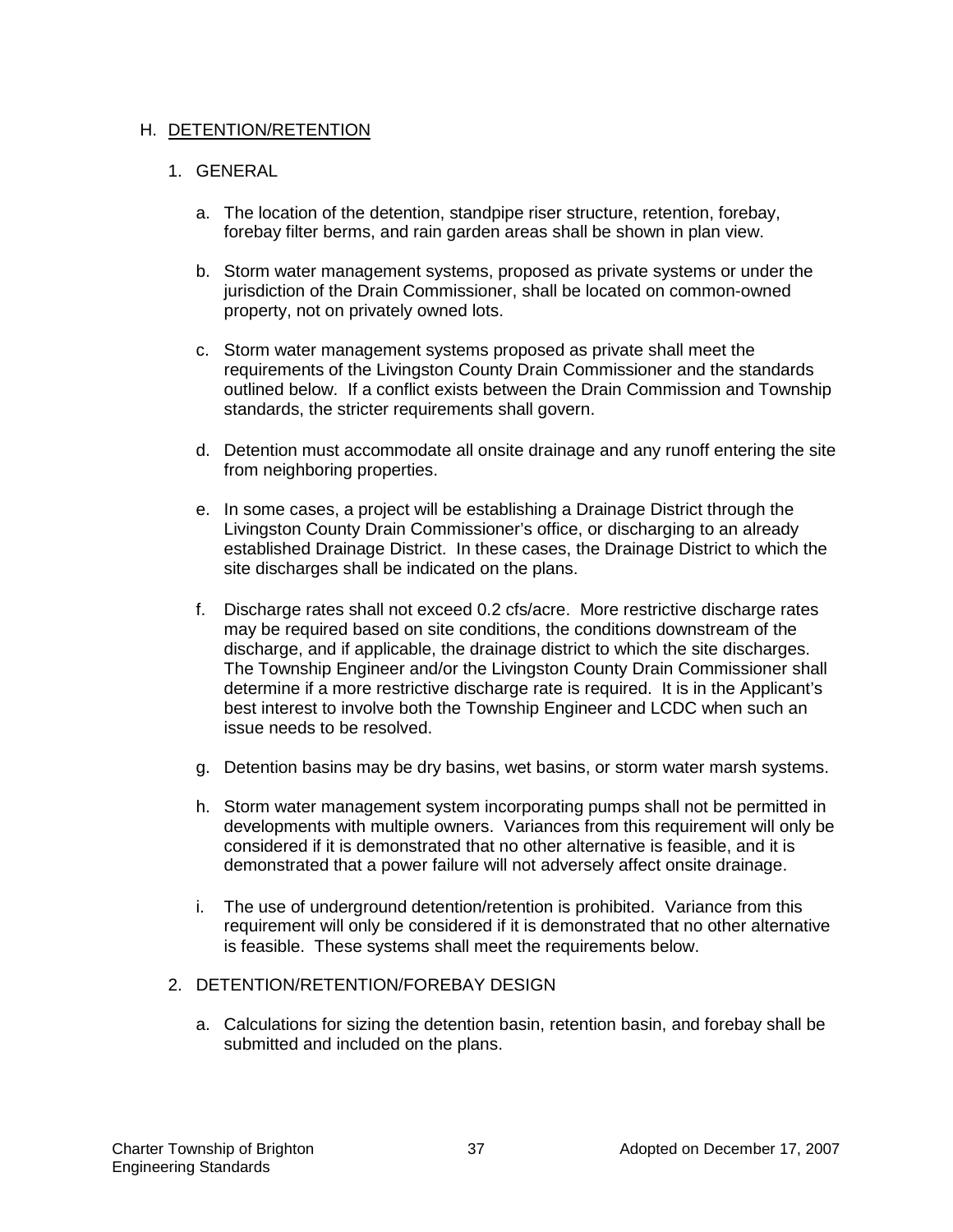- b. All detention basin sizing shall be per the Drain Commissioner's "Simple Method of Detention Basin Design" for a 100-year storm event and have a minimum freeboard of one (1) foot. Drainage calculations shall include the following:
	- i. Tributary area in acres
	- ii. C-factor
	- iii. Discharge rate
	- iv. Volume of storage required
	- v. Volume of storage provided
	- vi. Volume of the permanent wet area, which shall be based on the following equation:

4537.5 \* runoff coefficient \* site drainage area (cf)

vii. Bankfull volume. This volume shall be based on a 1.5-year, 24-hour storm event and the following equation:

5160 \* tributary area acreage \* C-factor

- viii. The bankfull volume shall be stored not less than 24-hours and not more than 40 hours.
- ix. First flush volume. This volume represents the first 0.5 inch of runoff and shall be calculated using the following equation:

1815 \* tributary area acreage \* C-factor

- x. Standpipe-type riser structures are required for all detention basins. The size of the riser pipe and calculations showing the size and number of infiltration holes within the riser pipe shall be included. Riser pipes shall be a minimum of 36" diameter for a height up to four (4) feet and a minimum of 48" diameter for a height exceeding four (4) feet. Infiltration holes shall be set at the bottom of the riser pipe and at the first flush and bankfull elevations. A standpipe detail shall be included on the plans.
- xi. The outlet pipe and/or emergency overflow spillway shall be sized for a 10 year storm event.
- c. If connecting into an existing detention basin, calculations showing the total volume of the existing basin, the design criteria used to size the existing basin, the amount of storage volume provided for the site, and the amount of storage volume required for the site shall be provided on the plans.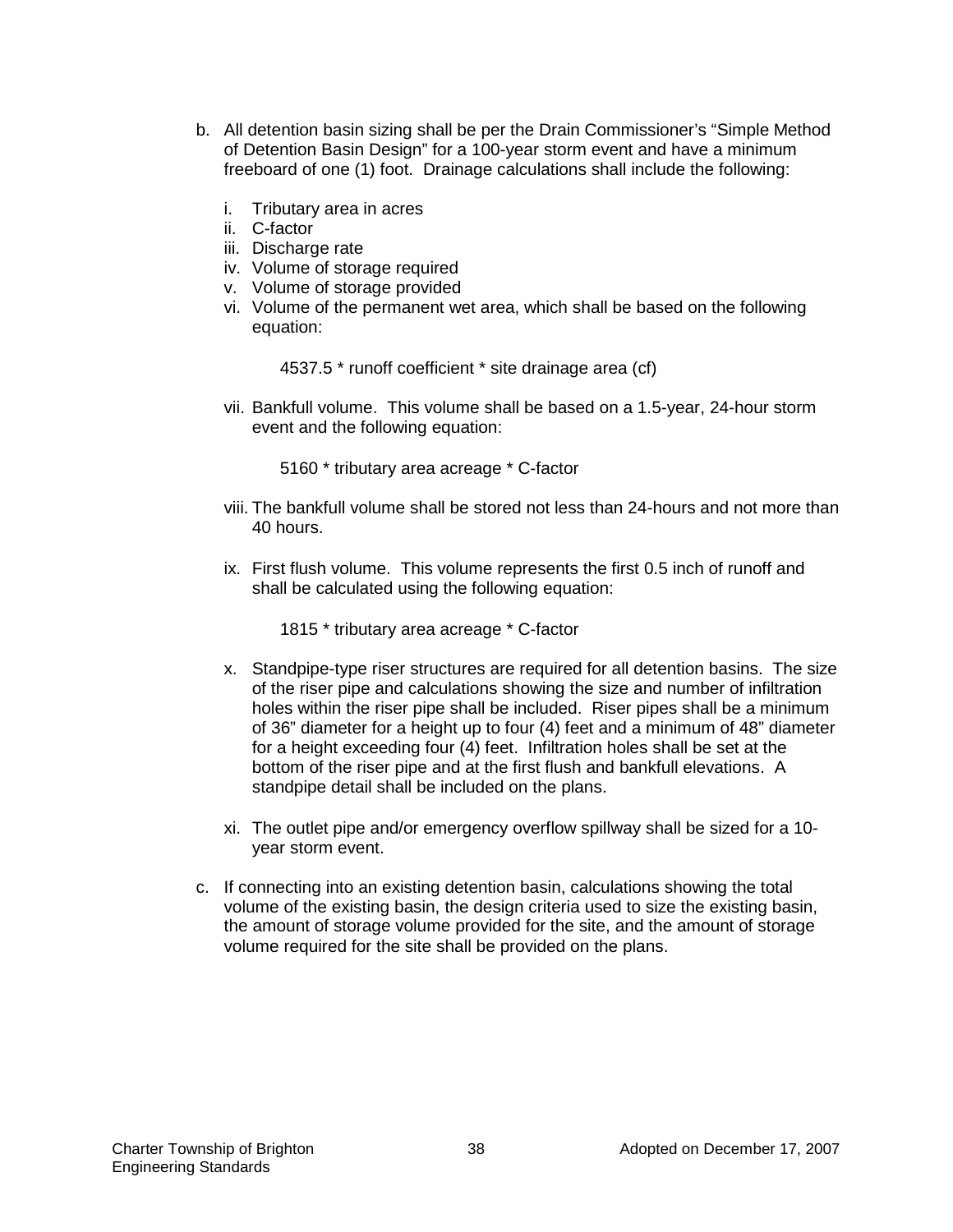- d. Calculations for sizing a retention basin shall be submitted and included on the plans. Retention basins shall be sized to accommodate two inches of rainfall over the entire tributary area. However, based on the soil boring data and/or overflow assessment, additional storage may be required up to that of two consecutive 100-year storm events. The applicant must submit a minimum of two soil boring logs taken from within the basin bottom area to a depth of 20 feet below the proposed bottom elevation. An overflow assessment should be provided showing the features and elevations of the surrounding areas, including nearby homes that would be impacted in the event of an overflow. A minimum three (3) foot freeboard shall be required. Calculations shall include all requirements for detention basins shown in sections 2.a.i.-v. above and 2.d. below.
- e. Calculations for sizing the sediment forebay(s) shall be included on the plans. The capacity of the forebay shall be equivalent to 5% of the 100-year storm volume based on the area tributary to the inlet. Forebays shall be separated from the detention basin using either gabions or compacted earthen filter berms. A detail of the separation method shall be included on the plans.
- f. The bottom of the basin must be sodded. Minimum grade on the bottom of a detention basin will be 1 percent when sodded. If paved swales in detention basins are desired, the minimum will be 0.5 percent. Infiltration galleries are recommended in retention basins to promote year round function of the basin. All basins must be permanently stabilized with maintainable densely rooted turf.
- g. When sizing detention basins, any volume of water provided below the invert of the gravity outlet will not be considered as storage volume.
- h. Rip-rap must be provided around the inlet and outlet pipes.
- i. Maintenance:
	- i. Subdivisions and Residential Sites: The Owner must provide for continued maintenance of detention basins, through acceptance of ownership and maintenance responsibility by the Livingston County Drain Commissioner or when allowed, an acceptable private system maintained by the developments homeowner's association will be accepted.
	- ii. Commercial, Industrial and Office Sites: The Owner shall maintain the detention basins in proper working order at all times.
	- iii. The Township will not accept the responsibility for the maintenance of any basin or other site drainage feature.
- j. In cases of retro-fitting an existing system, redevelopment, or underground storage, or where a sediment forebay will not be constructed, a storm water treatment device will be required prior to discharge to the storage area, or discharge from the site. New developments will be reviewed on an individual basis. A detail of the system must be provided on the plan drawings.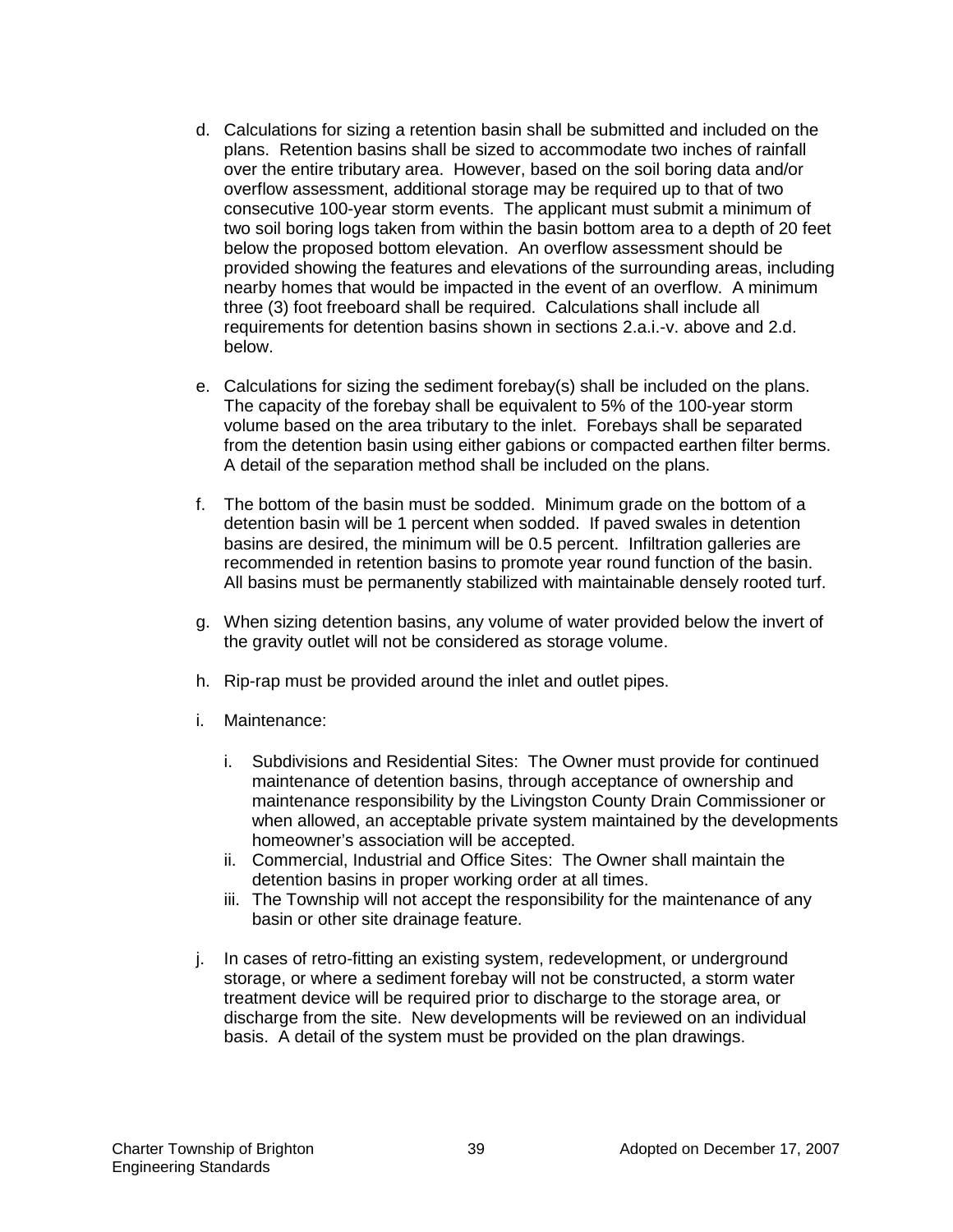- k. Basin side slopes, regardless of the type shall be no flatter than 20:1 and no steeper than 3:1. For drains proposed to be under the jurisdiction of the Drain Commissioner, slopes steeper than 5:1 must have a four (4) foot high decorative fence with a twelve (12) foot wide access gate. The fence shall completely surround the basin.
- l. Fencing around basins not under jurisdiction of the Drain Commissioner shall meet the requirements of the Township Ordinances.
- 3. RAIN GARDEN
	- a. Located a minimum distance of 10' from any building structure or parking area.
	- b. Maximum contributing acreage shall be five (5) acres. Contributing acreage of one (1) acre or less is preferred.
	- c. The size of the rain garden shall be indicated on the plans. Sizing shall be based on contributing drainage area, amount of imperviousness, and soil type. The calculations using following formula shall be included on the plans:

A = Drainage area  $*$  5%  $*$  R<sub>v</sub>  $R_v = 0.05 + (%$  impervious)

- d. A cross-section of the rain garden shall be included on the plans and shall meet the following requirements:
	- i. Soil mixes shall consist of 50%-60% sand, 20%-30% topsoil and 20%-30% compost.
	- ii. Water depth shall be based on the ground slope of the surrounding area.
		- (i) Depth =  $4" 5"$  for slopes  $\leq 4$
		- (ii) Depth =  $6" 7"$  for slopes  $5\% 7\%$
		- (iii) Depth =  $8"$  for slopes  $8\%$   $12\%$

Water depth shall not exceed 8" and ground slopes should not exceed 12% within 30 feet from the rain garden.

- iii. A minimum 4" mulch layer shall be placed between the water storage area and planting soil bed. The mulch specified shall be appropriate for water quality gardens. Coarse, fibrous, shredded wood chip mulch is preferred.
- iv. (If necessary) Type and size of underdrain shall be specified. All underdrain shall be surrounded by pea gravel with 12" minimum layer of class II sand.
- v. Water depth shall be based on the ground slope of the surrounding area.
- e. The number and type of plants should be included. The plants shall be water tolerant and the one (1) plant for every square foot of rain garden area is required.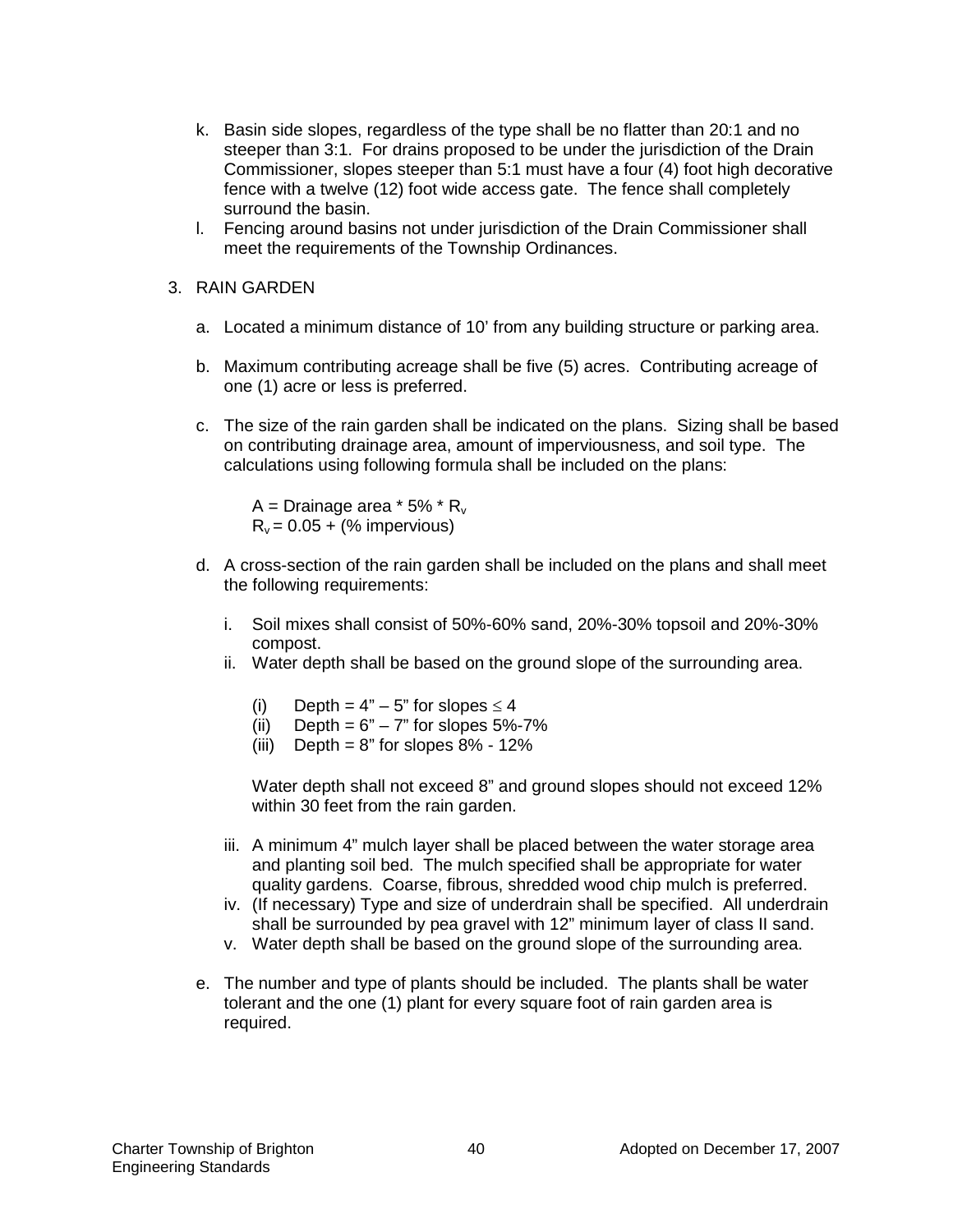### I. FLOODPLAIN DEVELOPMENT

### 1. GENERAL

- a. An MDEQ permit is required for work within the floodplain.
- b. An equivalent volume of excavation must compensate for all fill within floodplain in order to maintain water storage volume.
- c. The 100-year floodplain boundary must be shown on the plans.
- d. Where available, the community flood insurance study shall be used. In areas where no flood insurance study has been conducted, the applicant may be required to conduct a study to determine the limits of the floodplain.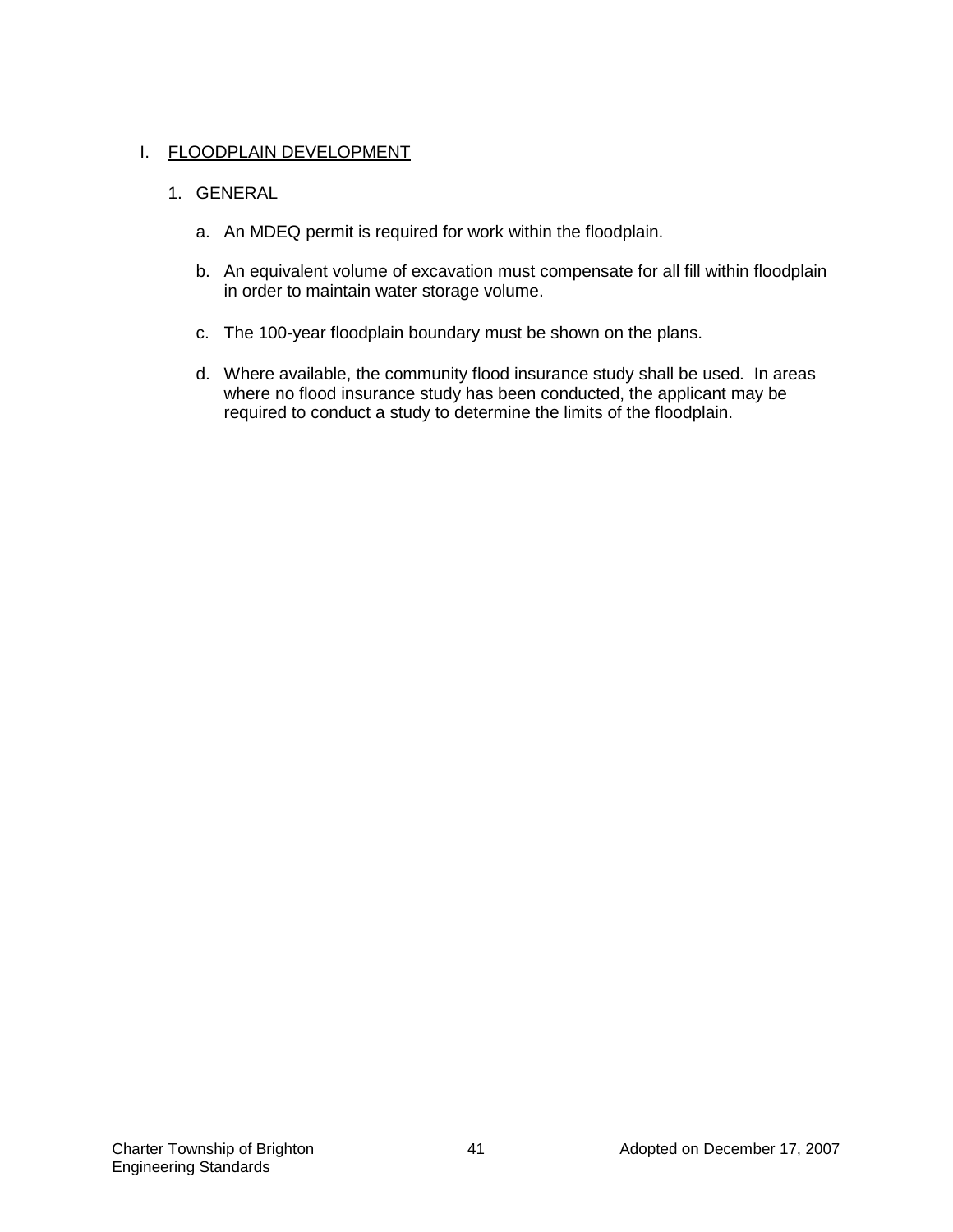#### J. SITE GRADING

#### 1. GENERAL

- a. Sufficient proposed grades must be indicated to ensure the following:
	- i. Drainage is adequately discharged offsite with proper detention or retention.
	- ii. No upstream drainage is restricted.
	- iii. Paving slopes are adequate.
	- iv. The site generally drains without standing water.
	- v. Site grading merges with grading on neighboring sites.
	- vi. Sight lines are not obstructed.
- b. The finished grade elevation for all proposed and existing buildings on site or on neighborhood properties must be provided.
- c. The maximum slope to an abutting property line is 1:4.
- d. A slope of 1:3 may be approved based on Township review. A slope greater than 1:4 shall be restored using an approved "erosion blanket". This shall be identified on the plans.
- e. Grading plans shall take into account the natural features of the land as much as possible.
- f. A grading easement from an adjacent property owner will be required for any offsite grading and for any retaining wall footing or where it appears that "normal" (1 on 1 side slope) excavation to the bottom of the footing encroaches the adjacent property.
- g. Single-family lots shall be graded to drain away from the house. To ensure proper drainage, swales may have to be constructed along the lot lines. If so, swales shall discharge to a catch basin or other approved drainage course and be contained within a drainage easement.
- h. Walls or berms, as required by Zoning, must be shown in cross-section.
- i. No filling will be allowed within the floodplain of a river, stream, creek, or lake unless under the terms of a permit granted by the MDEQ.
- j. The Owner or Owner's representative shall certify that the as-built site grading and building setbacks conform to the Township approved site and engineering drawings at the completion of the improvements. This certification shall be prepared by and bear the seal of a professional land surveyor or engineer licensed in the State of Michigan. The certification shall be submitted as directed on forms provided by the Township (see Appendix VII). The following conditions shall be noted:
	- i. No certificate of occupancy will be granted until grading certificates are received and approved for each lot.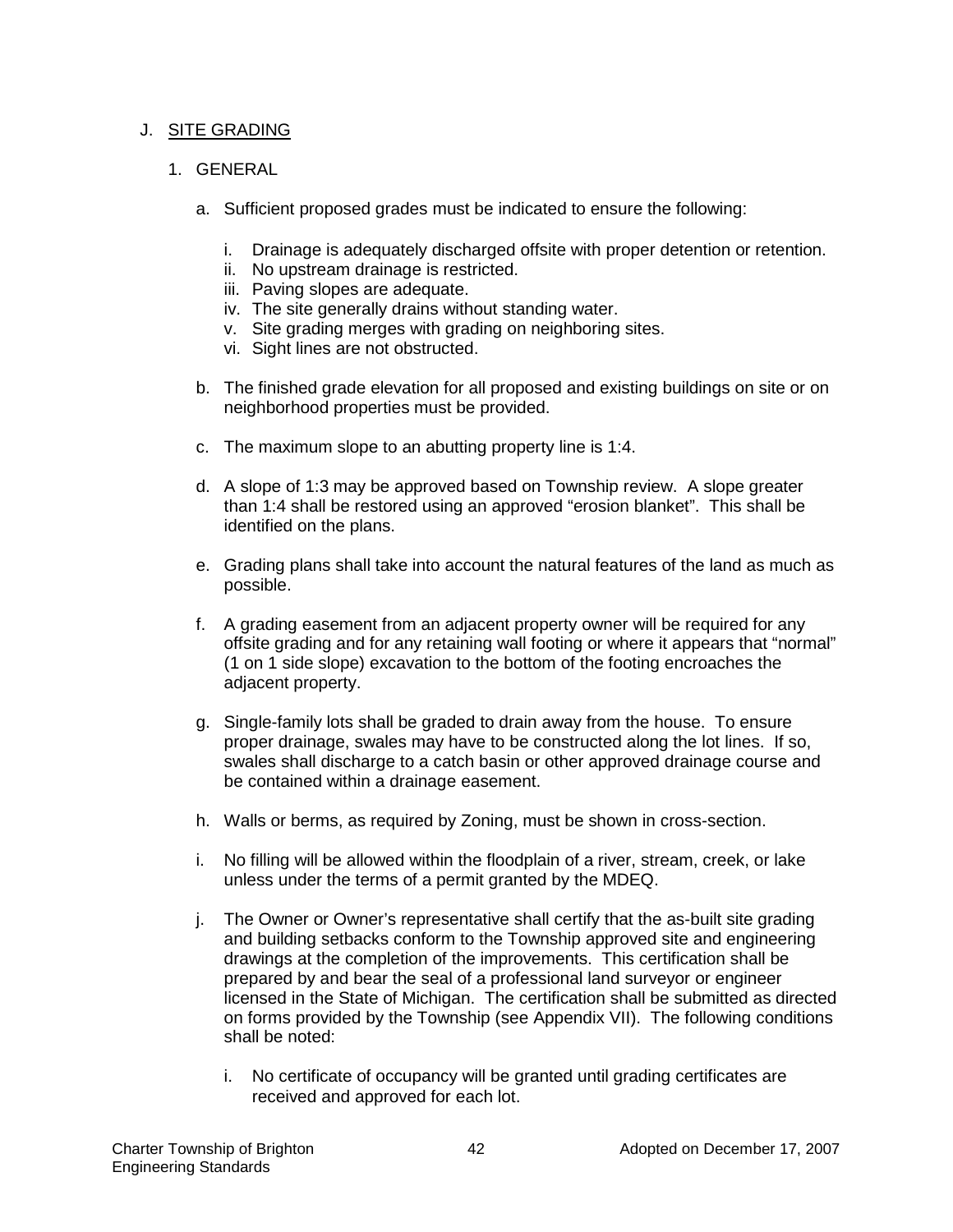- ii. After a grading certificate is submitted, funds may be pulled from the inspection escrow to have the Township Engineer spot-check and verify grades at the Township's discretion. The detention pond grades may be verified at this time as well.
- 2. REQUIREMENTS FOR RESIDENTIAL DEVELOPMENT:
	- a. All single family lots shall be graded for rear to front drainage per the Standard Lot Grading-Detail A provided in Appendix III. The Standard Lot Grading-Detail B (front to rear drainage) will be allowed, but only where, due to existing topography, rear to front drainage would be very difficult to achieve or not feasible. Large acreage lots will be reviewed on an individual basis.
	- b. Where front to rear drainage is permitted, the longitudinal slope along a rear yard drainage easement shall be not less than 1.0% or more than 3.0%. Maximum distance from a high point to a drain outlet shall not exceed 250 ft..
	- c. Where front to rear drainage is used, private easements for drainage shall be dedicated and recorded. For perimeter lots, easement width shall be 12 feet minimum (or as required), and for abutting lots with a common rear yard lot line, easement width shall be at least 6 feet on each lot (or as required).
	- d. All grade point elevations shall be shown for each lot per Detail A or B, illustrated in Appendix III.
	- e. The general direction of overland drainage in the rear yard shall be indicated on each lot with arrow.
	- f. High and low street grade points, slope direction (by arrow) and the location of all catch basins inlets and drainage ditches shall be shown on the grading plan.
	- g. A maximum slope of 4 feet horizontal to 1 foot vertical shall not be exceeded for all terracing. The toe of slope shall be located outside of the rear and/or side lot line drainage easements.
	- h. Complete site grading plans shall be drawn to a maximum scale of  $1" = 100'$  (e.g.  $1" = 200'$  will not be accepted).
	- i. Grading plans shall include details of typical lot grading and drainage patterns intended to be used.
	- j. The grading plans shall show the existing elevation topography by contour lines. Topography on abutting property within 100 feet of the site boundary shall be shown.
	- k. All elevations shall be to N.A.V.D. 88 datum (see Topography Section for specific details).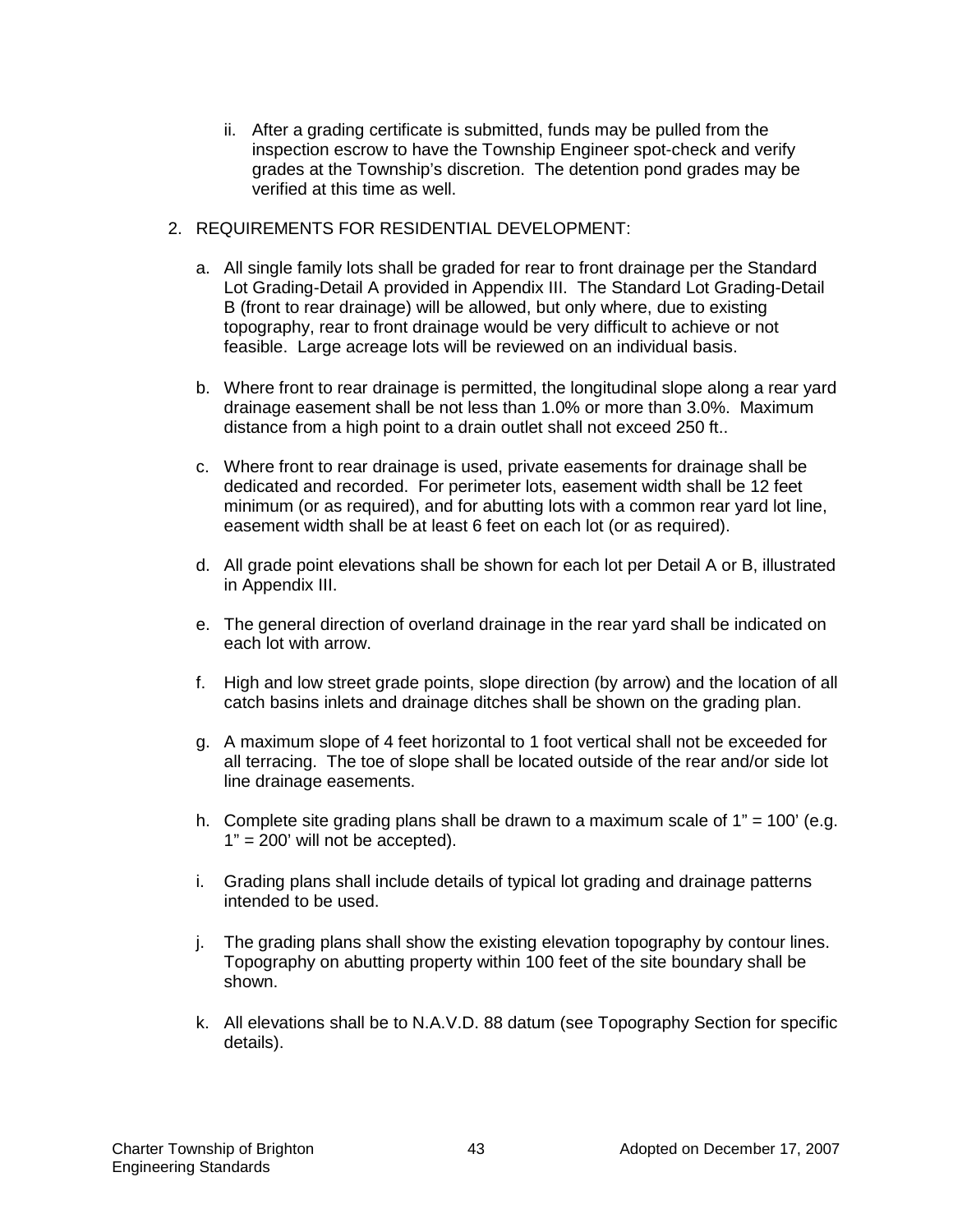- l. Drainage patterns, other than those shown in Details A and B, may be used and will be acceptable for review. A detail of the typical lot drainage pattern shall be shown on the grading plan with all grade control points identified.
- m. In general, for streets with ditches and no curbs, elevation of the front lot line shall be at least 6 inches above the centerline of the road. If other grading methods are preferred, justification should be provided for approval.
- n. All non-conforming lots with drainage patterns other than those in Standard Details A or B shall be noted on the grading plan.
- o. Catch basins shall be placed in rear yard swales at low points where front to rear grading is used.
- p. Gravel filters or other acceptable temporary measures shall be provided at rear yard catch basins to prevent sedimentation of storm sewers. The Owner shall be responsible for maintaining temporary erosion control devices.

#### 3. RETAINING WALLS

Generally, the review will be based on the following information, however additional data, calculations, and information may be requested to provide for a more extensive review, depending on specific site conditions and wall proposed.

- a. Walls with a grade differential of 4-feet or greater are considered a retaining wall and require a structural engineering design and review. The Design Engineer must supply a cross-sectional detail on the plans and computations (sealed by a registered engineer) with the plan submittal. The cost of all retaining walls must be included in the engineering cost estimate.
- b. A signed and sealed letter from the design engineer shall be provided, certifying that structures have been designed in accordance with applicable structural design codes with the codes identified; that all applicable safety factors, standards and codes (identify safety factors) have been met or exceeded; and that the soil conditions have been reviewed by a qualified geotechnical engineer.
- c. Top and bottom of wall elevations and dimensions above and below grade and from the property line shall be shown on the plans.
- d. The face of a retaining wall shall be a minimum of 2' from the property line.
- e. Edge drain shall be provided along the base of all retaining walls. Edge drain shall be a minimum of 6" diameter. The type of pipe should be included in the cross-sectional detail. Alternative methods of drainage will be reviewed on a case-by-case basis.
- f. The developer shall provide appropriate material testing at his/her cost during construction.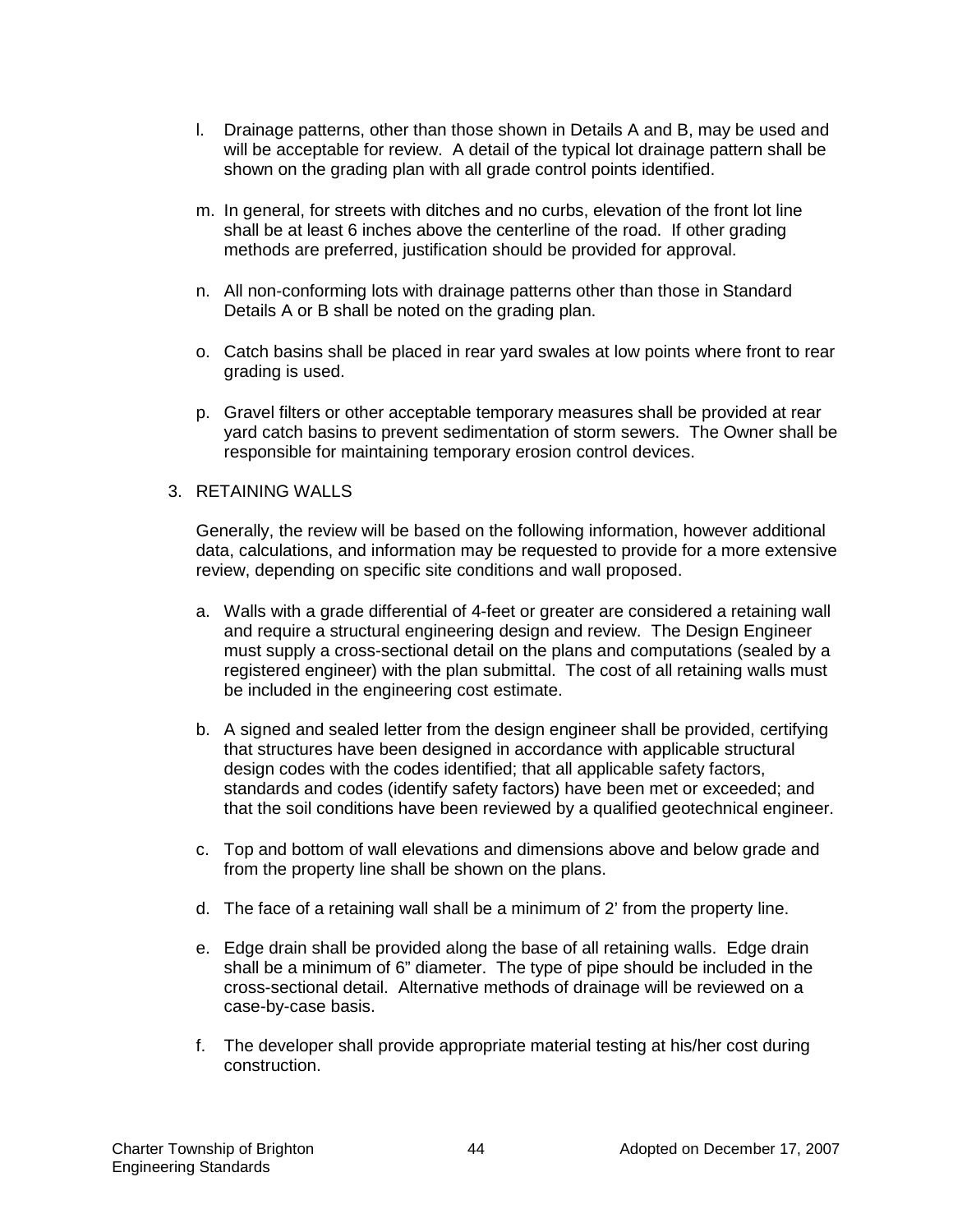- g. Protective railing is required for all walls within 2' of parking, driving, pedestrian walkways and/or when the height of the wall is 30" or greater.
- h. Type of walls allowed and specifications:
	- i. Concrete Walls/Structures
		- (i) Clearly identified location of structure in site (plan view) with a location map (200 scale or equivalent)
		- (ii) Top and bottom of wall elevation (plan view)
		- (iii) Finished grades adjacent to the structure
		- (iv) Grading plan corresponds to proposed structure
		- (v) Minimum and maximum wall height (cross section)
		- (vi) Notes identifying or referencing material types and specifications
		- (vii) Design loads including vehicular impact and surcharge loadings where applicable
		- (viii) Structural dimensions and footing depth
		- (ix) Wall and footing thickness
		- (x) Steel (reinforcing) grade, cover, spacing, quantity, overlap (2" minimum clearancefor reinforcing steel from any formwork)
		- (xi) Bearing pressures (noted or referenced) and soil bearing capacities
		- (xii) Openings in walls
		- (xiii) Protective guard requirements (required within two feet of pedestrians)
		- (xiv) Drainage requirements
		- (xv) Filter wrapped drain tile and outlets specified
		- (xvi) Utility conflicts noted with owner contact information
		- (xvii) Soil boring information & Geotechnical analysis
	- ii. Block & Timber Retaining Walls
		- (i) All of the above except steel reinforcing data
		- (ii) Segmental wall dimensions and soil reinforcing (if applicable)
		- (iii) Manufacturer specifications (Block only) compare to plans
		- (iv) Geo-grid length noted, dimensioned and labeled on plans
		- (v) Embedment depth
- i. Inspection items (for developer's engineer):
	- i. Concrete walls
		- (i) Formwork dimensions for the base
		- (ii) No vibration of concrete occurs inside the form during placement.
		- (iii) Concrete cylinders, slump, air entrainment tests performed by developer's testing firm are acceptable.
		- (iv) Concrete mix shall not be over watered at the job site.
		- (v) Copies of the delivery tickets are obtained.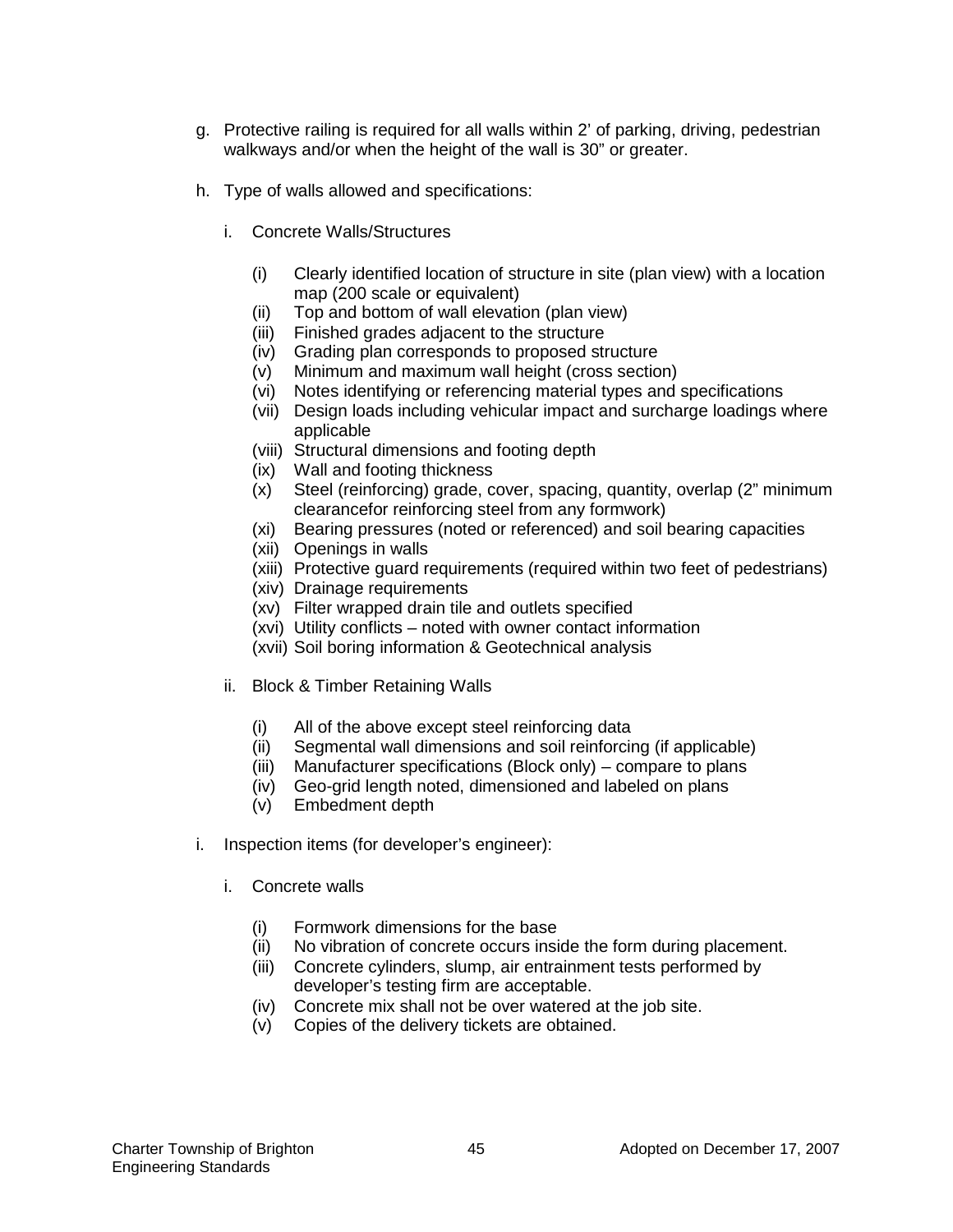- ii. Pre-cast walls
	- (i) Certification shall be obtained from the manufacturer (inspection only).
	- (ii) Wall base placement, material, size, thickness, and compaction.
	- (iii) Embedment and batter are per the manufacturer's recommendations.

#### iii. Wood walls

- (i) Certificates of treatment level for wood materials.
- (ii) Connection details and fasteners (i.e. nails, bolts, etc.)
- (iii) Proper length and embedment of "dead men".
- iv. Boulder walls
	-
	- (i) Maximum height: 4 feet. Boulder size shall range from 24" to 30" and embedment shall be a minimum of 8" into the ground.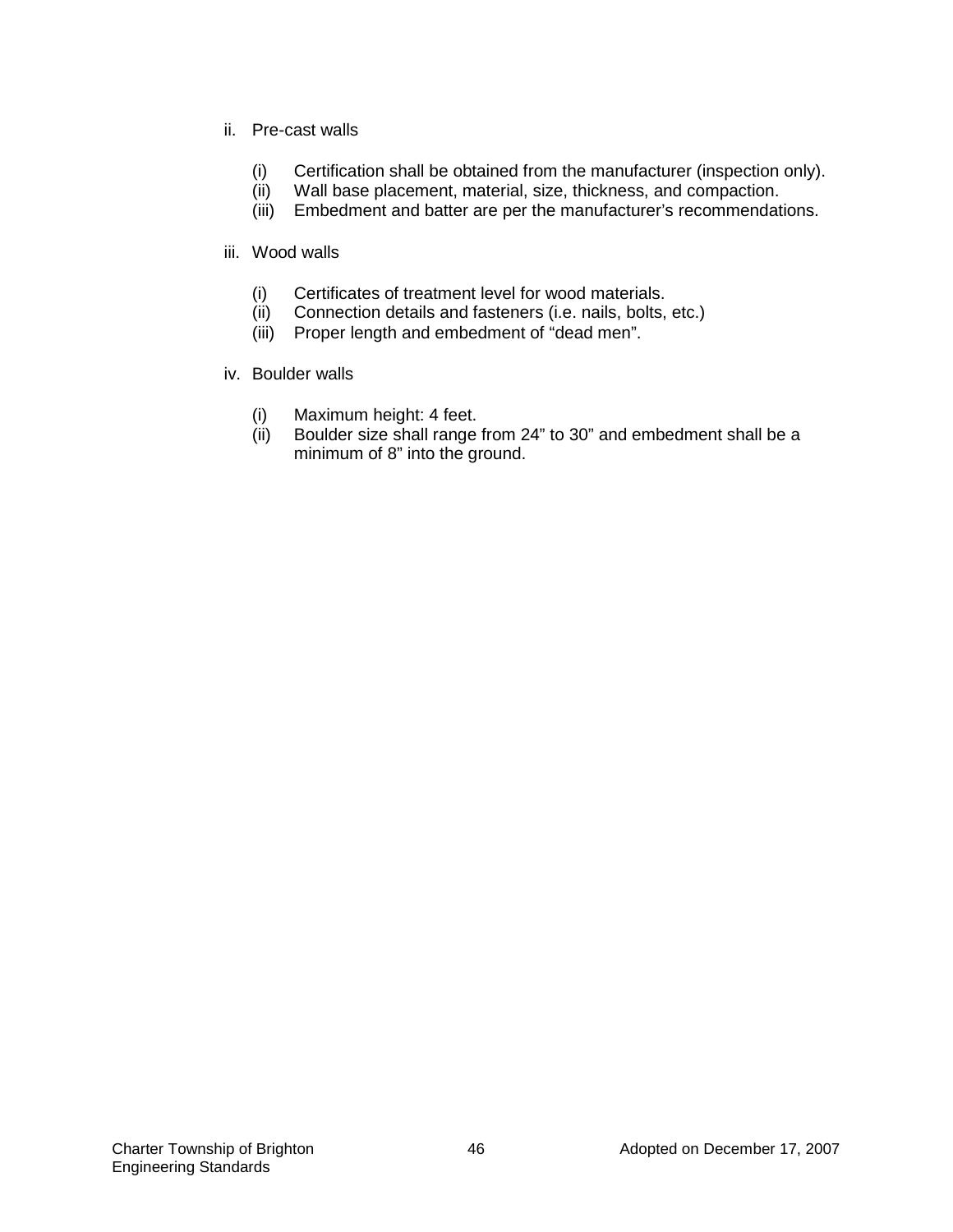#### K. PAVING AND ROADS

#### 1. GENERAL

- a. All public roads shall meet the requirements of the Livingston County Road Commission and the Charter Township of Brighton Zoning Ordinance.
- b. All private roads shall meet the requirements of the Charter Township of Brighton Zoning Ordinance and the standards outlined below.
- c. Any road improvements in the MDOT right-of-way are subject to review and approval of MDOT. A permit must be secured from MDOT for construction.
- d. Any road improvements in the LCRC right-of-way are subject to review and approval of LCRC. A permit must be secured from LCRC for construction.
- e. Any connection, public or private, to an existing County road, shall meet the then current requirements of the Livingston County Road Commission.
- f. Soil borings must be taken and analyzed by a professional engineering firm qualified to do such work at the locations of all proposed roads. It is recommended that a soils investigation be done and a report prepared for all areas of proposed pavement in addition to roads.
- g. The type of surface proposed for roadways, parking areas, driveways, sidewalks, pathways, loading zones, and dumpster pads shall be shown on the plans and shall be in accordance with the requirements outlined in the Zoning Ordinance.
- h. All applicable pavement and/or gravel cross-sections shall be included on the plans for roadways, parking areas, driveways, sidewalks, pathways, and dumpster pads. Curb and gutter cross-sections shall be included on the plans, if applicable.
- i. Roadway cross-sections shall conform to the Zoning Ordinance and the following criteria. Alternate cross-sections may be considered if the alternate section has been demonstrated to have equivalency to the required section via the AASHTO Guide for the Design of Pavement Structures. Geotechnical analysis may be required to be supplied by a geotechnical engineer for review and approval by the Township Engineer:
	- i. The pavement shall have transverse slope (crown) of 2% each way of the pavement center-line. Superelevated sections are prohibited in any development having a proposed operating speed of less than fifty-five (55) miles per hour. Where the design speed for a proposed street or road is less than fifty-five (55) mph and super elevation would otherwise be required as determined in the latest edition of the AASHTO Policy on Geometric Design for Streets and Highways, the horizontal curve shall be designed with a radius long enough to counter the need for superelevation.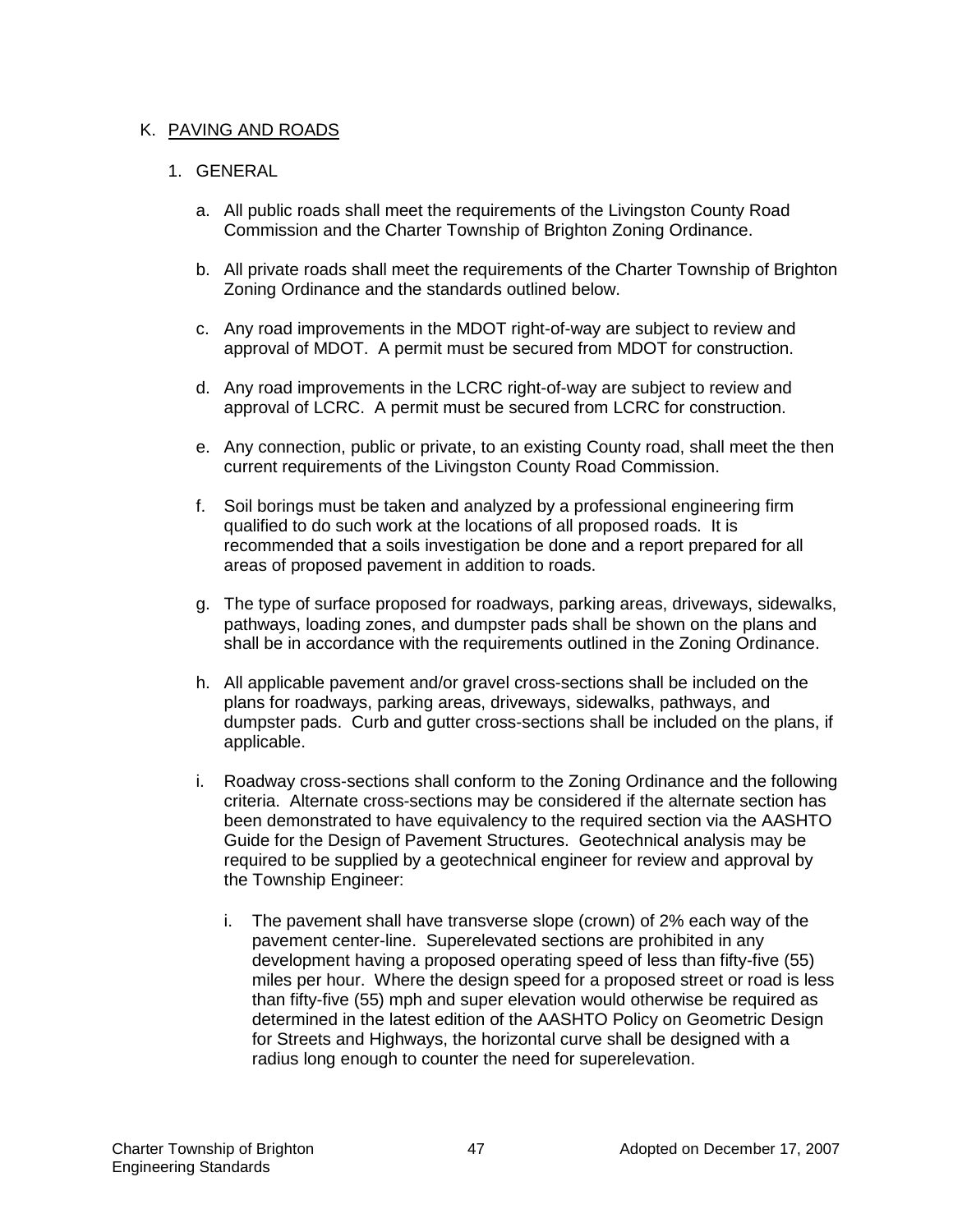- ii. Edge drain is required on all streets with curb and gutter. The trench must be filled with Class II sand to the level of the sand base material, and the pipe wrapped with geotextile fabric. This requirement may be lessened to areas with poor draining soils and low points by providing evidence of existing welldraining soils.
- iii. Proposed sections utilizing an open ditch section shall have a ditch depth of not less than two (2) feet relative to the shoulder hinge point and two (2) feet wide rounded at the bottom. The depth shall be increased if warranted by drainage discharge calculations.
- iv. The maximum slope within the proposed right-of-way shall be 1:4 (rise/distance). The use of slopes steeper than 1:4 outside of the proposed right-of-way draining toward the roadway should be avoided.
- v. Driveway slopes or lot access areas shall have a slope not greater than 1:10 within the right-of-way or easement. Driveways beyond the right-of-way should generally not exceed 12% slope without significant topographical limitations.
- vi. All driveways are required to meet sight distance requirements. In some instances, a clear vision easement will be required outside of the road rightof-way or easement.
- vii. Cross-sections of all proposed pavement improvements must be shown on the plans with the thicknesses and materials clearly indicated.
- viii. Pavement sections for residential driveways (sections in ROW or easement) shall meet the following:
	- (i) Gravel six (6) inches of MDOT 21AA limestone or MDOT 23A.
	- (ii) Asphalt three (3) inches of bituminous surface over six (6) inches of MDOT 21AA limestone.
	- (iii) Concrete six (6) inches of concrete over four (4) inches of MDOT Class II sand.
- ix. Pavement sections for commercial or industrial driveways (sections in ROW or easement) shall meet the following:
	- (i) Gravel drives will not be permitted.
	- (ii) Asphalt four (4) inches of bituminous surface over eight (8) inches of MDOT 21AA limestone. For development with significant truck traffic, asphalt approaches will not be permitted.
	- (iii) Concrete eight (8) inches of concrete over four (4) inches of MDOT Class II.
- j. Horizontal alignment shall conform to the Township Zoning Ordinance and the following guidelines or those of the LCRC, whichever is more restrictive. All horizontal alignment and intersection design shall follow the latest edition of the AASHTO Policy on Geometric Design for Streets and Highways. The design speed shall be thirty-five (35) mph for interior subdivision streets unless otherwise directed by the Township or Road Commission.
	- i. Intersection radii shall be a minimum of thirty-five (35) feet for residential streets and a minimum of forty-five (45) feet for commercial and industrial streets.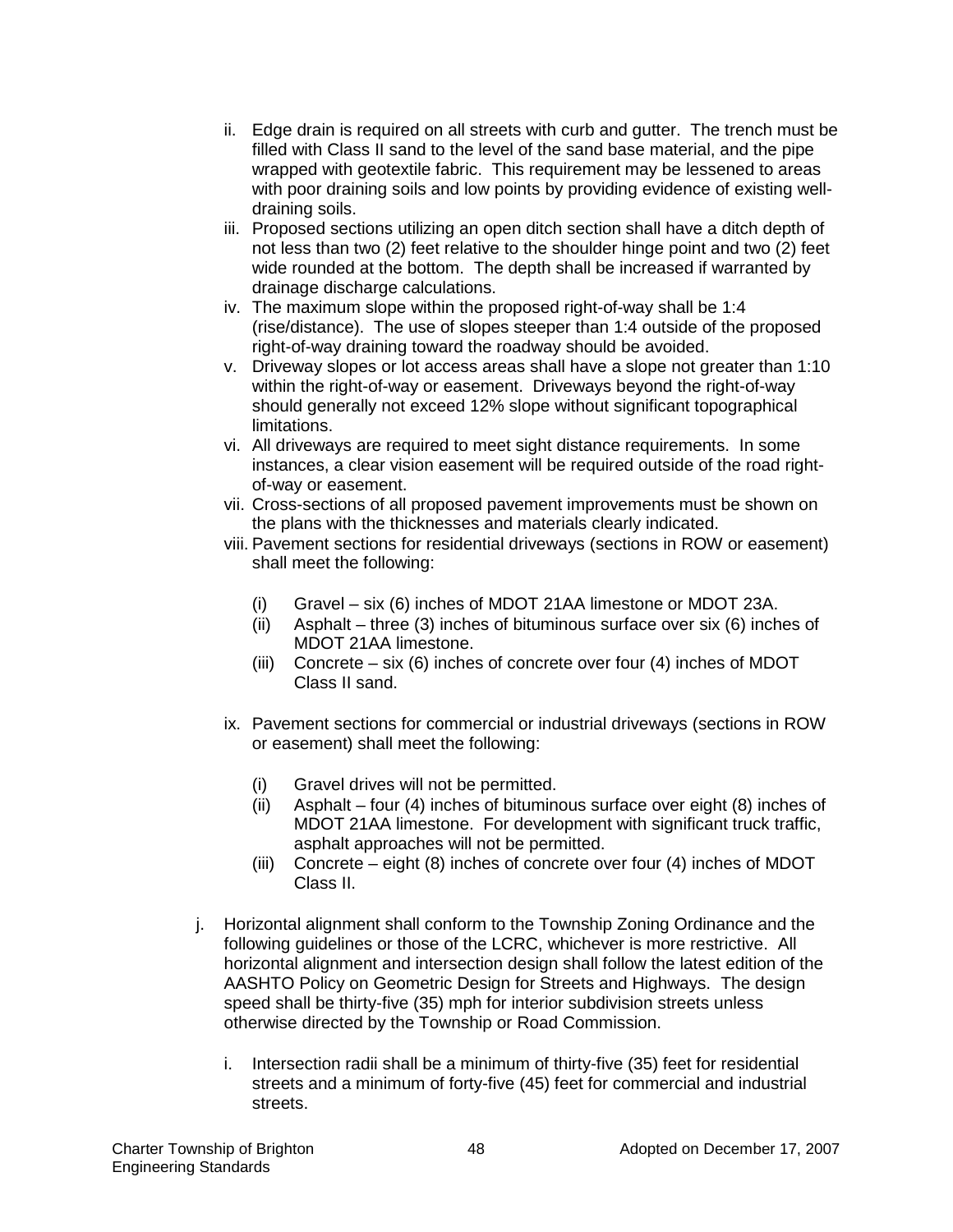- ii. Intersections shall be designed such that the first sixty-five (65) feet in any direction shall be straight line sections.
- iii. Boulevard intersections or entrances shall have concrete curb and gutter around the island.
- iv. MDOT Detail M openings shall be used for all commercial or industrial drives or approaches. All commercial or industrial approaches shall be curbed regardless of the road cross section.
- v. Commercial and industrial drive approaches shall have a minimum forty-five (45) foot radius.
- vi. Drive approaches shall be contained within the property lines, including radii and any acceleration/deceleration tapers, if required.
- k. Vertical alignment shall conform to the following guidelines or those of the LCRC, whichever is more restrictive. All vertical alignment design shall follow the latest edition of the AASHTO Policy on Geometric Design for Streets and Highways. The design speed shall be thirty-five (35) mph for interior subdivision streets unless otherwise directed by the Township or Road Commission.
	- i. A vertical curve shall be required where the algebraic difference in slopes of the tangent sections exceeds 1.0%. The minimum length of the vertical curve shall be 100'.
	- ii. Road grades within 100' of an intersection shall not exceed a slope of three (3) percent regardless of the surface type.
- l. A drainage system to adequately collect and discharge tributary roadway runoff is required. Either an open ditch or enclosed storm sewer system per the Township requirements is acceptable. The drainage system shall be designed to drain to a storage area, as required by these Engineering Standards.
	- i. All paved roads with curb and gutter shall have an enclosed storm sewer system unless otherwise approved by the Township.
	- ii. The maximum allowable storm water runoff tributary area conveyed overland in drainage ditches shall no be more than six (6) acres. When the tributary area is more than six (6) acres or the amount of flow in the ditch exceeds 8.0 cfs an enclosed storm sewer system and curb and gutter will be required.
	- iii. The percent of grade in an open ditch shall not be less than 1.0% or greater than 5.0%
	- iv. Any open ditch that exceeds 3.0% shall have a sodded ditch bottom. Sod in these areas shall extend from the ditch bottom up either side of the ditch to a point one foot above the flow line of the ditch.
- m. Roadway signage shall meet the requirements of the Livingston County Road Commission and the Michigan Department of Transportation's Manual of Uniform Traffic Control Devices.
- 2. PARKING LOT REQUIREMENTS
	- a. A striping and traffic control plan for parking areas shall be included. The location of all traffic control, regulatory, street, and subdivision signs shall be shown on the plans.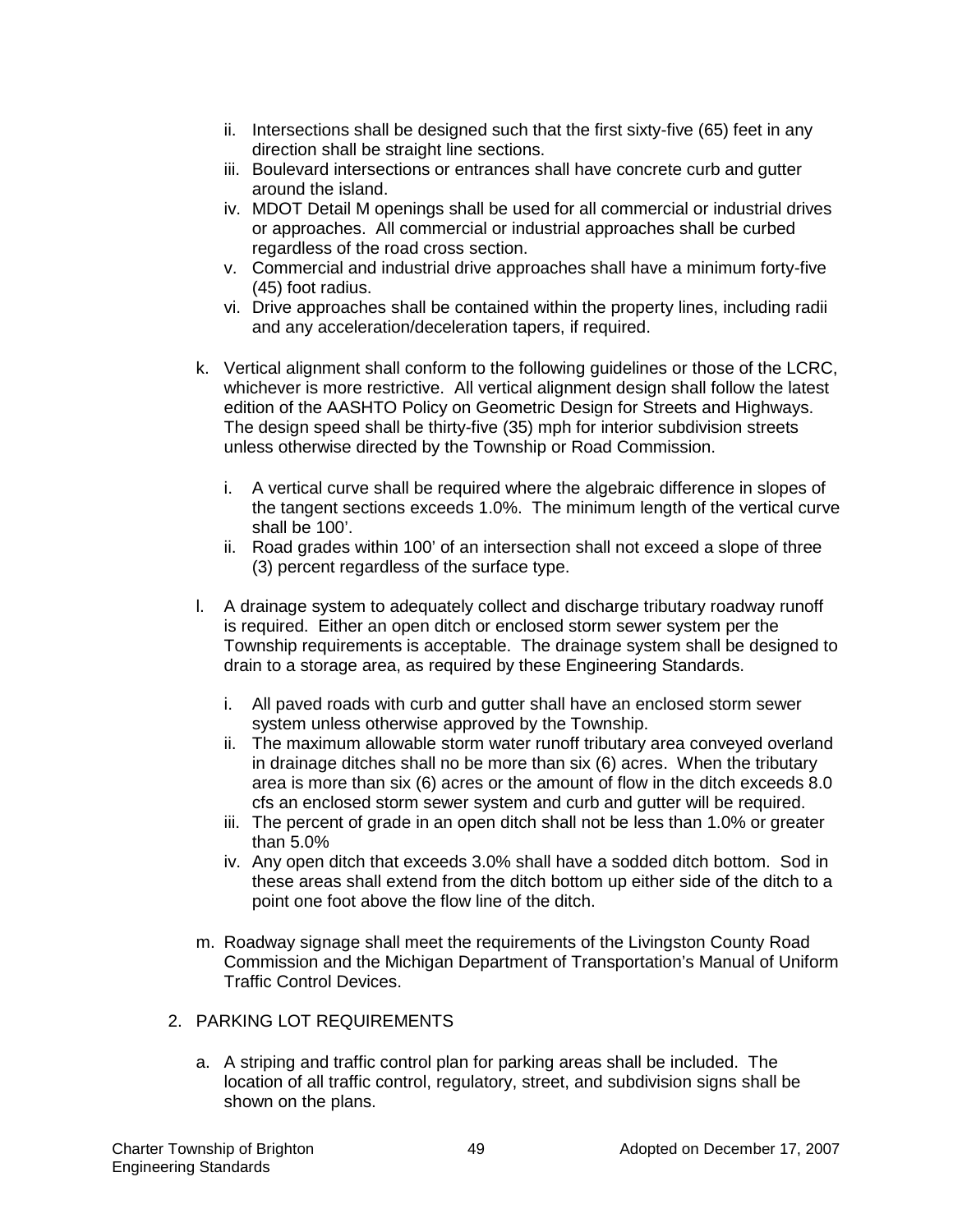- b. Cross-section of parking lots shall be three (3) inches of bituminous surface place in two courses (no course or lift shall exceed 2 inches), with eight (8) inches of 21AA aggregate base.
- c. Minimum general paving slopes are 1.0% for asphalt-paved areas and 0.4% for concrete-paved areas.
- d. Minimum drive widths and parking dimensions shall be in accordance with the Charter Township of Brighton Zoning Ordinance.
- e. Adequate space must be provided to allow for turning movements of vehicles, including WB-50 trucks and fire engines.
- f. Concrete curb and gutter shall be provided for the perimeter of the parking area and for all island areas within the parking area. An appropriate detail for the curb and gutter shall be provided.
- g. Minimum drive widths and parking dimensions shall be in accordance with the Charter Township of Brighton Zoning Ordinance.
- 3. PRIVATE DEVELOPMENTS
	- a. Loading zones and dumpster pads: 8" concrete on 6" 21 AA limestone aggregate.
	- b. Minimum drive widths and parking dimensions shall be in accordance with the Charter Township of Brighton Zoning Ordinance.
- 4. PATHWAYS AND SIDEWALKS
	- a. Pathways and Sidewalks shall be located in the right of way and one (1) foot from the ultimate right-of-way line.
	- b. Cross-sections of pathways and sidewalks shall meet the requirements of the Township Zoning Ordinance and the Brighton Township Pathways Plan.
	- c. Proposed grades must be shown along the property line, driveways, and intermittent locations along the length of the path or walk.
	- d. Any structures, hydrants, poles, etc., which exist along the alignment of the path or walk, must be adjusted or relocated at the expense and coordination of the developer.
	- e. All pathway and sidewalk construction shall be in accordance with public Act No. 8, 1973, and the new MDOT standards for ADA ramps with detectable warning domes.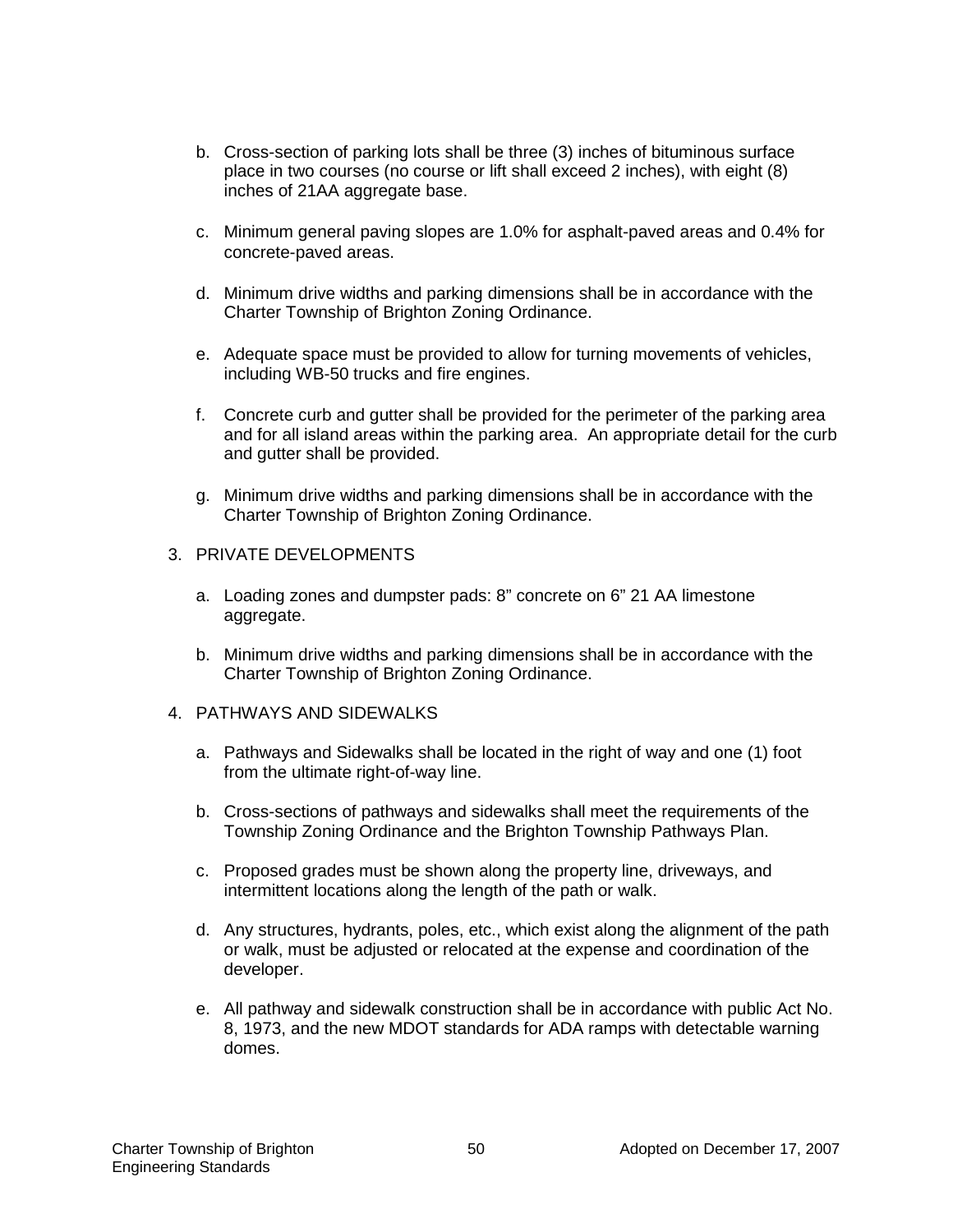## **CONSTRUCTION PROCEDURES AND REQUIREMENTS**

### **VI. PERMIT REQUIREMENTS**

#### A. BUILDING PERMIT

Before any building/structure construction can begin, a building permit must be obtained from the Charter Township of Brighton. This permit will not be issued until all fees have been paid (including utility fees) and the Township Planner, the Township Engineer, and the Fire Department have approved of the construction plans.

#### B. SOIL EROSION AND SEDIMENT CONTROL PERMIT:

This permit is required prior to the start of any site improvements. Applications are available through the LCDC. A bond will likely be required in accordance with LCDC standards.

#### C. MICHIGAN DEPARTMENT OF ENVIRONMENTAL QUALITY, (WATER MAIN):

Construction of public water main requires a construction permit from the Michigan Department of Environmental Quality (MDEQ) as well as the approval of the Charter Township of Brighton. Upon request of the Township Engineer, the Owner shall submit 5 sets of plans and specifications, signed and sealed by a Design Engineer licensed in the State of Michigan. In addition, a tabulation of water mains consisting of their size, location, type and length shall be prepared by the Design Engineer and submitted to the Township. The Township Engineer will transmit the plans to the Livingston Community Water Authority and request approval for an MDEQ permit.

#### D. MICHIGAN DEPARTMENT OF ENVIRONMENTAL QUALITY (SANITARY):

Construction of public sanitary sewer requires a construction permit from the MDEQ (as required under Part 41 of Act 451, Public Acts of 1994) as well as the approval of the Charter Township of Brighton. Upon request of the Township Engineer, the Owner shall submit 5 sets of plans and specifications, signed and sealed by a Design Engineer licensed in the State of Michigan. In addition, a permit application, design flow computations for the proposed sewers, and a tabulation of the capacities of the proposed sewers and the existing outfall sewer shall be submitted by the Design Engineer. The Township Engineer will transmit the plans to the MDEQ for permitting.

#### E. LIVINGSTON COUNTY ROAD COMMISSION (ROADS):

All work in the road right-of-way under the jurisdiction of Livingston County requires a permit from the Livingston County Road Commission.

F. LIVINGSTON COUNTY DRAIN COMMISSIONER'S OFFICE (STORM DRAINAGE):

A Livingston County construction permit is required for any connection to a county drain.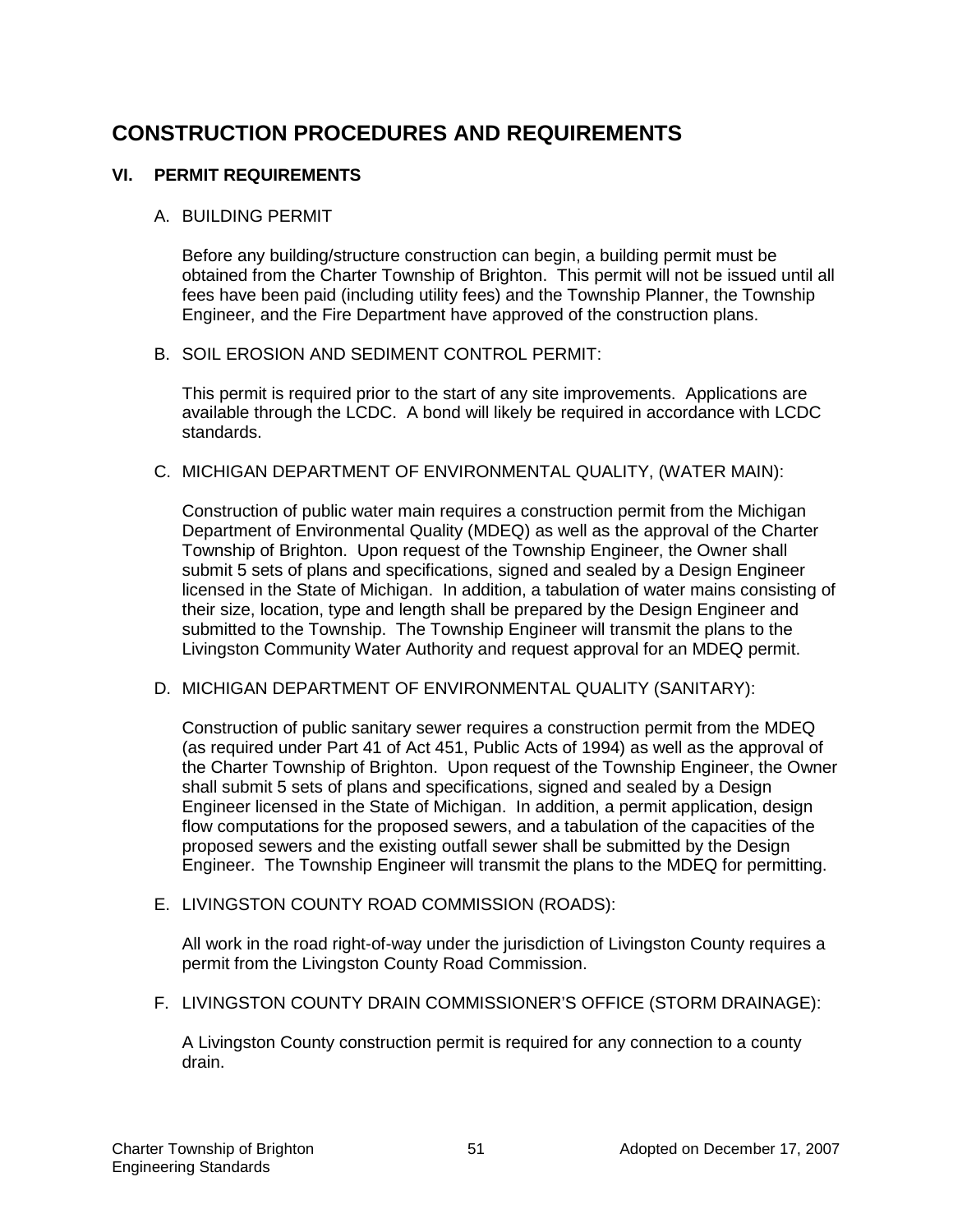G. MICHIGAN DEPARTMENT OF ENVIRONMENTAL QUALITY (Wetlands, Inland Lakes and Streams):

It is the Owner's responsibility to obtain MDEQ permits as required under the Wetlands Protection Act 203 and the Inland Lakes and Streams Act 346.

H. OTHER PERMITS:

Other agencies from which the Owner may need a permit will be designated on the approved plan. These permits are generally the Contractor's responsibility and will generally be required prior to construction.

Michigan Department of Transportation Michigan Water Resources Commission Livingston County Health Department United States Army Corps of Engineers

I. It is the Owner's responsibility to obtain MDEQ permits as required under the Wetlands Protection Act 203 and the Inland Lakes and Streams Act 346.

#### **VII. FEES**

Prior to the Pre-construction meeting, the contractor shall provide an inspection escrow to the Township. Proof of payment should be forwarded to the Township Engineer. The final approval letter from the Township Engineer will detail the amounts and basis of the escrow based upon the fee schedule below.

- A. The inspection fee deposit shall be based upon the approved engineer's estimate of costs all water main, sanitary sewer, paving, grading, soil erosion control and drainage improvements, and shall be in the amount indicated in Appendix V.
- B. The escrow account will cover costs associated with required inspections, scheduling of inspectors, construction engineering review and site visits, processing/administration of construction related documents/matters, attending required preconstruction meetings and associated work by the Township Engineer.
- C. Unused observation and administration escrow funds will be eligible for return as described in the final approval letter.
- D. The Township shall monitor the observation escrow and may require additional deposits. This shall be dependent on the contractor's rate of progress and the difficulty in completing the project.
- E. Failure to keep the observation escrow current may result in withholding construction observation, and therefore possibly delaying construction.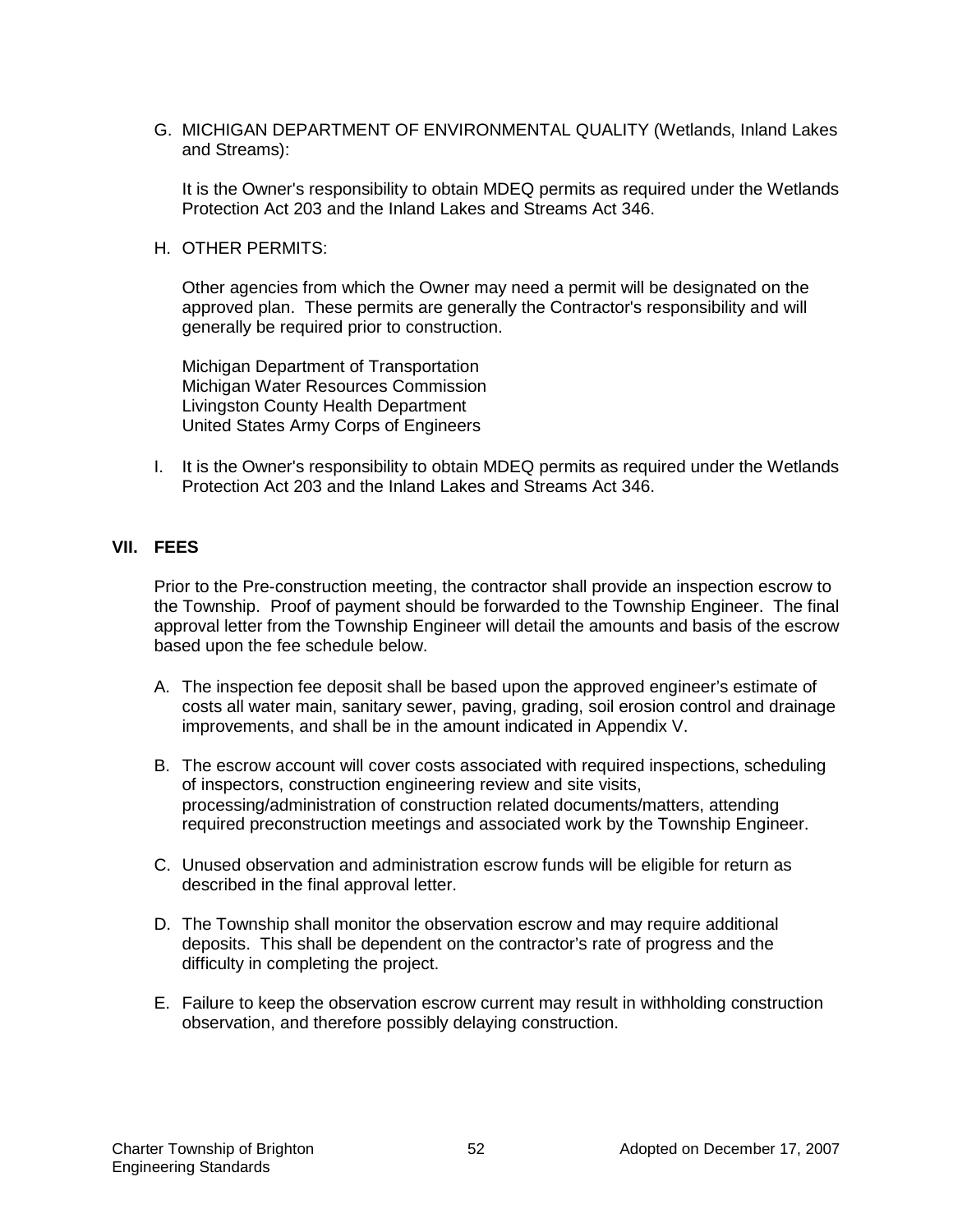#### **VIII. INSURANCE**

A. Prior to construction, the Contractor shall procure and maintain, during the term of the project, public liability and property damage insurance with a responsible insurance company, which meets the approval of Charter Township of Brighton, in such amounts as will be adequate to protect the public, Charter Township of Brighton interests, and shall not be less than the limits set forth herein.

Type of Insurance:

- 1. Workmen's Compensation Insurance and Employer's Liability
	- a. Limit: As required by laws of State of Michigan
- 2. Public Liability & Property Damage:

| a. Bodily Injury:   | Each Occurrence: | \$1,000,000 |
|---------------------|------------------|-------------|
|                     | Aggregate:       | \$2,000,000 |
| b. Property Damage: | Each Occurrence: | \$1,000,000 |
|                     | Aggregate:       | \$2,000,000 |

3. Owner's and Contractor's Protective Liability & Property Damage:

| a. Bodily Injury:   | Each Occurrence: | \$1,000,000 |
|---------------------|------------------|-------------|
|                     | Aggregate:       | \$2,000,000 |
| b. Property Damage: | Each Occurrence: | \$1,000,000 |
|                     | Aggregate:       | \$2,000,000 |

4. Motor Vehicle (including Owner, Hired and Non-Owned Vehicles):

| a. Bodily Injury:         | Each Occurrence: | \$1,000,000 |
|---------------------------|------------------|-------------|
| b. Property Damage:       | Each Occurrence: | \$1,000,000 |
| c. Combined single limit: |                  | \$2,000,000 |

- 5. Policies shall be made available to Charter Township of Brighton and the Township Engineer for examination as to their validity and any undesirable exclusions deemed improper by legal opinion rendered to the Township regarding same. Underground construction, where applicable, shall be specified in the coverage. Certificates of coverage signed by the insurance carriers shall include a guarantee that 30 days written notice shall be given by the insurance carrier to Charter Township of Brighton prior to cancellation of, or any change in the respective policies. In the event that the insurance is canceled, operations shall cease prior to the cancellation date and shall not resume until evidence is provided that proper insurance is again in effect. Additional Named Insured under Owners and Contractors Protective Public Liability and Property Damage Insurance shall include Charter Township of Brighton, the Township Engineer (specifically by name) and members of staff, employees and agents for the Township.
- 6. The name of the proposed development must be included on the insurance documents.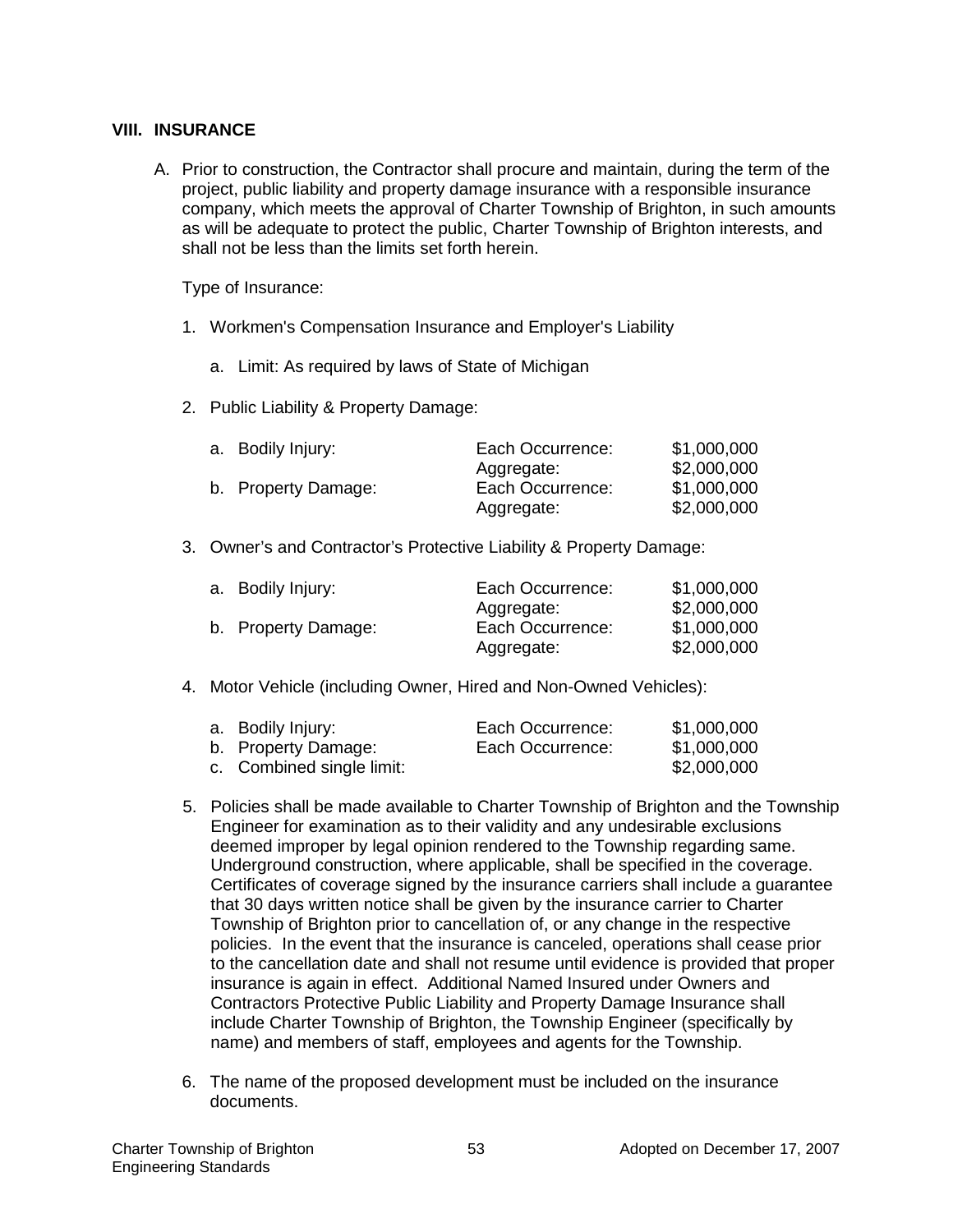#### **IX. FINANCIAL SECURITIES**

The amount of financial securities collected by the Township will be based on the signed and sealed Design Engineer's estimate for the work approved by the Township Engineer. Financial securities will be accepted in the form of cash, certified checks, bonds, or letters of credit.

Prior to setting a pre-construction meeting, the following guarantees will need to be submitted:

- A. Performance Guarantee 100% of the cost for improvements, including the cost for public utilities.
- B. Monuments & Corner Markers Guarantee \$25 per monument and \$10 per corner marker.
- C. Other guarantees may be required for specific purposes

Prior to Final Acceptance, the applicant will post a two-year Maintenance and Guarantee Security with the Township in an amount equal to the full cost for the public improvements.

### **X. PRE-CONSTRUCTION MEETING**

- A. Upon final plan approval and receipt of all permits, but prior to commencing construction, a Pre-construction meeting shall be held. The Developer or the Developer's Authorized Representative shall contact the Township Engineer to schedule the Pre-construction meeting.
- B. All fees, bonds, escrows, and connection costs (e.g. benefit charges, tap fees, transport and treatment fees, inspection fees, pathway fund deposits, etc.) must be paid prior to scheduling the preconstruction meeting.
- C. Preconstruction meeting requests shall be made at least 10 business days prior to the date of the proposed meeting.
- D. Attendees shall include: Township representatives, Township Engineer, Developer or Developer's Authorized Representative, Design Engineer, Underground and Paving Contractors, any interested regulatory agency, and applicable utility companies.
- E. At the Pre-construction meeting, the following information shall be provided:
	- 1. Proof of insurance in accordance with the Insurance section of this document.
	- 2. All permits from other agencies (MDOT, MDEQ, LCRC, LCDC, etc.).
	- 3. Approximate schedule for construction.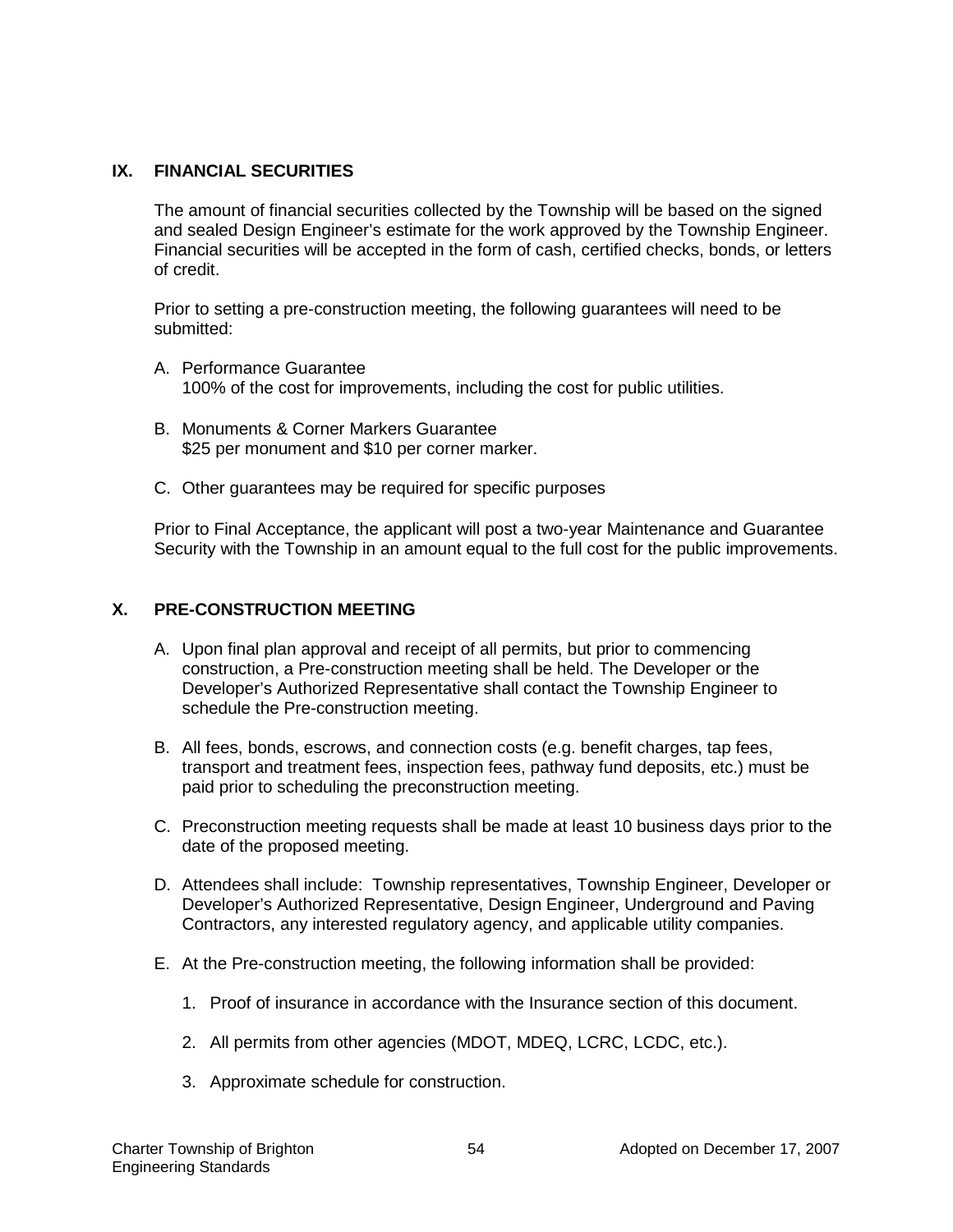### **XI. GENERAL CONSTRUCTION REQUIREMENTS**

- A. Initially and/or after a significant delay in construction, the Township Engineer shall have a minimum 72 hours notice (not including weekends or holidays) prior to the start of any construction requiring observation to ensure the presence of the Township Engineer during construction.
- B. All public improvements must be field staked under the supervision of the Design Engineer that prepared the plans. Staking must be in accordance with the approved plans.
- C. The Contractor and construction operations must comply with current OSHA, MIOSHA, and confined space regulations.
- D. The Owner through their Design Engineer or an independent testing company shall provide all density testing. Reports shall verify that the materials are constructed in accordance with the compaction requirements indicated on the approved plans and specifications. The reports shall be signed and sealed by a registered professional engineer licensed in the State of Michigan, and shall be submitted to the Township Engineer.
- E. Shop drawings are required to be reviewed and approved by the developer's engineer prior to the start of construction. Shop drawings shall be furnished to the Township Engineer for all special fabricated structural and mechanical parts of the system as determined by the Township Engineer. Operation manuals shall be furnished for all water booster stations, sanitary lift stations, and similar installations.

### **XII. INSPECTION**

Charter Township of Brighton or their designated representative will provide observation on all proposed public utilities and improvements, as well as limited construction observation of private improvements, according to the following criteria. The criteria may be adjusted for large or phased developments, at the discretion of the Township. The Township's Engineer may inspect all other operations requested by the Township. Any facilities installed without Township provided observation may not be accepted by the Township, and therefore may be required to be re-installed. The requirements and procedures for Construction Observation shall be as follows:

A. Mass grading – The Township's Engineer will not review the site grading for compliance with the plans unless specifically directed to do so by the Township. Responsibility for adhering to the approved grading plan shall fall upon the developer or their engineer/surveyor. Any irregularities observed by the Township's Engineer while out performing other inspections will be brought to the Township's and developer's attention. A grading certificate as described under project closeout requirements shall be required.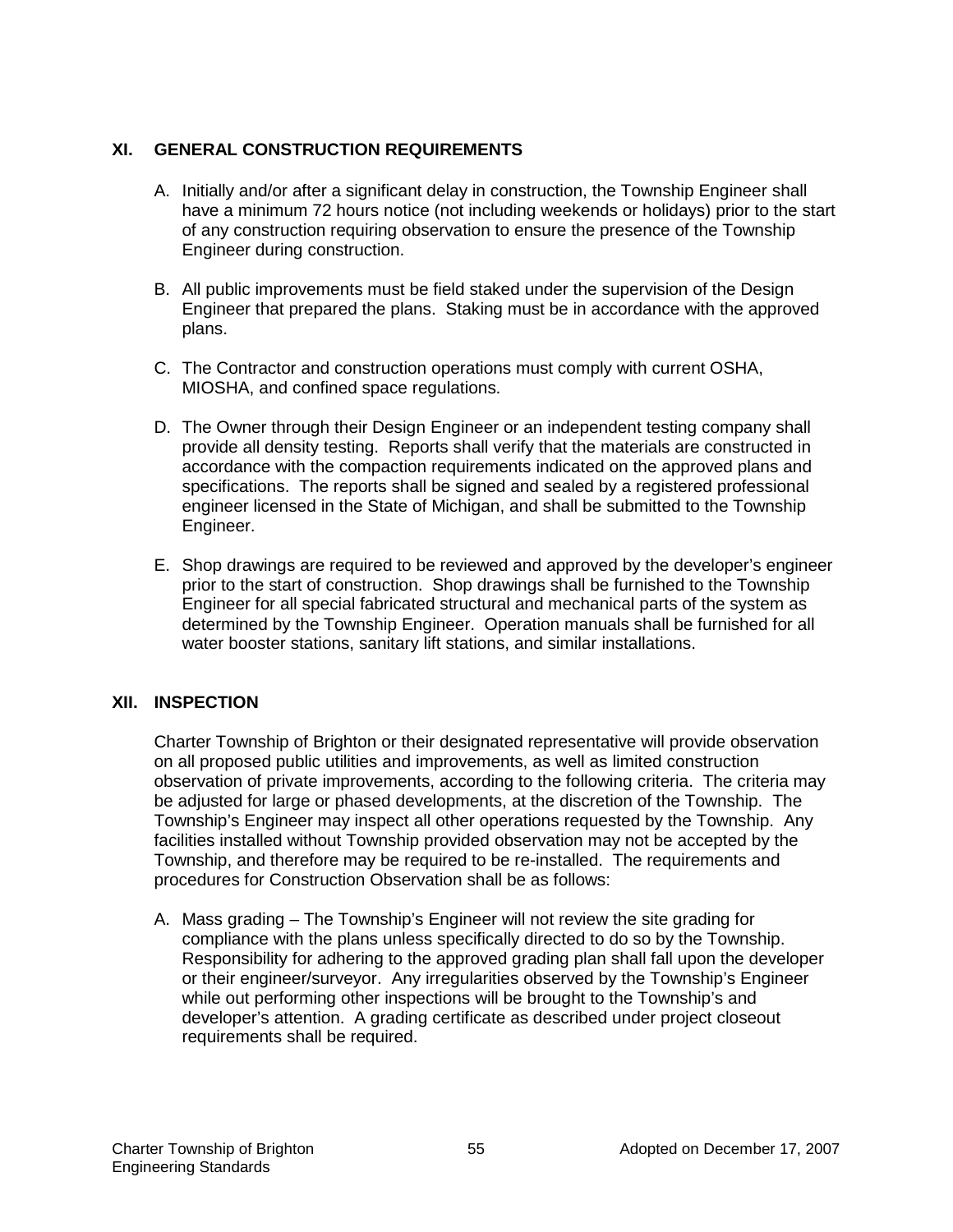- B. Soil erosion control All inspections related to soil erosion control will be handled by the permitting agency, LCDC. Any problems observed by the Township's engineer while on site performing other inspections will be brought to the Township's, LCDC's, and developer's attention.
- C. Water system improvements Full time inspection will be provided by the Township's Engineer.
- D. Sanitary system improvements Full time inspection will be provided by the Township's Engineer.
- E. Storm system improvements (private sewers) Construction of the private storm sewer system shall be inspected full-time by a qualified professional. The developer may elect to hire his/her own professional, or elect to have the Township Engineer perform the inspections. The developer or developer's engineer shall be responsible for certifying the storm system prior to project acceptance. Copies of testing reports and all certifications shall be provided to the Township. Any problems observed by the Township's Engineer while on site performing other inspections will be brought to the Township's and developer's attention.
- F. Storm system improvements (public sewers) Full time inspection will be provided by the Township's Engineer. Any problems observed by the Township's Engineer while on site performing inspections will be brought to the Township's, LCDC's, and developer's attention.
- G. Private road improvements The Township's Engineer will perform inspections at critical junctions of the road construction process. Critical junctions will be defined as:
	- 1. Witnessing the proof-roll of the sub-grade (Permit to place sub-base)
	- 2. Verification of sub-base construction (Permit to place base)
	- 3. Verification of base construction (Permit to place pavement material)
	- 4. One (1) inspection during the placing of the bituminous leveling course and/or concrete pavement to verify general compliance with the plans and specifications.

The developer or developer's engineer shall be responsible for certifying the road system prior to project acceptance. Copies of testing reports and all certifications shall be provided to the Township.

H. Public road improvements - Full time inspection will be provided by the Township's Engineer. Any problems observed by the Township's Engineer while on site performing inspections will be brought to the Township's, LCRC's, and developer's attention.

Generally, one inspector will be assigned to a particular project and will be responsible for that project until its completion. The Contractor and the inspector may make arrangements for day-to-day inspection. Any interruption or moratorium on the flow of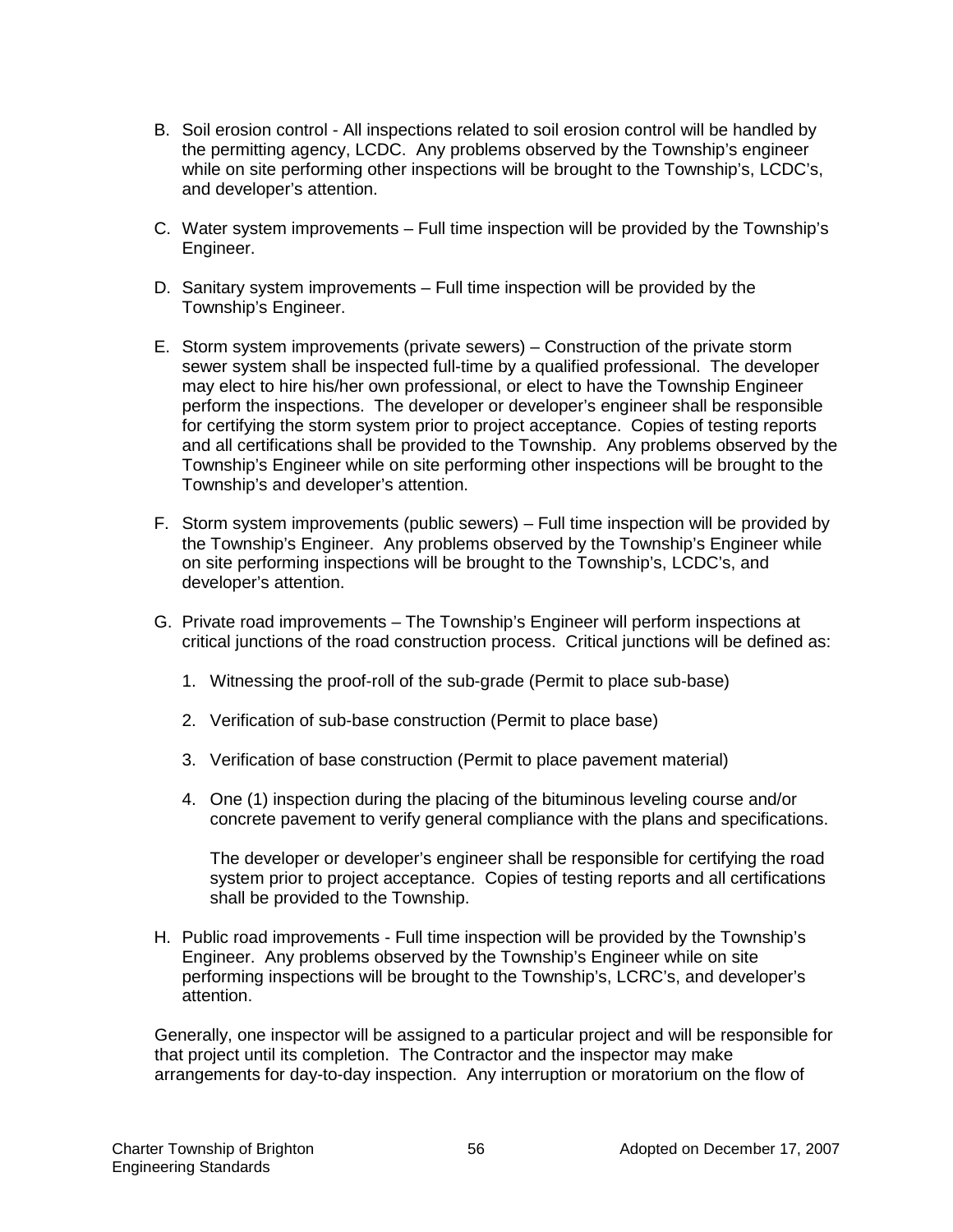work may result in a reassignment of that inspector to another project and require the normal 72 hour notice.

In the event that an inspection escrow account becomes depleted, an additional deposit will be required. The Township may choose to withhold additional inspections on the site until the inspection escrow is brought current.

#### **XIII. CONDITIONAL COMPLETION**

- A. Residential Projects
	- 1. When utility construction is complete, the necessary tests must be completed and passed, and preliminary punchlists addressed. Any portions of the work found to be unacceptable shall be repaired or replaced prior to issuance of Conditional Completion.
	- 2. All roads shall have been constructed in accordance with the plans, except for the top course of pavement, when using asphalt, prior to issuance of Conditional Completion.
	- 3. All common areas, buildings, pathways, or any other items outlined in PUD Agreements or the Master Deed shall have been constructed prior to issuance of Conditional Completion.
	- 4. When Conditional Completion is issued, the Township will allow 50% of building permits to be issued.
	- 5. Upon acceptance of field improvements, the Developer's Engineer will be provided with a copy of the Inspector's Daily Reports (IDR), any applicable lead reports, redlined plans, and a blank "Record Drawing Requirement Checklist" in order to provide record drawings to the Township's Engineer for review and approval.
	- 6. A grading certificate will be required at this time. This form (provided by the Township and found in Appendix VII) will also need to be signed and sealed by the Developer's Engineer and then submitted to the Township's Engineer along with the record drawings.
	- 7. Easements for public utilities based on "As-Built" conditions requires a sketch and legal description to be submitted by the Developer's Engineer to the Township's Engineer for review and approval along with the record drawings. Once easement documents are approved, the Township's Engineer will mail the Developer/Township the easements to be recorded with the County Register of Deeds. Once the easements are recorded with liber and page number, recorded copies will need to be forwarded to the Township and the Township's Engineer.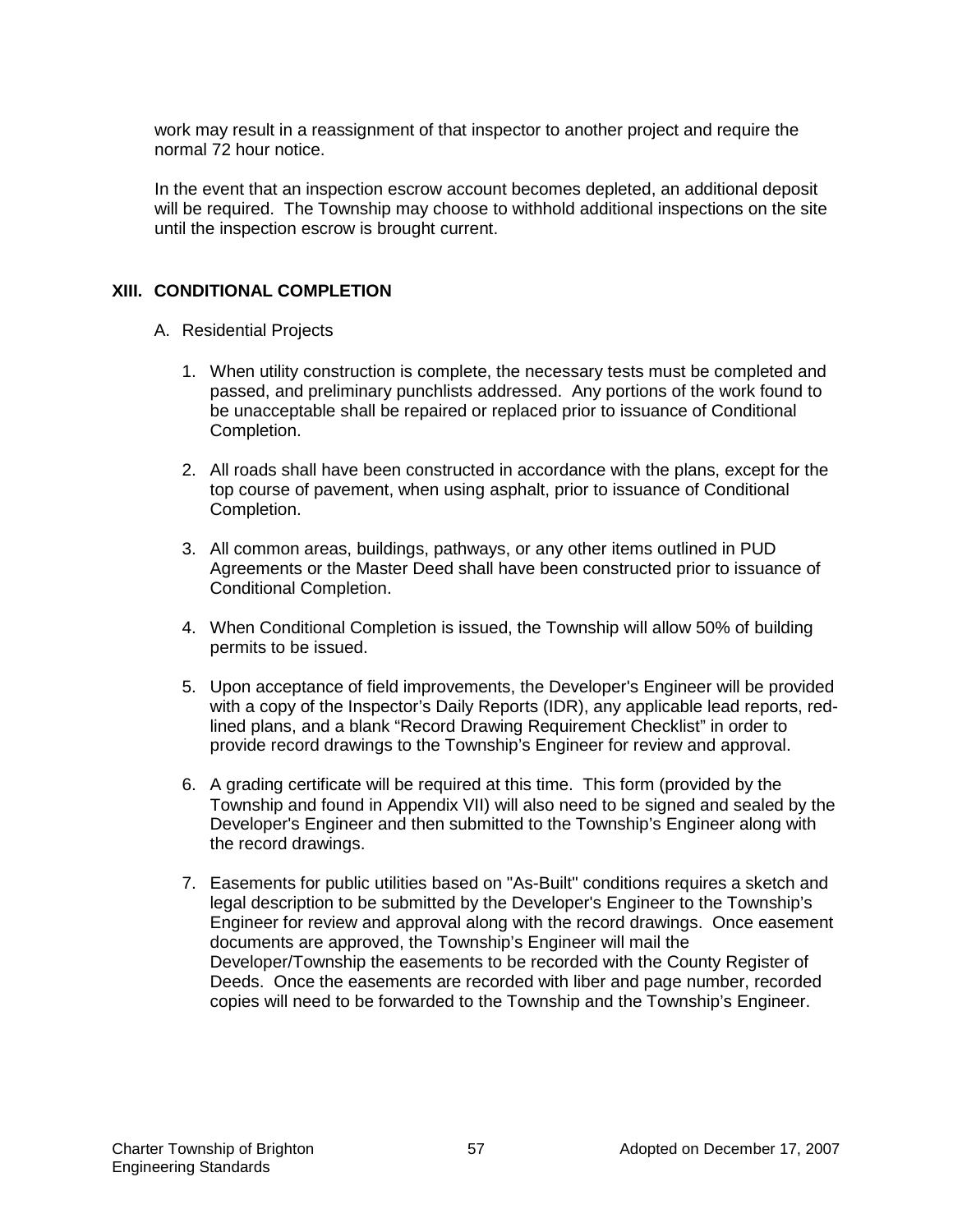- 8. Once the record drawings are approved by the Township's Engineer, the Developer's Engineer shall submit:
	- a. Three (3) sets of plans
	- b. Two (2) CD-ROM in accordance with the technical specifications found in Appendix IX.
- 9. All required items shall be submitted and approved prior to issuance of the first Certificate of Occupancy. When the project reaches 50% build-out, the project can move to Substantial Completion.
- B. Commercial Projects
	- 1. When utility and hardscape construction is complete, the necessary tests must be completed and passed, and preliminary punchlists addressed. Any portions of the work found to be unacceptable shall be repaired or replaced prior to issuance of Conditional Completion.
	- 2. When Conditional Completion is issued, the Township will allow the appropriate building permits to be issued.
	- 3. At the time of Conditional Completion, record drawings will be requested. The drawings shall be prepared and certified by a design engineer registered in the State of Michigan and submitted to the Township for review by the Township Engineer. The as-built drawings shall be in accordance with the requirements outlined earlier in the document, and Appendix VIII.
	- 4. A completed grading certificate, all applicable easements, and the digital record drawings shall be submitted to the Township for review by the Township Engineer.
	- 5. All required items shall be submitted and approved prior to the issuance of the first Certificate of Occupancy. After that point, the project can move to Final Completion.

#### **XIV. SUBSTANTIAL COMPLETION**

- A. Residential Projects
	- 1. When the project has reached 50% build out, and all items related to Conditional Completion have been addressed, the Township will issue Substantial Completion.
	- 2. When Substantial Completion is issued, the Township will allow another 30% of building permits to be issued.
	- 3. At this time, a post punchlist will be developed which shall be addressed and approved prior to issuance. Any portions of the work found to be unacceptable shall be repaired or replaced prior to issuance of Substantial Completion.
	- 4. When all required items have been addressed and approved, the project can move to Final Completion.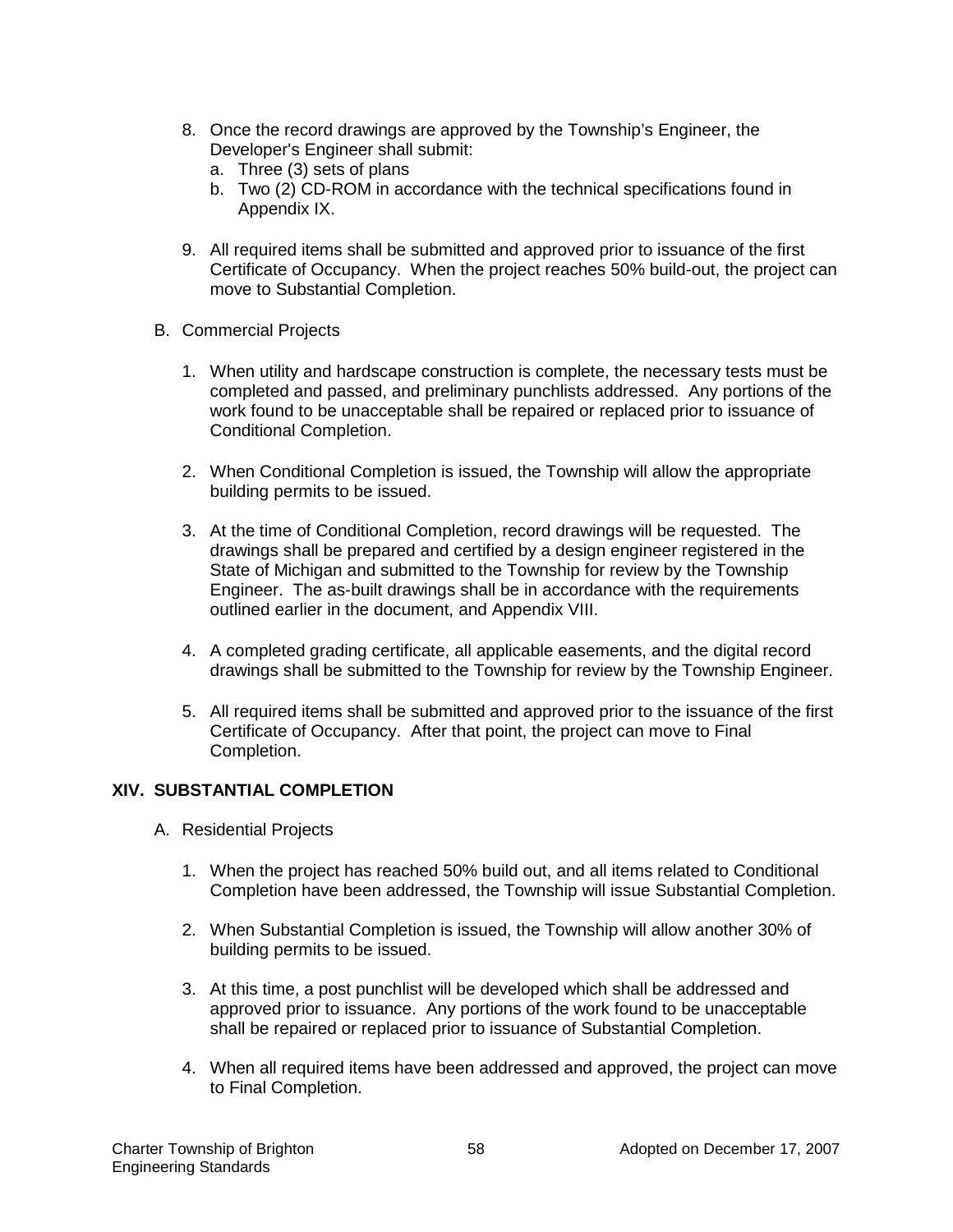#### **XV. FINAL COMPLETION**

- A. When the project has reached 80% build out, and all items related to Substantial Completion have been addressed, the Township will issue Final Completion.
- B. The Township Engineer will generate a final punchlist. Once the items have been addressed, the Township and the Township's Engineer will conduct a final site inspection.
- C. At the time of final inspection, the Owner or his Contractor shall provide all labor and equipment necessary to allow the Township to inspect the system.
- D. All punchlist items must be addressed.
- E. All fees and escrows must be paid in full.
- F. A Maintenance and Guarantee bond should be provided to the Township. The bond should be 100% of the engineer's estimate for public improvements. The Township will keep the bond for two years from the date of Final Acceptance.
- G. Record drawings and related documents shall have been provided to the Township.

#### **XVI. FINAL ACCEPTANCE**

A. When the project has addressed all items outlined above and obtained all necessary approvals and permit releases from all other agencies with interest in the project, the Township will issue Final Acceptance of the project.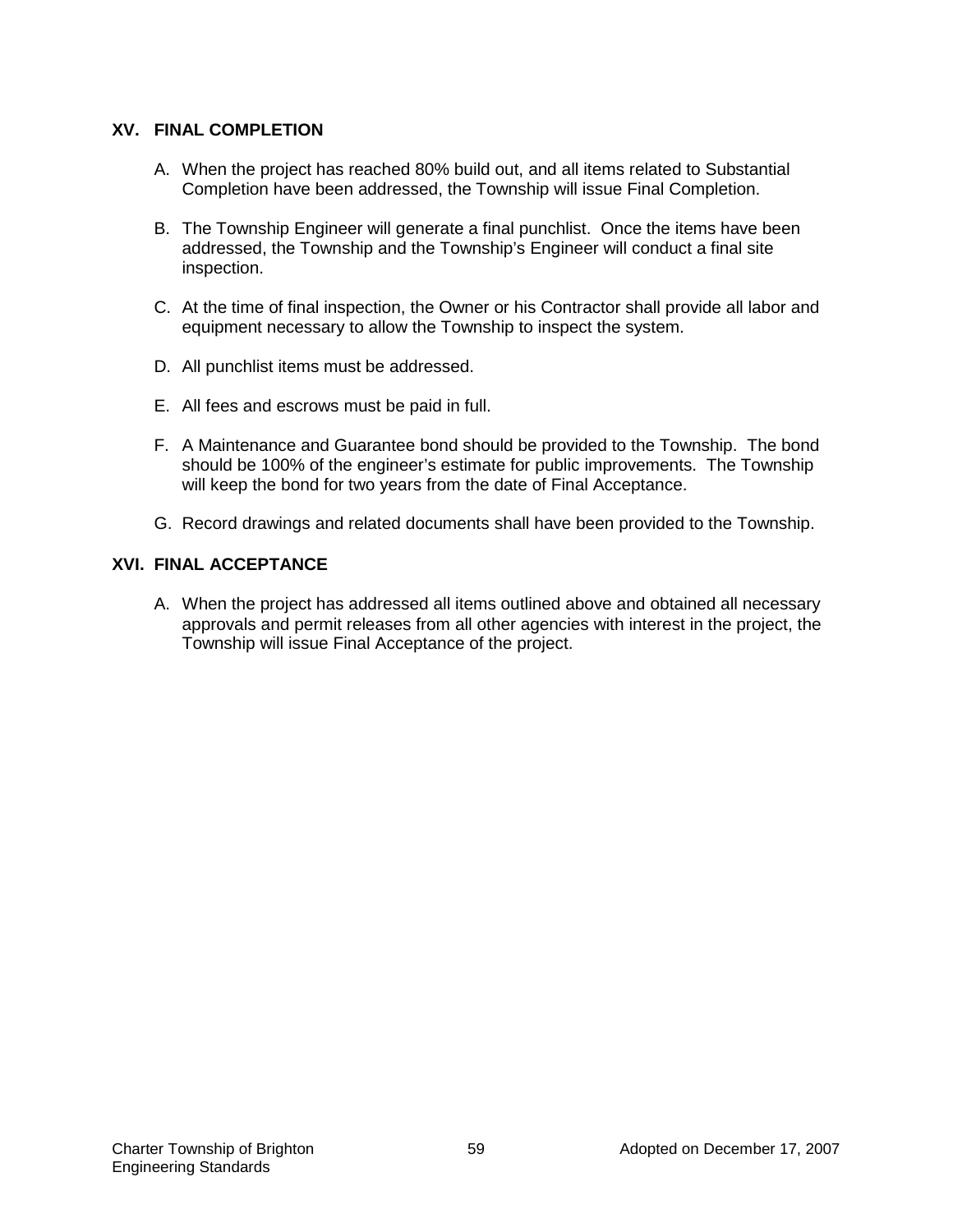# **Guide for Land Development in Brighton Township**

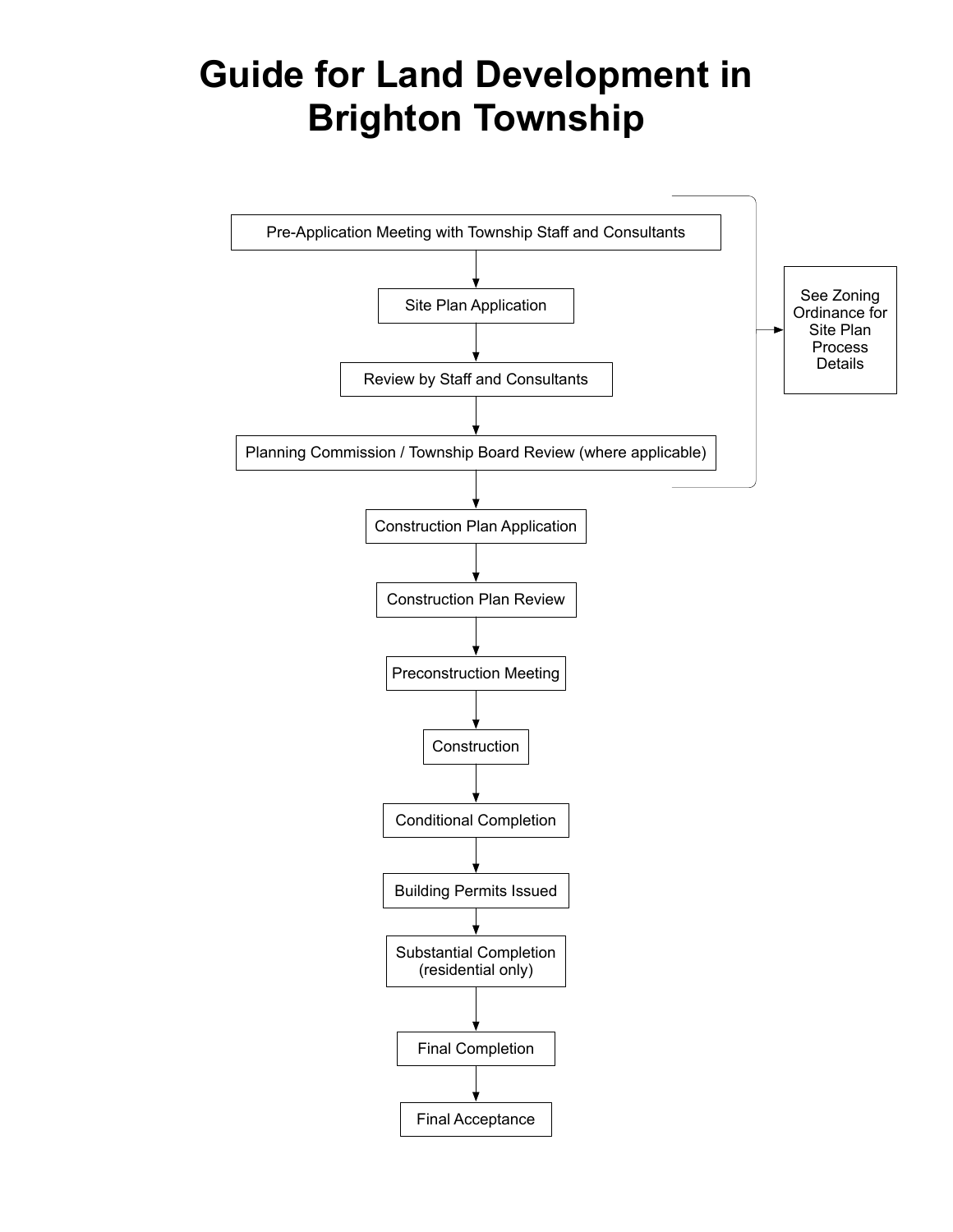#### **CHARTER TOWNSHIP OF BRIGHTON APPLICATION FOR CONSTRUCTION PLAN REVIEW**

| BTSP#: ________________                                                                                                                                      |                                                                                                                                                                                                                                |
|--------------------------------------------------------------------------------------------------------------------------------------------------------------|--------------------------------------------------------------------------------------------------------------------------------------------------------------------------------------------------------------------------------|
| <b>NAME OF DEVELOPMENT:</b>                                                                                                                                  |                                                                                                                                                                                                                                |
|                                                                                                                                                              |                                                                                                                                                                                                                                |
| <b>CONTACT PERSON:</b>                                                                                                                                       |                                                                                                                                                                                                                                |
| <b>ADDRESS:</b>                                                                                                                                              |                                                                                                                                                                                                                                |
| <b>PHONE:</b>                                                                                                                                                |                                                                                                                                                                                                                                |
| FAX:                                                                                                                                                         |                                                                                                                                                                                                                                |
| <b>E-MAIL:</b>                                                                                                                                               |                                                                                                                                                                                                                                |
| <b>PROPOSED TOTAL PROJECT COST:</b>                                                                                                                          |                                                                                                                                                                                                                                |
| <b>PROPOSED CONSTRUCTION PLAN REVIEW FEE:</b>                                                                                                                | (SEE REVERSE)                                                                                                                                                                                                                  |
| <b>SIGNATURE:</b>                                                                                                                                            |                                                                                                                                                                                                                                |
| of this project, and approve this engineering fee.                                                                                                           | I have received this project cost estimate and believe this is a reasonable estimate of the costs                                                                                                                              |
| Township Engineer's Signature:                                                                                                                               | Date: the contract of the contract of the contract of the contract of the contract of the contract of the contract of the contract of the contract of the contract of the contract of the contract of the contract of the cont |
| <b>APPLICANT:</b>                                                                                                                                            |                                                                                                                                                                                                                                |
| Submit in person or by mail to The Charter Township of Brighton Treasurer.<br>Checks will not be accepted without this form signed by the Township Engineer. | Please submit this signed form with a check made out to The Charter Township of Brighton.                                                                                                                                      |

Charter Township of Brighton, 4363 Buno Road, Brighton, MI 48114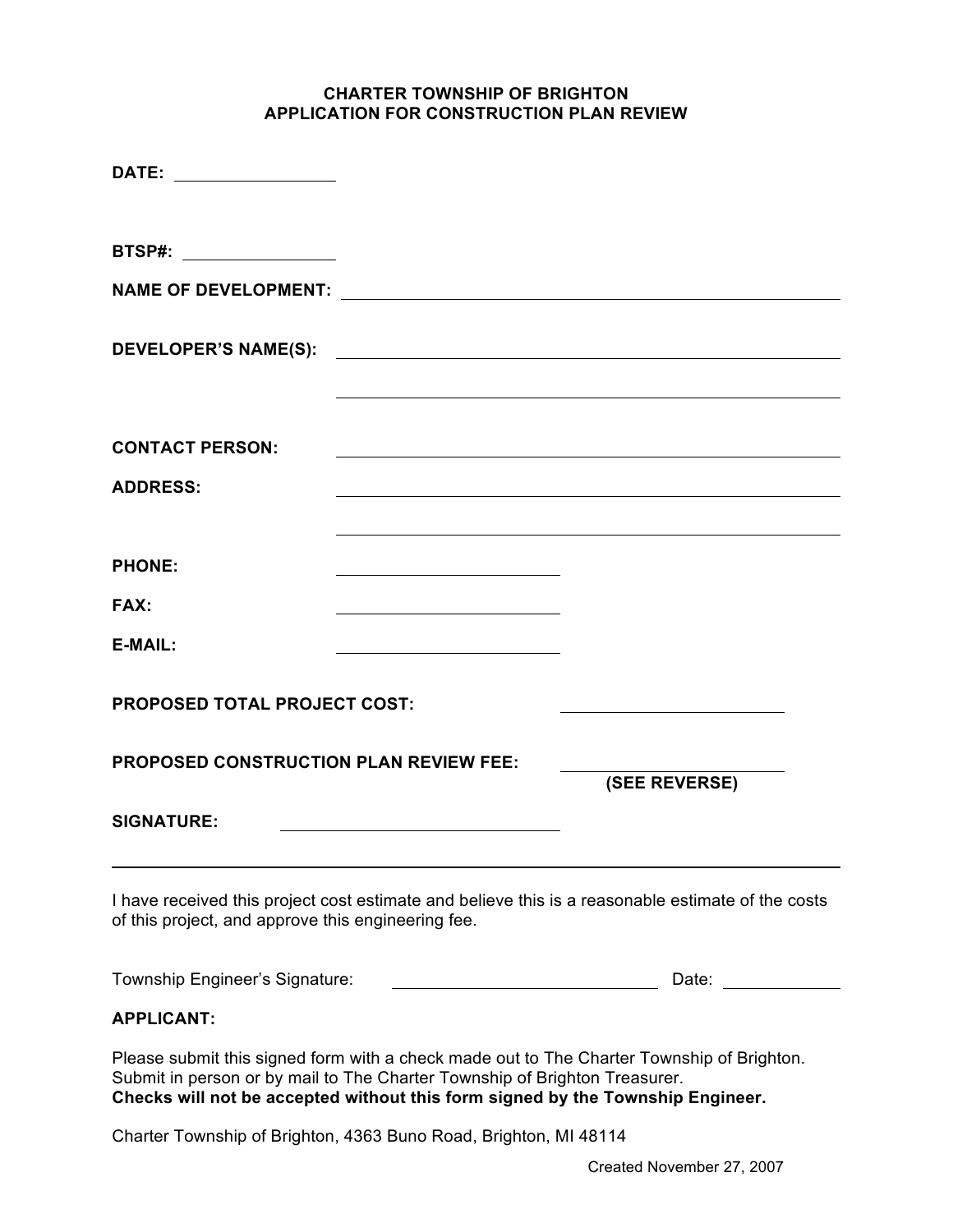#### **THE CHARTER TOWNSHIP OF BRIGHTON**

#### **CONSTRUCTION PLAN REVIEW FEES**

At the time of submittal of detailed construction plans, specifications, and detailed estimates of total costs of the proposed construction and improvements, the applicant shall pay to the Township Treasurer a fee for review equal to the below fee schedule. The fees shall be based on the engineer's estimate of costs provided by the applicant, and verified by the Township engineer, with the Township engineer retaining final authority to determine the total costs upon which the percentage shall be based. The fee shall be paid prior to the Township engineer's review of any part of the construction plans. In the event engineering review fees exceed the amount of the fee paid (above), additional hours shall be billed at the actual costs.

| Engineer's Estimate of Costs                                            | Fee Percentage                                   |  |
|-------------------------------------------------------------------------|--------------------------------------------------|--|
| $$0 - $100.000$<br>$$100,001$ - \$2,000,000<br>\$2,000,001<br>and above | 2.00% (min, fee \$1,200.00)<br>$1.50\%$<br>0.75% |  |
|                                                                         |                                                  |  |

The percentage fee covers two reviews. The third review and beyond shall be hourly according to the Township engineer's approved hourly rate schedule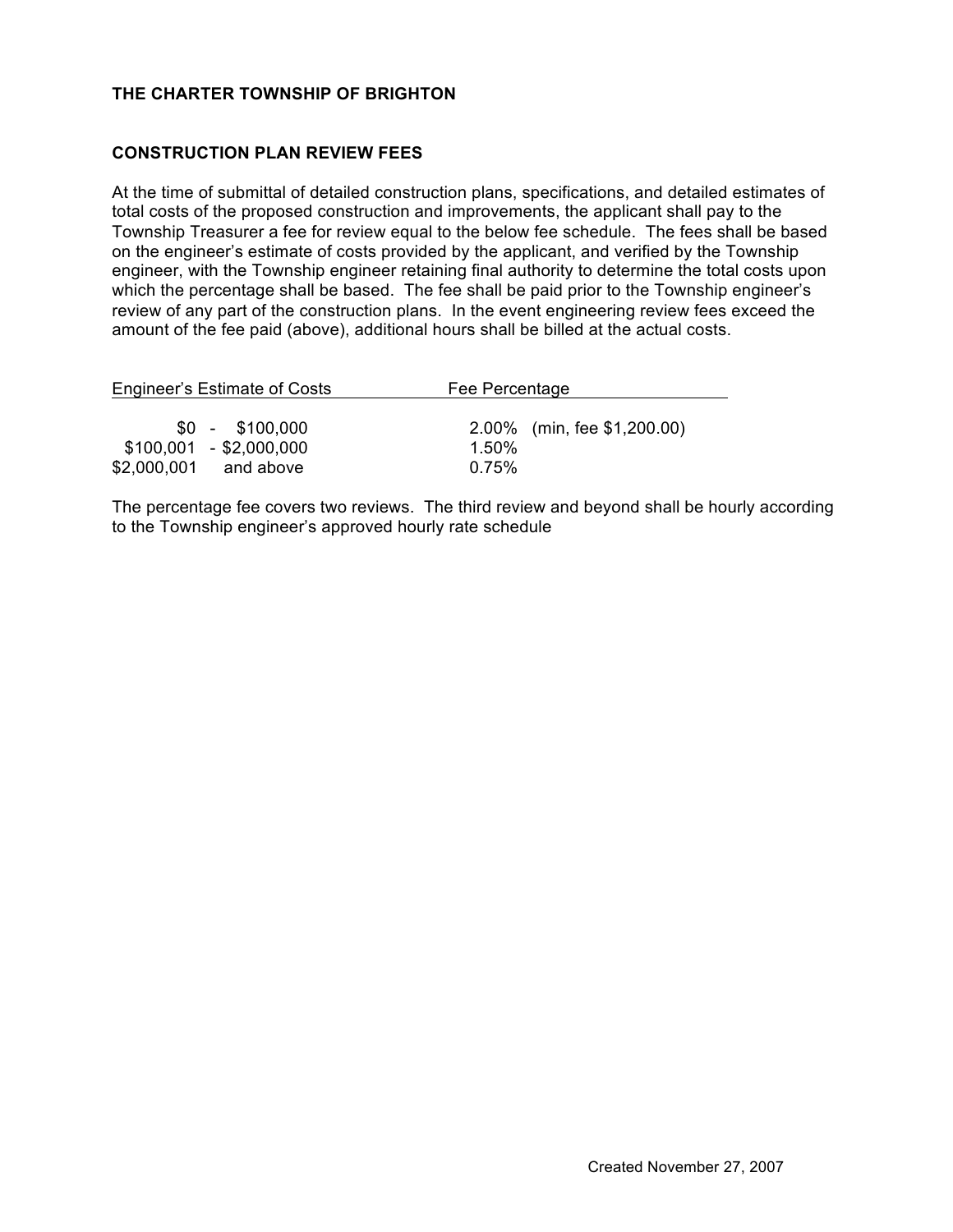**Appendix III : Standard Lot Grading Details**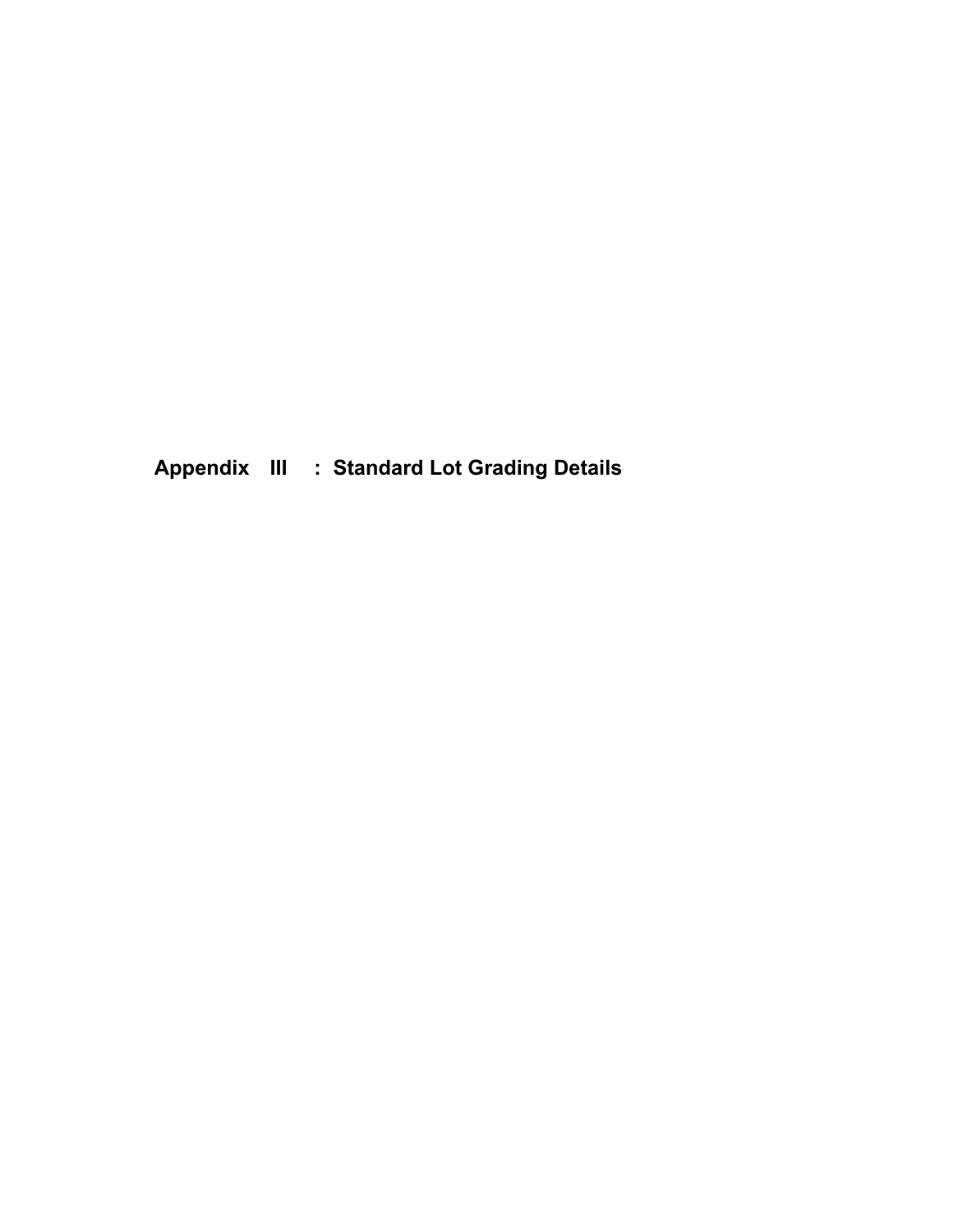

STANDARD LOT GRADING DETAILS (1 OF 2)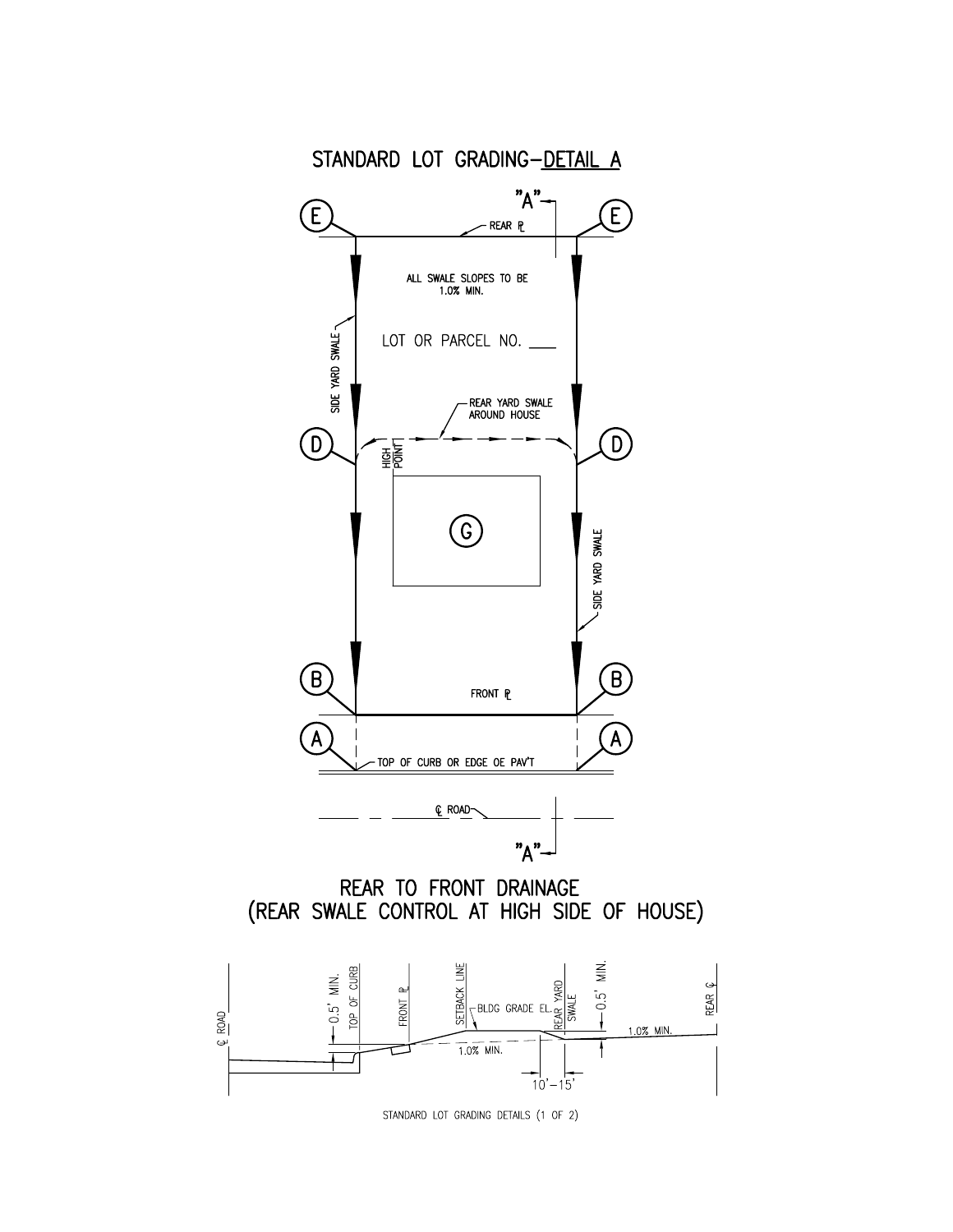

STANDARD LOT GRADING DETAILS (2 OF 2)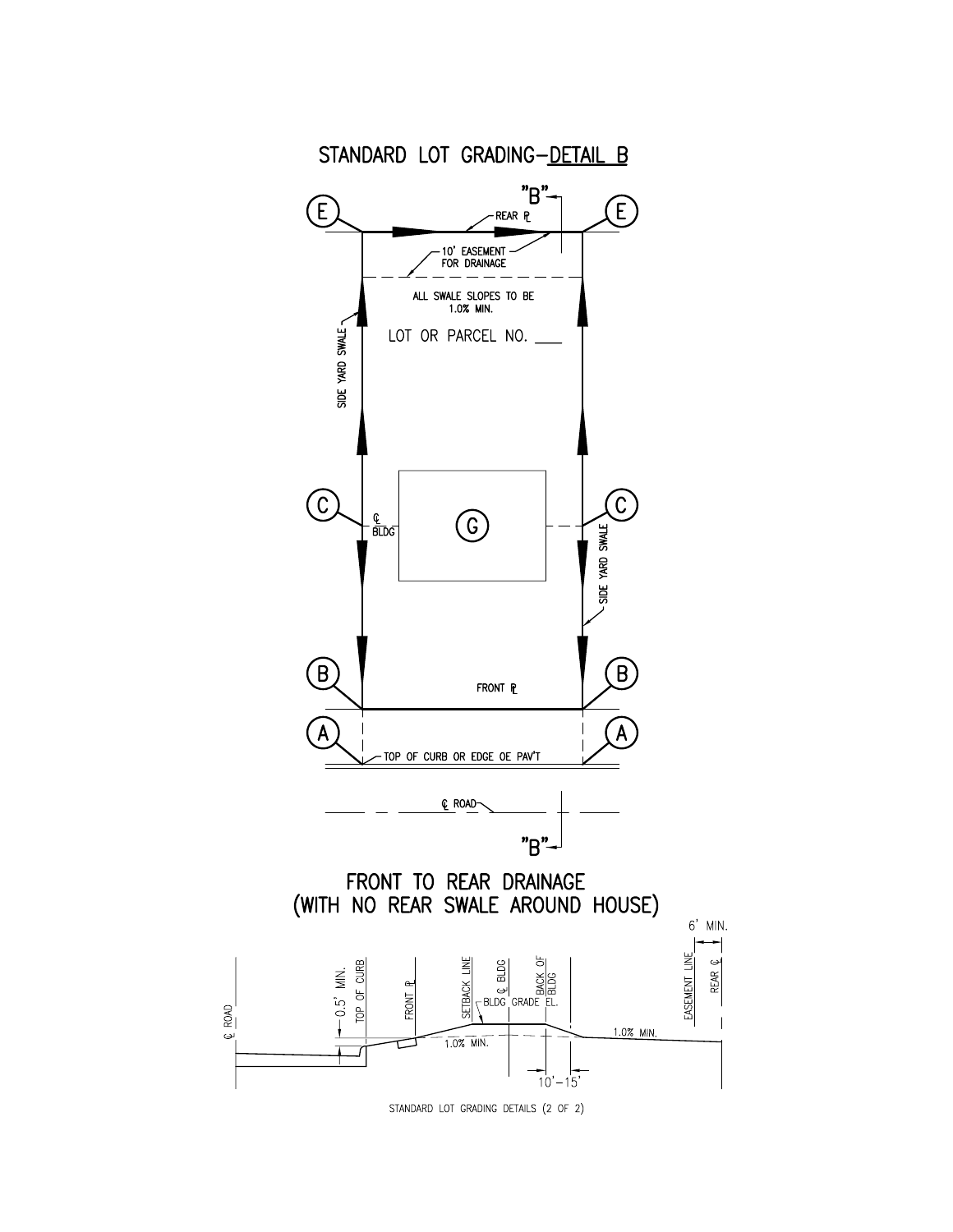#### **Qualification Procedure** For **Class B Plastic Pipe**

#### $1.$ Scope

 $1.1$ This document describes the procedure to be followed by plastic pipe manufacturers who wish to have 12-inch to 24-inch diameter sewer and culvert pipe evaluated for addition to the Qualified Products List (QPL) for Class B installations for a qualification period of five years.

#### $2.$ **Submittal Procedure**

 $2.1$ Request for Product Design Calculations Review  $-$  A written request for product design calculations review must be submitted to the following address:

**Flexible Pipe Specialist Municipal Utilities Unit** Utilities. Drainage & Roadside Section Design Support Area 425 W. Ottawa Lansing, MI 48933 Telephone: (517) 373-7596

- $2.2$ Product Information – Include all material specifications and design drawings including pipe geometry. Provide approved third party verification for the idealized wall profile geometry for each diameter of pipe. Pipe must already be listed on the QPL for Watertight Joint Systems for Sewers and Culverts in order to be considered for review under this qualification procedure.
- $2.3$ Load-and-Resistance Factor Design (LRFD) Calculations – Include product design calculations prepared in accordance with Section 12 of the current American Association of State Highway and Transportation Officials (AASHTO) LRFD Bridge Design Specifications. Demonstrate, through the calculations, adequate strength and service for depths of cover from 10- to Assumed values for factors and other parameters shall be  $16$ -feet. conservative and indicative of a typical embankment installation in Michigan. Provide an explanation for the selection of factors and parameters if they differ from the values listed below. Submit calculations in either Microsoft Excel or Mathsoft Mathcad format.
- $24$ Factor and Parameter Values - Use the following factors and parameters in the Section 12 equations. Follow the LRFD specifications and commentary for factors and parameters not listed below.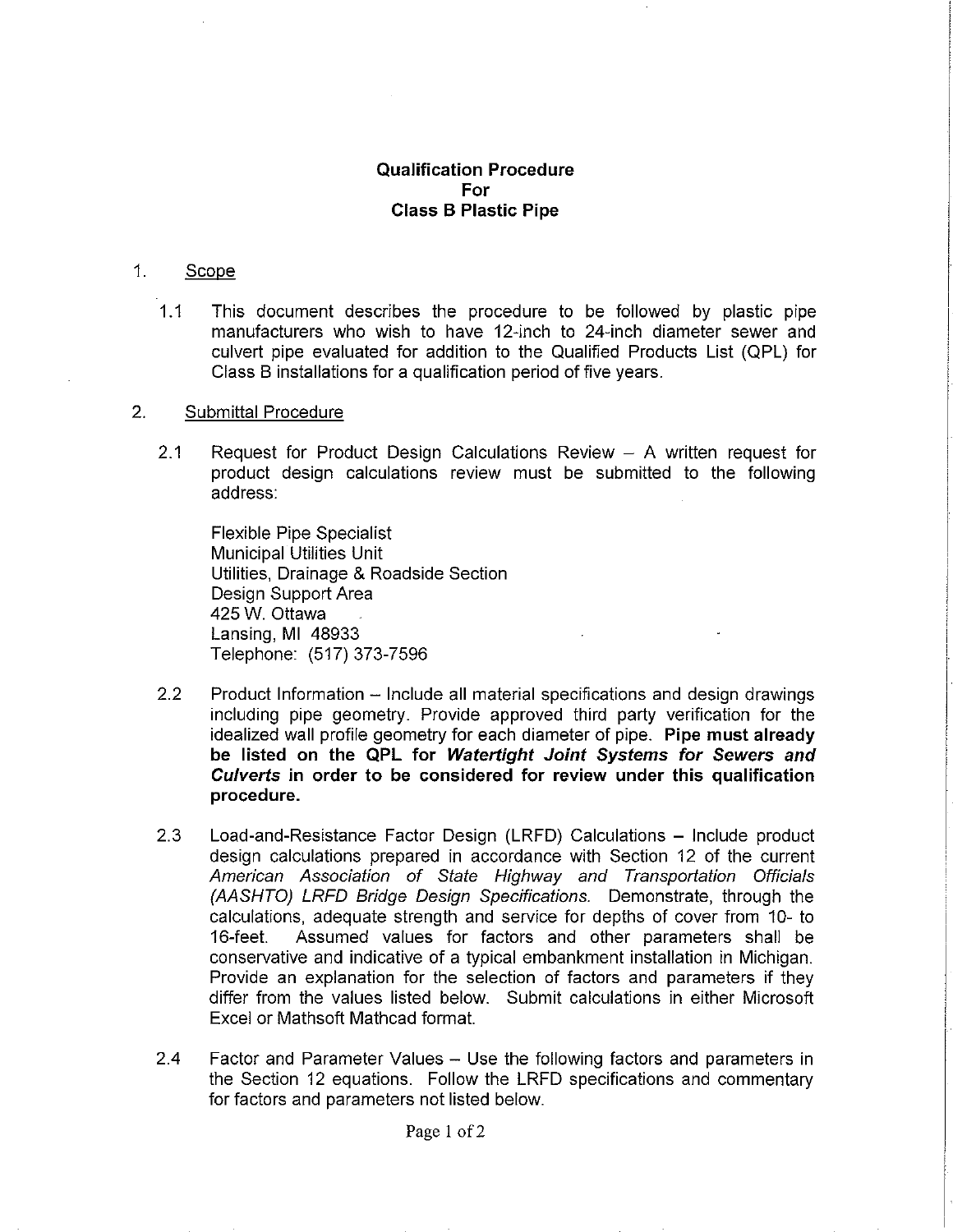| <b>YEV</b>     | $= 1.95$          | Load Factor for permanent load                      |
|----------------|-------------------|-----------------------------------------------------|
| <b>YLL</b>     | $= 1.75$          | Load Factor for vehicular live load                 |
|                | $y_{WA} = 1.3$    | Load Factor for hydrostatic pressure                |
|                | $\Phi = 1.00$     | Resistance Factor for flexure and minimum wall area |
|                |                   | and buckling                                        |
| $\Phi_{\rm s}$ | $= 0.90$          | <b>Resistance Factor for soil stiffness</b>         |
|                | $\eta_{EV}$ = 1.0 | Load Modifier applied to vertical earth loads       |
|                |                   | $P_{SP}$ = 0.120 kcf Geostatic earth pressure       |
|                | $h_w = 8.0$ feet  | Height of water surface above top of pipe           |
| Y <sub>w</sub> |                   | $= 0.0624$ kcf Unit weight of water                 |
| Δ              | $= 5\%$           | Allowable deflection of pipe                        |

Soil type 90%

Sn

Degree of Compaction - standard Proctor backfill density (MDOT follows the suggested practice of the AASHTO LRFD Bridge Specification's Commentary to design for a standard Proctor backfill density 5 percent less than specified by the contract documents.)

#### $3.$ Evaluation

The submitted calculations will be reviewed for conformance with Section 12  $3.1$ of the current AASHTO LRFD Bridge Design Specifications.

#### Disqualification  $\overline{4}$ .

 $4.1$ A product may be immediately removed from the QPL should any problems develop related to installation or performance. A product may also be removed due to specification changes made by either MDOT or the product Removal from the QPL will result in immediate loss of manufacturer. approved status on all active and proposed projects. If a product is removed from the QPL, it will not be approved for use on a state or federally-funded project until the manufacturer has demonstrated, to the satisfaction of the Municipal Utilities Unit, the material has been redesigned and shown to meet all applicable specifications and requirements.

#### 5. Requalification

A product that has been disqualified and removed from the QPL will be  $5.1$ considered for re-evaluation only after submittal of a written request along with acceptable evidence that the problems causing the disqualification have been corrected. The requirements for qualification, as specified in this document, also apply for requalification of the product at the expiration of the qualification period.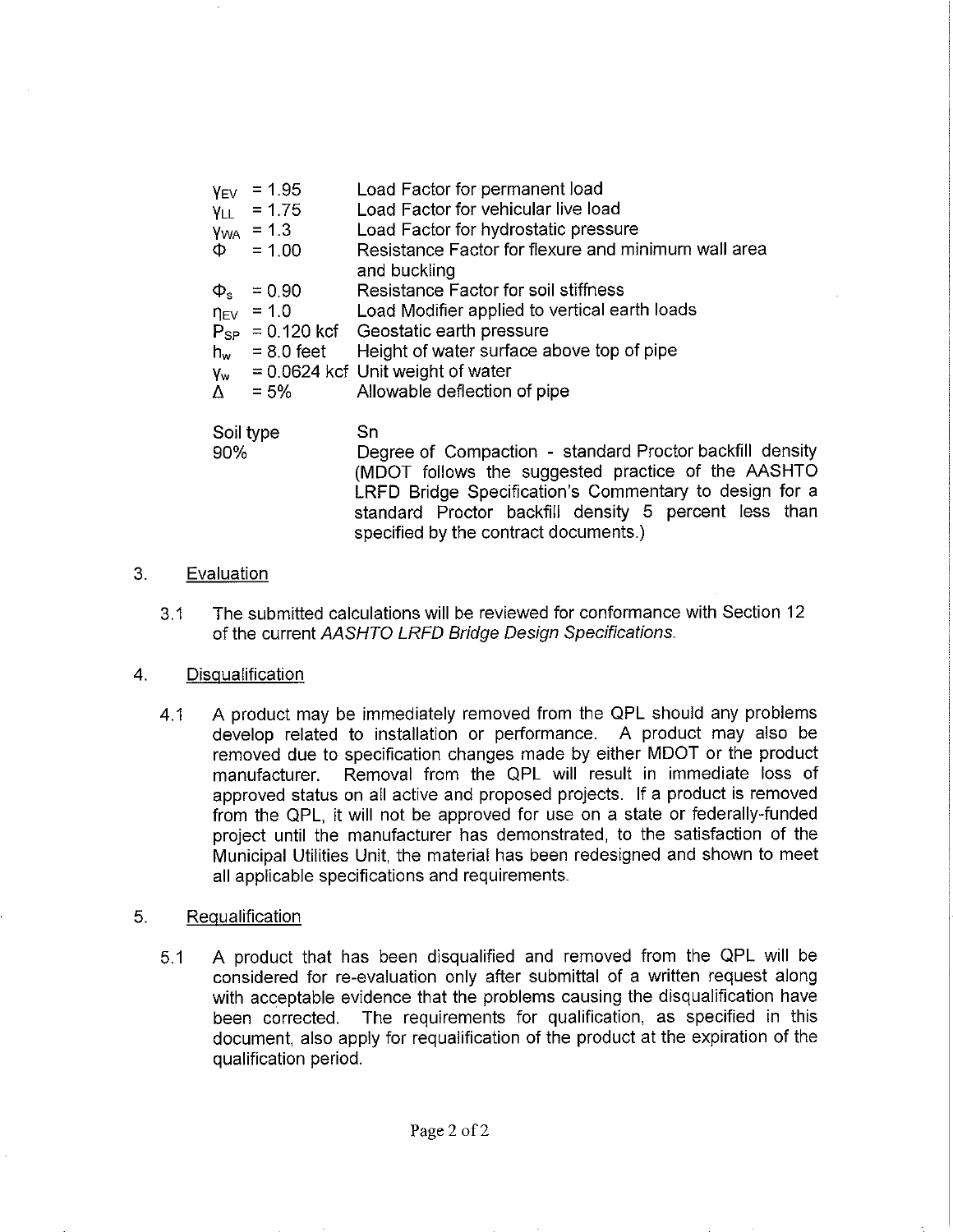03SP401(C)

#### **MICHIGAN** DEPARTMENT OF TRANSPORTATION

#### **SPECIAL PROVISION FOR CULVERT CLASSES TABLE 401-1**

DES:PGF

 $1$  of  $1$ 

C&T:APPR:RDT:DBP:02-22-06 FHWA:APPR:03-01-06

Delete Table 401-1. Pipe Alternates for Culvert Classes, on page 184 of the Standard Specifications for Construction, and replace with the following:

| Type of Pipe Depth of Cover<br>in feet $(a)$             | Class A<br>Culvert<br>0 to 10 (l) | Class B<br>Culvert<br>>10 to 16 | Class C<br>Culvert<br>>16 to 23 | Class D<br>Culvert<br>$>23$ to 33 (i) | Class E<br>Culvert<br>0 to 3(b) | Class F<br>Drive<br>Culvert (c) |
|----------------------------------------------------------|-----------------------------------|---------------------------------|---------------------------------|---------------------------------------|---------------------------------|---------------------------------|
| Reinforced Concrete<br>Pipe (d)                          | $\mathbf{II}$                     | $\mathbf{m}$                    | IV                              | v                                     | IV                              | Ш                               |
| Nonreinforced Concrete<br>Pipe (e)                       |                                   | 3                               | No                              | No                                    | No                              | 1,3(f)                          |
| Corrugated and Spiral Ribbed<br>Al-Alloy Pipe (j)        | Yes                               | Yes                             | Yes                             | Yes                                   | No.                             | Yes                             |
| Corrugated and Spiral Ribbed<br>Steel Pipe (i)           | Yes                               | Yes                             | Yes.                            | Yes                                   | No                              | Yes                             |
| Smooth-Lined Corrugated Plastic<br>Pipe $(CPE)$ $(q)(i)$ | Yes<br>(h)                        | Yes<br>(k)                      | No                              | No                                    | No                              | Yes<br>(h)                      |

#### Table 401-1 Pipe Alternates for Culvert Classes

a. Cover, including the pavement structure is defined as the height of fill above the top of the pipe.

b. Class E culvert applies when the culvert is beneath the influence of proposed pavement and the depth of cover is 3 feet or less.

c. Class F culvert applies for driveway culverts (residential and commercial).

d. Roman numerals refer to class of reinforced concrete pipe, AASHTO M 170.

e. Arabic numerals refer to the class of nonreinforced concrete pipe, AASHTO M 86.

f. Nonreinforced concrete pipe Class 1 is allowed for Class F culverts with a depth of cover up to 10 feet. Nonreinforced concrete pipe Class 3 is allowed for Class F culverts with a depth of cover greater than 10 feet, but less than or equal to 16 feet.

g. CPE must conform to AASHTO M 294, Type S polyethylene pipe.

h. Permitted only for 36-inch diameter pipe and under for CPE pipes.

i. Special design is required for depths of cover greater than 33 feet.

j. Minimum cover 2 feet when the culvert is outside the influence of proposed pavement (measured from top of pipe to final grade).

k. Permitted only for 12 to 24-inch diameter CPE pipes. Refer to the Class B Plastic Pipe Qualified Products List for approved manufacturers and products.

I. Class A culvert applies when the culvert is outside the influence of proposed pavement or is beneath the influence of proposed pavement and the depth of cover is greater than 3 feet, but less than or equal to 10 feet.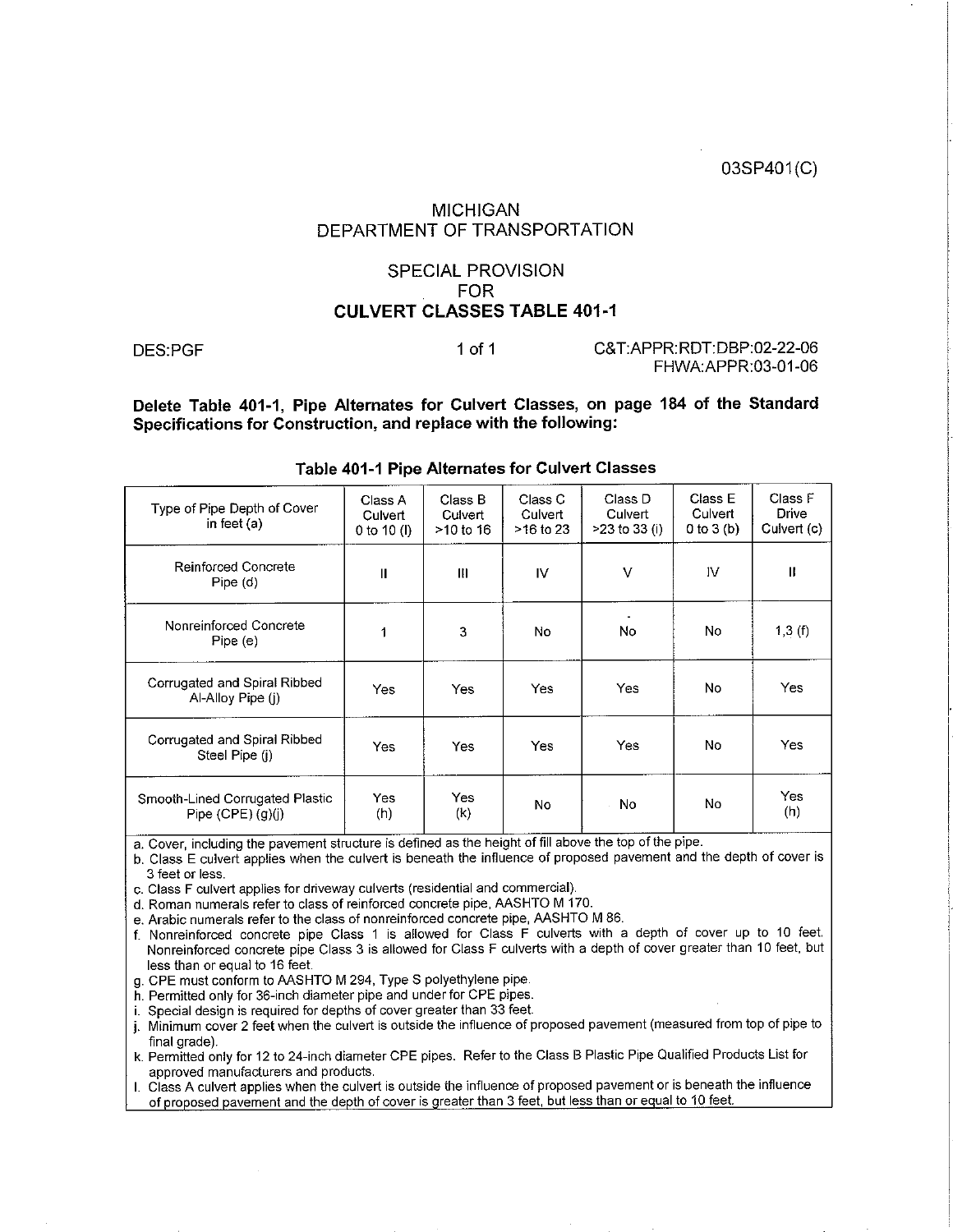03SP402(D)

#### **MICHIGAN** DEPARTMENT OF TRANSPORTATION

#### **SPECIAL PROVISION FOR** STORM SEWER CLASSES TABLE 402-1

DES:PGF

#### $1 of 1$

C&T:APPR:RDT:DBP:02-22-06 FHWA:APPR:03-01-06

Delete Table 402-1, Pipe Alternates for Storm Sewer Classes, on page 196 of the Standard Specifications for Construction, and replace with the following:

| Type of Pipe Depth of Cover<br>in feet $(a)$          | Class A<br>Sewer<br>0 to 10 $(1)$ | Class B<br>Sewer<br>>10 to 16 | Class C<br>Sewer<br>>16 to 23 | Class D<br>Sewer<br>$>23$ to 33 (m) | Class E<br>Sewer<br>0 to $3(b)$ |
|-------------------------------------------------------|-----------------------------------|-------------------------------|-------------------------------|-------------------------------------|---------------------------------|
| <b>Reinforced Concrete</b><br>Pipe (c)                | Ш                                 | Ш                             | IV                            | v                                   | <b>IV</b>                       |
| Nonreinforced Concrete<br>$Pipe$ (d)                  | 1                                 | 3                             | No.                           | No.                                 | No.                             |
| Corrugated and Spiral Ribbed<br>Al-Alloy Pipe (e)     | Yes                               | Yes                           | Yes                           | Yes.                                | No                              |
| Corrugated and Spiral Ribbed<br>Steel Pipe (f) (k)    | Yes                               | Yes                           | Yes                           | Yes                                 | No                              |
| Smooth-Lined Corrugated Plastic<br>Pipe $(CPE)$ $(g)$ | Yes.<br>(h)                       | Yes<br>$\langle i \rangle$    | No.                           | No.                                 | No                              |
| Corrugated Polyvinyl Chloride<br>Pipe (CPV) (i)       | Yes<br>(h)                        | Yes<br>(i)                    | No                            | No                                  | No                              |

#### Table 402-1 Pipe Alternates for Storm Sewer Classes

a. Cover, including the payement structure is defined as the height of fill above the top of the pipe.

b. Class E sewer applies when the sewer is beneath the influence of proposed pavement and the depth of cover is 3 feet or less (measured from top of pipe to final grade).

c. Roman numerals refer to class of reinforced concrete pipe, AASHTO M 170.

d. Arabic numerals refer to the class of nonreinforced concrete pipe. AASHTO M 86.

e. Permitted for 12 to 66-inch spiral ribbed and 12 to 18-inch helically corrugated 2 2/3 x  $\frac{1}{2}$ -inch aluminum alloy pipe only. Minimum cover 3 feet (measured from top of pipe to final grade).

f. Permitted for 12 to 84-inch spiral ribbed and 12 to 18-inch helically corrugated 2 2/3 x 1/2-inch steel pipe only. Minimum cover 3 feet (measured from top of pipe to final grade).

g. CPE must conform to AASHTO M 294, Type S polyethylene pipe.

h. Permitted only for 36-inch diameter pipe and under for CPE and CPV pipes. Minimum cover 3 feet (measured from top of pipe to final grade).

i. Permitted only for 12 to 24-inch diameter CPE and CPV pipes. Refer to the Class B Plastic Pipe Qualified Products List for approved manufacturers and products.

i. CPV must conform to AASHTO M 304.

k. Refer to Frequently Used Special Provision 03SP402(A).

I. Class A sewer applies when the sewer is outside the influence of proposed pavement or is beneath the influence of proposed pavement and the depth of cover is greater than 3 feet, but less than or equal to 10 feet. m. Special design is required for depths of cover greater than 33 feet.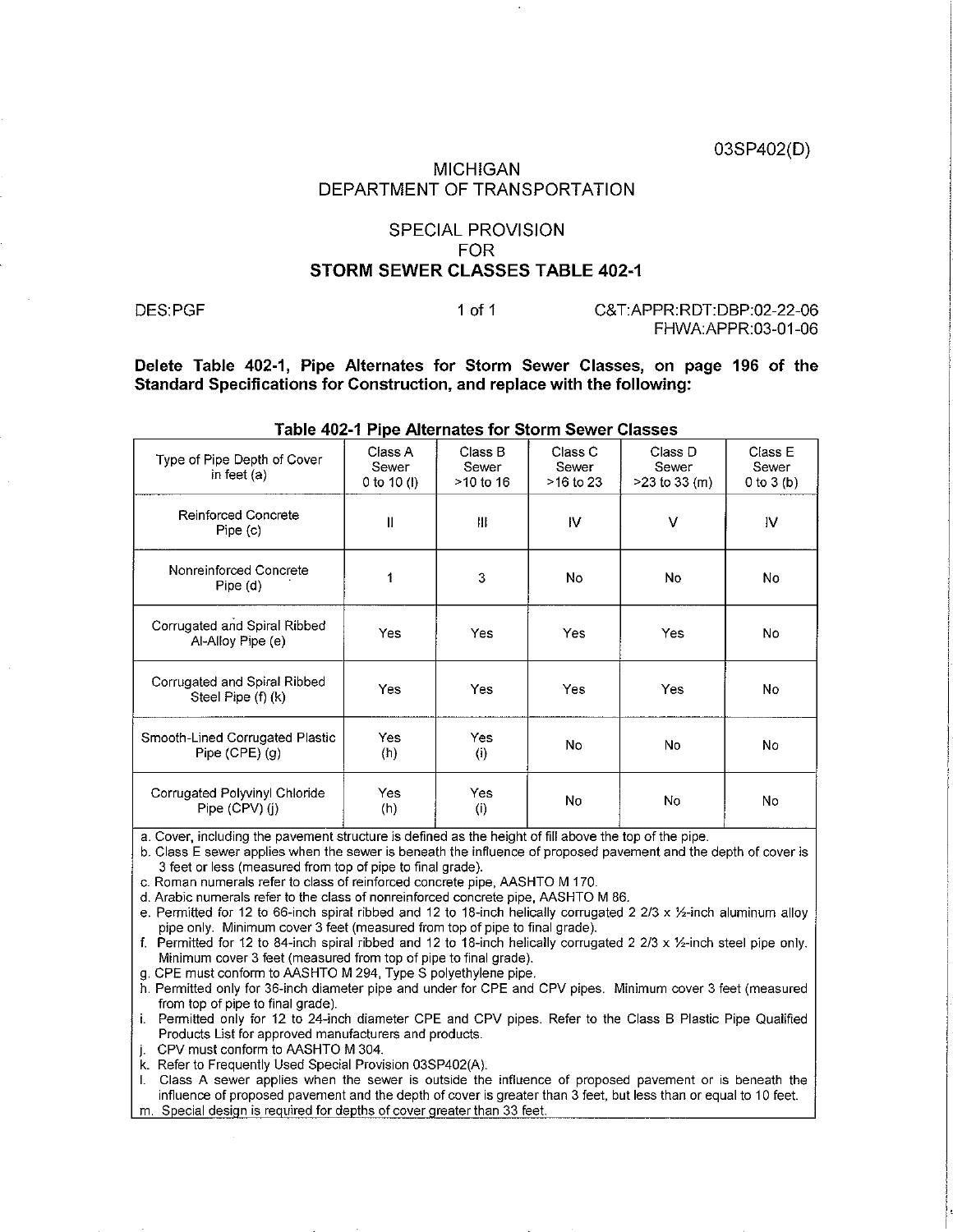## **Inspection Escrow Schedule**

| <b>Estimate Amount:</b> | <b>Amount to Deposit:</b>                |
|-------------------------|------------------------------------------|
| 0 to \$25,000           | 10%                                      |
| \$25,000 to \$100,000   | $$2,500 + 7\%$ of amount over \$25,000   |
| \$100,000 to \$250,000  | $$7,750 + 5\%$ of amount over \$100,000  |
| Over \$250,000          | $$14,500 + 4\%$ of amount over \$250,000 |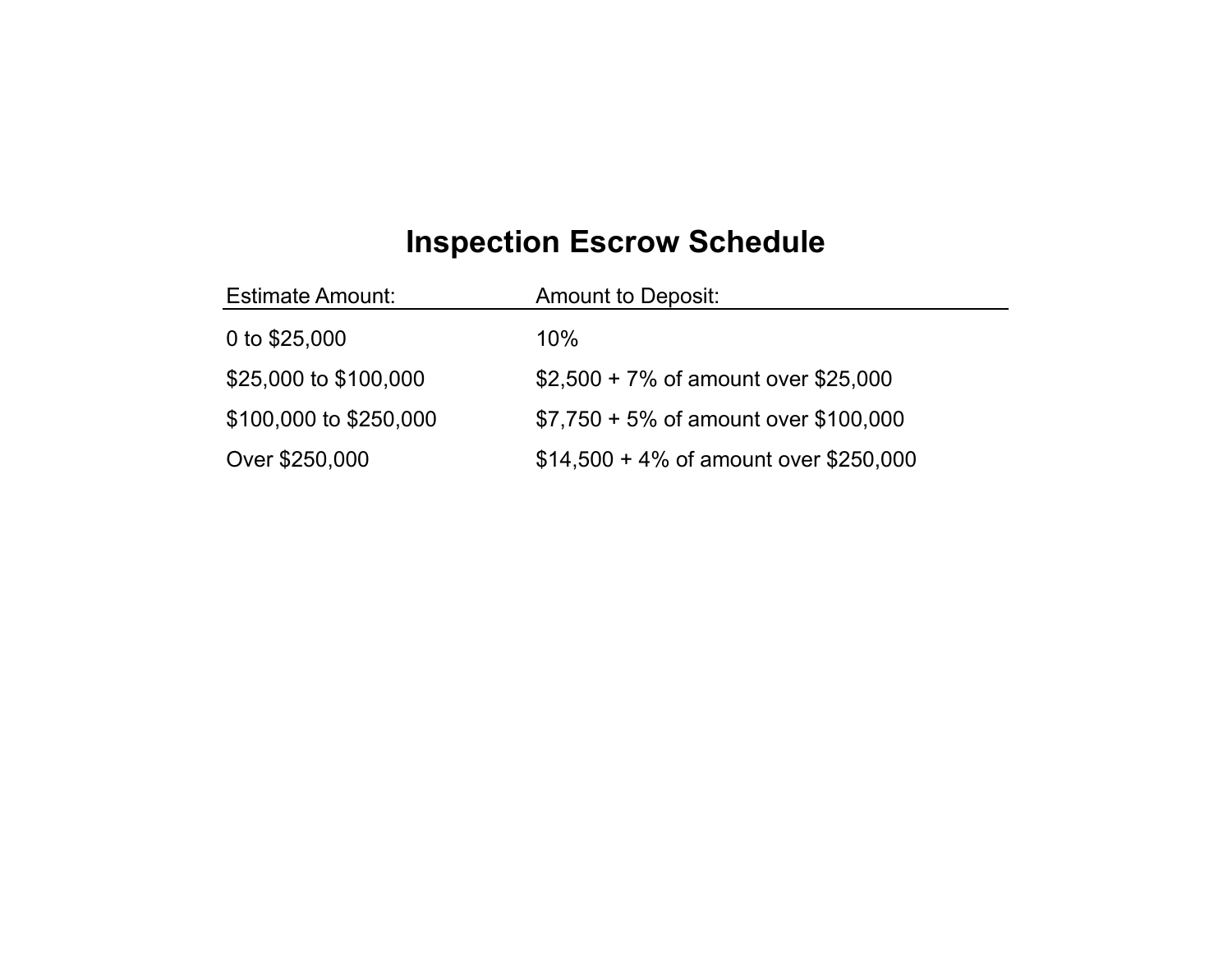# **PRECONSTRUCTION MEETING CHECKLIST**

Date:

| Daw.                                                                                                                                                                                                                                |          | <b>FEES</b>                | <b>REQUIRED?</b> | PAID?            |
|-------------------------------------------------------------------------------------------------------------------------------------------------------------------------------------------------------------------------------------|----------|----------------------------|------------------|------------------|
| <b>Brighton Township Building Official</b><br>4363 Buno Road<br>Brighton, MI 48114                                                                                                                                                  |          | Outstanding review fees    | YES / NO         | YES / NO         |
|                                                                                                                                                                                                                                     |          | <b>Water Taps</b>          | YES / NO         | YES / NO         |
|                                                                                                                                                                                                                                     |          | <b>Sewer Taps</b>          | YES / NO         | YES / NO         |
|                                                                                                                                                                                                                                     |          | Performance Guarantee \$   |                  | YES / NO         |
| Lot $#$ :                                                                                                                                                                                                                           |          | M & I Guarantee            | $\frac{1}{2}$    | YES / NO         |
|                                                                                                                                                                                                                                     |          | <b>Other Guarantee</b>     |                  | YES / NO         |
|                                                                                                                                                                                                                                     |          | Pathway Fund               | $\frac{1}{2}$    | YES / NO         |
| Firm Name: <u>Cambridge Communication</u>                                                                                                                                                                                           |          | <b>Inspection Escrow</b>   | $\mathbb{S}$     | YES / NO         |
|                                                                                                                                                                                                                                     |          |                            |                  |                  |
| Phone: and the state of the state of the state of the state of the state of the state of the state of the state of the state of the state of the state of the state of the state of the state of the state of the state of the      |          | <b>PERMITS</b>             | <b>REQUIRED?</b> | <b>OBTAINED?</b> |
|                                                                                                                                                                                                                                     |          | <b>MDEQ Water Main</b>     | YES / NO         | YES / NO         |
|                                                                                                                                                                                                                                     |          | <b>MDEQ Sanitary Sewer</b> | YES / NO         | YES / NO         |
| Address: <u>Address:</u> Address: Address: Address: Address: Address: Address: Address: Address: Address: Address: Address: Address: Address: Address: Address: Address: Address: Address: Address: Address: Address: Address: Addr |          | <b>LCRC ROW Permit</b>     | YES / NO         | YES / NO         |
| Phone: 2008                                                                                                                                                                                                                         |          | <b>LCDC SESC Permit</b>    | YES / NO         | YES / NO         |
|                                                                                                                                                                                                                                     |          | <b>LCDPH Well</b>          | YES / NO         | YES / NO         |
| <b>GENERAL</b><br><u> 1989 - Johann Stoff, deutscher Stoffen und der Stoffen und der Stoffen und der Stoffen und der Stoffen und der</u>                                                                                            |          | <b>LCDPH Septic</b>        | YES / NO         | YES / NO         |
| Engineering approval of construction plans                                                                                                                                                                                          | YES / NO | <b>NPDES</b>               | YES / NO         | YES / NO         |
| Building Department approval of construction plans                                                                                                                                                                                  | YES / NO | <b>MDOT</b>                | YES / NO         | YES / NO         |
| Insurance submitted per Township requirements?                                                                                                                                                                                      | YES / NO |                            |                  |                  |

**READY FOR PRECONSTRUCTION MEETING? YES / NO**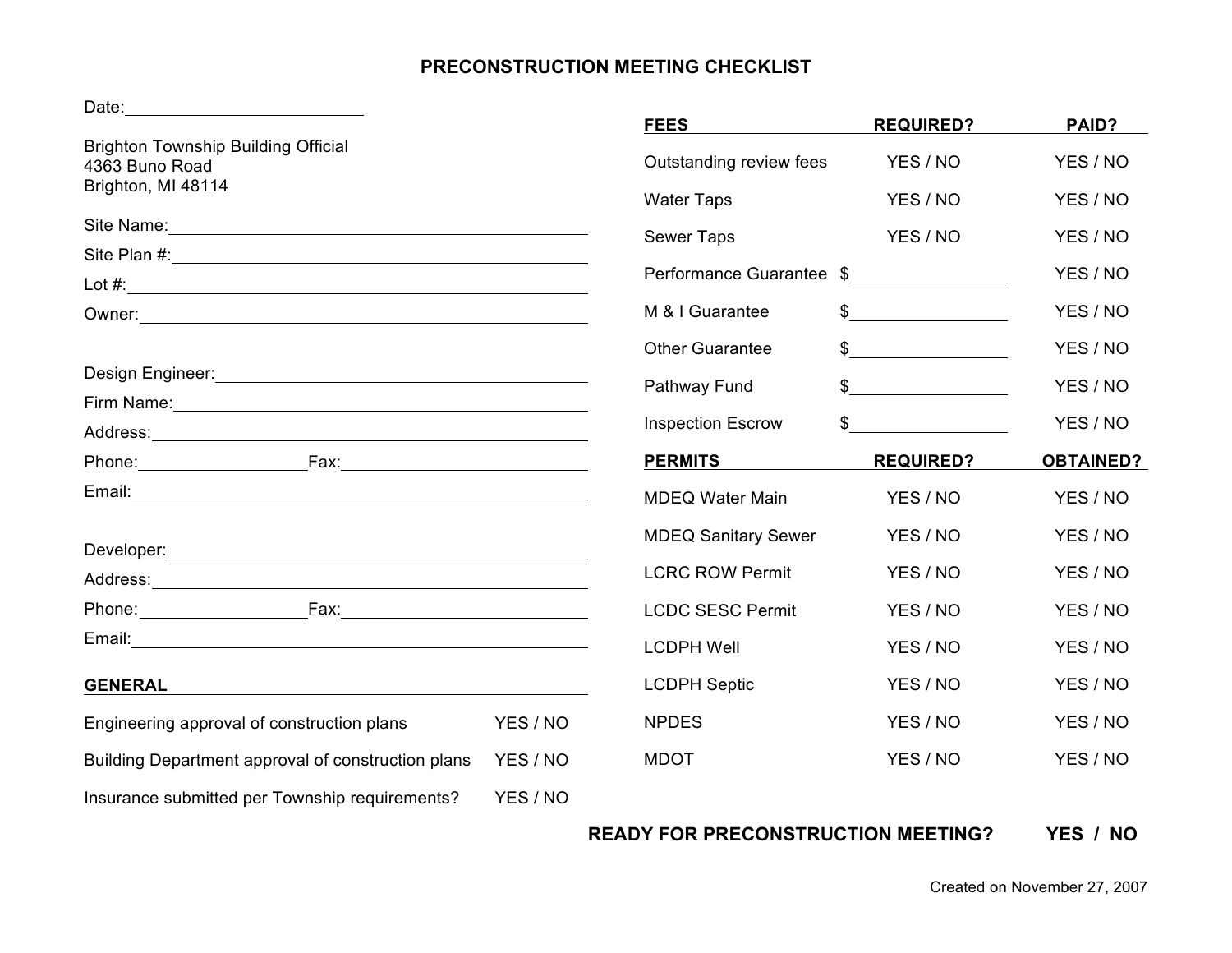## **GRADING / SETBACK CERTIFICATION**

| <b>Brighton Township Building Official</b><br>4363 Buno Road<br>Brighton, MI 48114 |                                                                                                                                                                                                                                      |  |
|------------------------------------------------------------------------------------|--------------------------------------------------------------------------------------------------------------------------------------------------------------------------------------------------------------------------------------|--|
|                                                                                    | Site Name:                                                                                                                                                                                                                           |  |
|                                                                                    |                                                                                                                                                                                                                                      |  |
|                                                                                    | Lot $#$ :                                                                                                                                                                                                                            |  |
|                                                                                    | Design Engineer: <u>Container and Container and Container and Container and Container and Container and Container</u>                                                                                                                |  |
|                                                                                    |                                                                                                                                                                                                                                      |  |
|                                                                                    |                                                                                                                                                                                                                                      |  |
|                                                                                    |                                                                                                                                                                                                                                      |  |
|                                                                                    |                                                                                                                                                                                                                                      |  |
|                                                                                    | Owner: <u>contract and contract and contract and contract and contract and contract and contract and contract and contract and contract and contract and contract and contract and contract and contract and contract and contra</u> |  |
|                                                                                    |                                                                                                                                                                                                                                      |  |
| Phone: National Assembly Phone:                                                    |                                                                                                                                                                                                                                      |  |

I hereby certify that I have checked the distances from the side, rear, and front lot lines of the building(s), as well as building elevations and site grades for the above-referenced project and find that the construction conforms with the plans approved by the Township Engineer, dated \_\_\_\_\_\_\_\_\_\_\_\_\_\_, except as noted below. I also certify that all improvements will not adversely impact drainage flows and all utility rim elevations have been verified with cover over public utility lines checked against Township standards.

|                                       | Engineer's Seal |  |
|---------------------------------------|-----------------|--|
|                                       |                 |  |
|                                       |                 |  |
| Sincerely,                            |                 |  |
|                                       |                 |  |
| Printed Name of Professional Engineer |                 |  |
|                                       |                 |  |

**Signature**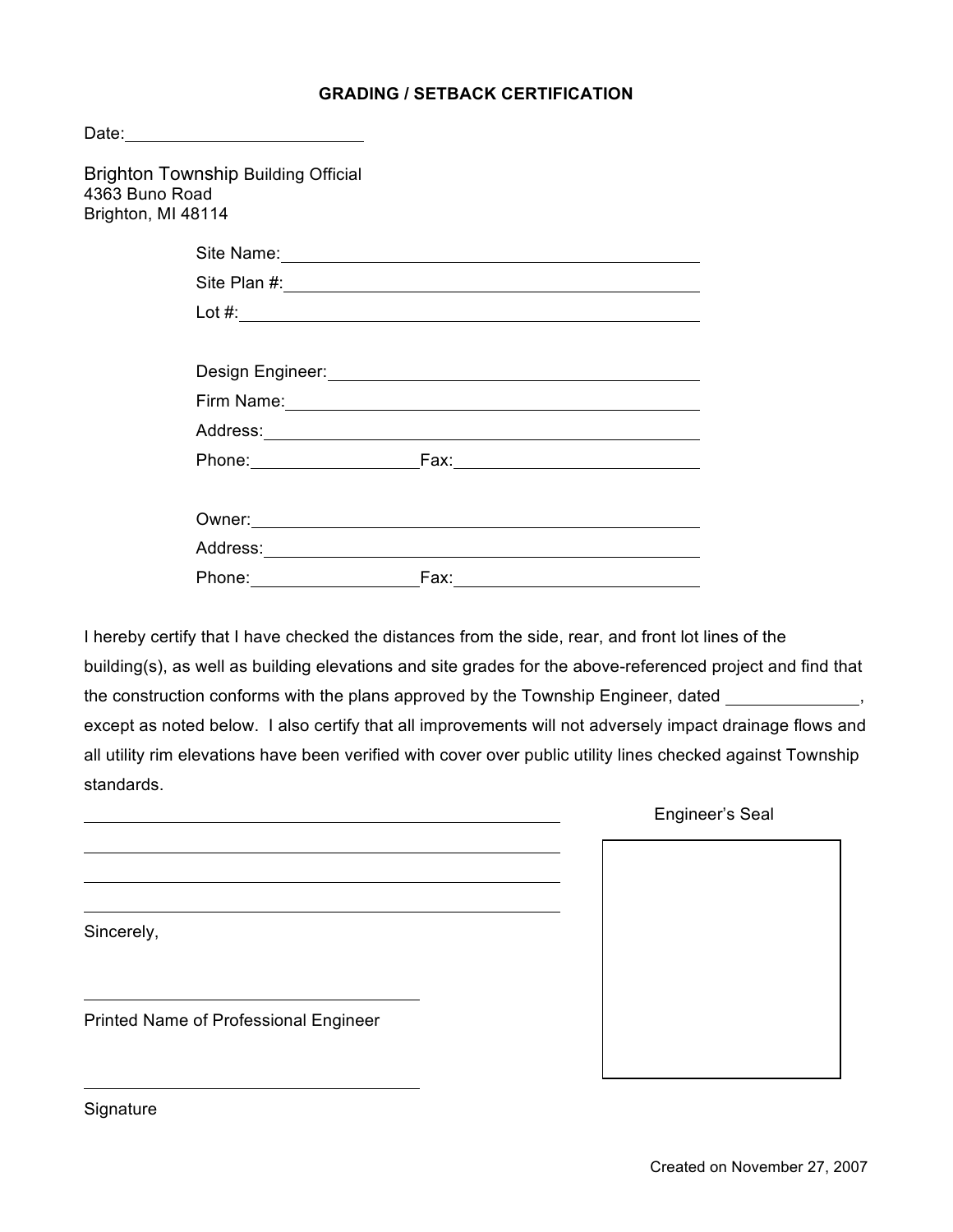#### **CHARTER TOWNSHIP OF BRIGHTON RECORD DRAWING REQUIREMENT CHECKLIST**

4363 Buno Road, Brighton, MI 48114, P: 810-229-0550, F: 819-299-1778

JOB NAME: REVIEWED BY:

JOB NUMBER: **DATE REVIEWED:** 

**NOTE:** Tie down measurements and top of casting elevations to all utility structures or building corners will also be the responsibility of the engineer providing the record drawings. The use of coordinates alone to locate strucutres is not acceptable.

#### **The Brighton Township and Township Engineer project numbers must be printed in the lower right-hand corner of all plan sheets.**

| <b>COVER SHEET</b><br><b>COMMENTS</b> |        |              |                                                                  |
|---------------------------------------|--------|--------------|------------------------------------------------------------------|
| $\overline{A}$ .                      | [NEED] | [O.K.]       | Type & class of pipe & joint for all utilities                   |
| В.                                    | [NEED] | [O.K.]       | Permit numbers (County & MDEQ)                                   |
| C.                                    | [NEED] | [O.K.]       | Manufacturer of pipe                                             |
| D.                                    | [NEED] | [O.K.]       | Manufacturer of manhole                                          |
| Е.                                    | [NEED] | [O.K.]       | Manufacturer of hydrant                                          |
| F.                                    | [NEED] | [O.K.]       | Basis of Design for Sewer Demands                                |
| G.                                    | [NEED] | [O.K.]       | Basis of Design for Water Demands                                |
| <b>SANITARY SEWER</b>                 |        |              | <b>COMMENTS</b>                                                  |
| <b>I. PLAN VIEW</b>                   |        |              |                                                                  |
|                                       |        | OHM USE ONLY |                                                                  |
| А.                                    | [NEED] | [O.K.]       | Lengths between manholes                                         |
| Β.                                    | [NEED] | [O.K.]       | Size of pipe                                                     |
| C.                                    | [NEED] | [O.K.]       | Lengths of casing pipe                                           |
| D.                                    | [NEED] | [O.K.]       | Ties to manholes                                                 |
| Е.                                    | [NEED] | [O.K.]       | Wye locations                                                    |
| F.                                    | [NEED] | [O.K.]       | Manhole numbering (sequential)                                   |
| G.                                    | [NEED] | [O.K.]       | Show all sanitary sewer easements on plans                       |
| Η.                                    | [NEED] | [O.K.]       | Provide sketch and legal description of sanitary sewer easements |
| <b>II. PROFILE VIEW</b>               |        |              |                                                                  |
|                                       |        | OHM USE ONLY |                                                                  |
| А.                                    | [NEED] | [O.K.]       | Lengths between manholes                                         |
| <b>B.</b>                             | [NEED] | [O.K.]       | Size of pipe                                                     |
| C.                                    | [NEED] | [O.K.]       | Lengths of casing pipe                                           |
| D.                                    | [NEED] | [O.K.]       | Depth of wye & riser                                             |
| Ε.                                    | [NEED] | [O.K.]       | Invert grades                                                    |
| F.                                    | [NEED] | [O.K.]       | T/casting grades                                                 |
| G.                                    | [NEED] | [O.K.]       | Wye locations                                                    |
| Η.                                    | [NEED] | [O.K.]       | Percent slope between manholes                                   |
| I.                                    | [NEED] | [O.K.]       | Manhole numbering (sequential)                                   |
| J.                                    | [NEED] | [O.K.]       | All utility crossings                                            |
| K.                                    | [NEED] | [O.K.]       | Backfill areas graphically shown                                 |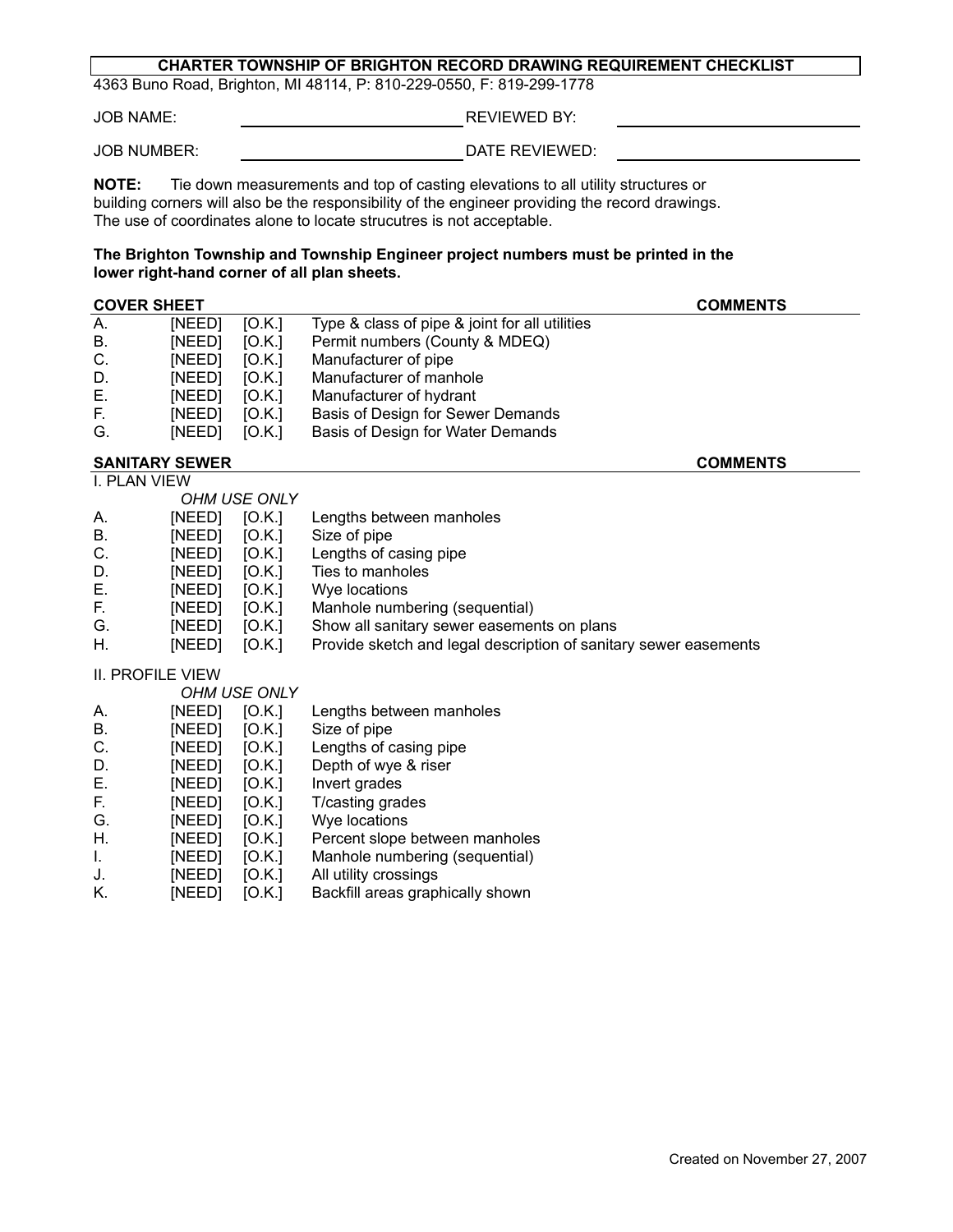# **STORM SEWER COMMENTS**

| I. PLAN VIEW         |        |              |                                                                 |
|----------------------|--------|--------------|-----------------------------------------------------------------|
|                      |        | OHM USE ONLY |                                                                 |
| Α.                   | [NEED] | [O.K.]       | Lengths between manholes/catch basins/inlets                    |
| В.                   | [NEED] | [O.K.]       | Size of pipe                                                    |
|                      |        |              |                                                                 |
| С.                   | [NEED] | [O.K.]       | Ties to manholes/catch basins/inlets                            |
| D.                   | [NEED] | [O.K.]       | T/casting grades                                                |
| Ε.                   | [NEED] | [O.K.]       | Structure numbering (sequential)                                |
| F.                   | [NEED] | [O.K.]       | Special structures (low head, 5' dia., 6' dia., 2' sump, etc.)  |
| G.                   | [NEED] | [O.K.]       | Show all easements for storm sewer                              |
| Η.                   | [NEED] | [O.K.]       | Provide sketch and legal description of storm sewer easements   |
|                      |        |              |                                                                 |
| II. PROFILE VIEW     |        |              |                                                                 |
|                      |        | OHM USE ONLY |                                                                 |
| Α.                   | [NEED] | [O.K.]       | Lengths between manholes                                        |
|                      |        |              |                                                                 |
| В.                   | [NEED] | [O.K.]       | Size of pipe                                                    |
| С.                   | [NEED] | [O.K.]       | Invert grades                                                   |
| D.                   | [NEED] | [O.K.]       | T/casting grades                                                |
| Е.                   | [NEED] | [O.K.]       | Structure numbering (sequential)                                |
| F.                   | [NEED] | [O.K.]       | Percent slope between manholes (as-built)                       |
| G.                   | [NEED] | [O.K.]       | All utility crossings                                           |
| Η.                   | [NEED] | [O.K.]       | Special backfill areas graphically shown                        |
|                      |        |              |                                                                 |
| III. DETENTION BASIN |        |              |                                                                 |
| А.                   | [NEED] | [O.K.]       | <b>Constructed Contours</b>                                     |
| В.                   | [NEED] |              | <b>Outlet Control Structure Information</b>                     |
|                      |        | [O.K.]       |                                                                 |
| C.                   | [NEED] | [O.K.]       | <b>Detention Calculations</b>                                   |
| <b>WATER MAIN</b>    |        |              | <b>COMMENTS</b>                                                 |
| I. PLAN VIEW         |        |              |                                                                 |
|                      |        | OHM USE ONLY |                                                                 |
|                      |        |              |                                                                 |
| А.                   | [NEED] | [O.K.]       | Lengths between gate valve & wells, hydrants and fittings       |
| В.                   | [NEED] | [O.K.]       | Size of pipe                                                    |
| C.                   | [NEED] | [O.K.]       | Ties to gate valve & wells,                                     |
| D.                   | [NEED] | [O.K.]       | Ties to stop boxes                                              |
| Ε.                   | [NEED] | [O.K.]       | Ties to building or offsets to pipe                             |
| F.                   | [NEED] | [O.K.]       | Location of thrust blocks & types of restraints                 |
| G.                   | [NEED] | [O.K.]       | Sequentially numbered G.V. & wells                              |
| Η.                   | [NEED] | [O.K.]       | Show all water main easements on plan                           |
| Τ.                   | [NEED] | [O.K.]       | Provide sketch and legal description of water main easements    |
|                      |        |              |                                                                 |
| <b>WATER MAIN</b>    |        |              | <b>COMMENTS</b>                                                 |
|                      |        |              | II. PROFILE VIEW (REQUIRED FOR PIPE 12" & LARGER)               |
|                      |        | OHM USE ONLY |                                                                 |
|                      | [NEED] | [O.K.]       | Lengths between grade changes                                   |
| А.                   |        |              |                                                                 |
| Β.                   | [NEED] | [O.K.]       | Size of pipe                                                    |
| C.                   | [NEED] | [O.K.]       | Type and class of pipe                                          |
| D.                   | [NEED] | [O.K.]       | G.V. & well location                                            |
| Е.                   | [NEED] | [O.K.]       | Hydrant location (identify special structures such as blow off) |
| F.                   | [NEED] | [O.K.]       | Air relief valves/blow off valve locations                      |
| G.                   | [NEED] | [O.K.]       | Vertical bend locations                                         |
| Η.                   | [NEED] | [O.K.]       | T/Casting grades                                                |
|                      |        |              |                                                                 |
| I.                   | [NEED] | [O.K.]       | All utility crossings                                           |
| J.                   | [NEED] | [O.K.]       | Special backfill areas graphically shown                        |
|                      |        |              | <b>Revisions Needed</b><br>No Revisions Needed                  |